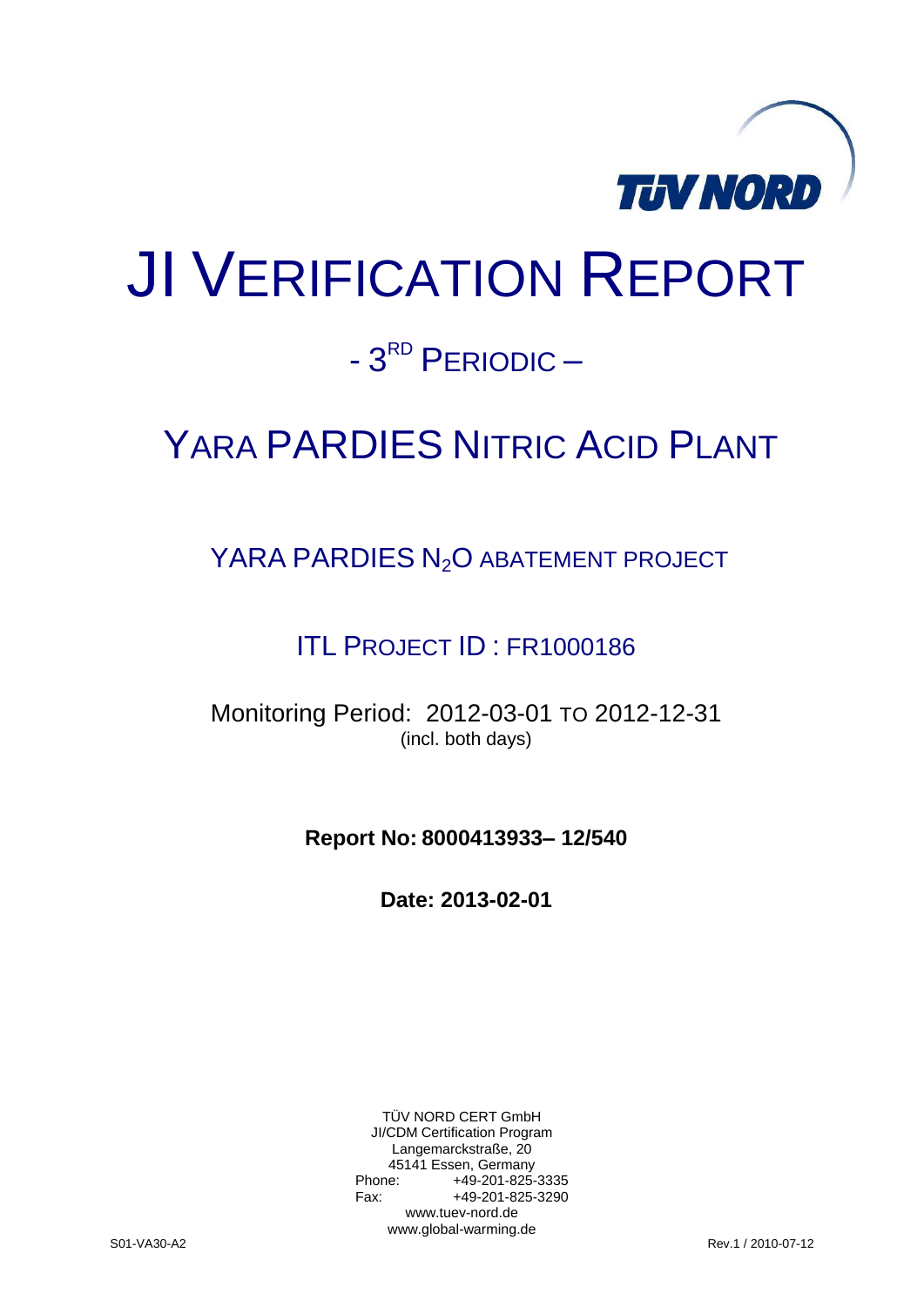

| <b>Verification Report:</b>                                 | <b>Report No.</b>                                                                                                                                                                                                                                                                                                                                                                                                                                                                                                                                                                                                                                                                                                                                                                                                                                                                                                                                                                                                                                                                                                                                                                                                                                                                                                                                                                                                                                                                                                                                                                                                                                                                                                                                                                                                                                                                                                                                            | Rev. No. | Date of 1 <sup>st</sup> issue:                          | Date of this rev.       |
|-------------------------------------------------------------|--------------------------------------------------------------------------------------------------------------------------------------------------------------------------------------------------------------------------------------------------------------------------------------------------------------------------------------------------------------------------------------------------------------------------------------------------------------------------------------------------------------------------------------------------------------------------------------------------------------------------------------------------------------------------------------------------------------------------------------------------------------------------------------------------------------------------------------------------------------------------------------------------------------------------------------------------------------------------------------------------------------------------------------------------------------------------------------------------------------------------------------------------------------------------------------------------------------------------------------------------------------------------------------------------------------------------------------------------------------------------------------------------------------------------------------------------------------------------------------------------------------------------------------------------------------------------------------------------------------------------------------------------------------------------------------------------------------------------------------------------------------------------------------------------------------------------------------------------------------------------------------------------------------------------------------------------------------|----------|---------------------------------------------------------|-------------------------|
|                                                             | 8000413933-12/540                                                                                                                                                                                                                                                                                                                                                                                                                                                                                                                                                                                                                                                                                                                                                                                                                                                                                                                                                                                                                                                                                                                                                                                                                                                                                                                                                                                                                                                                                                                                                                                                                                                                                                                                                                                                                                                                                                                                            | 0        | 2013-02-01                                              | 2013-02-01              |
| Project:                                                    | Title:                                                                                                                                                                                                                                                                                                                                                                                                                                                                                                                                                                                                                                                                                                                                                                                                                                                                                                                                                                                                                                                                                                                                                                                                                                                                                                                                                                                                                                                                                                                                                                                                                                                                                                                                                                                                                                                                                                                                                       |          | <b>Registration date:</b>                               | <b>UNFCCC-No.:</b>      |
|                                                             | "Yara Pardies N <sub>2</sub> O Abatement Project"                                                                                                                                                                                                                                                                                                                                                                                                                                                                                                                                                                                                                                                                                                                                                                                                                                                                                                                                                                                                                                                                                                                                                                                                                                                                                                                                                                                                                                                                                                                                                                                                                                                                                                                                                                                                                                                                                                            |          | 2010-08-12                                              | FR1000186               |
| <b>Project Participant(s):</b>                              | Host party:                                                                                                                                                                                                                                                                                                                                                                                                                                                                                                                                                                                                                                                                                                                                                                                                                                                                                                                                                                                                                                                                                                                                                                                                                                                                                                                                                                                                                                                                                                                                                                                                                                                                                                                                                                                                                                                                                                                                                  |          | Other involved parties:                                 |                         |
|                                                             | France                                                                                                                                                                                                                                                                                                                                                                                                                                                                                                                                                                                                                                                                                                                                                                                                                                                                                                                                                                                                                                                                                                                                                                                                                                                                                                                                                                                                                                                                                                                                                                                                                                                                                                                                                                                                                                                                                                                                                       |          | Belgium                                                 |                         |
| <b>Applied</b>                                              | Title:                                                                                                                                                                                                                                                                                                                                                                                                                                                                                                                                                                                                                                                                                                                                                                                                                                                                                                                                                                                                                                                                                                                                                                                                                                                                                                                                                                                                                                                                                                                                                                                                                                                                                                                                                                                                                                                                                                                                                       |          | No.:                                                    | Scope:                  |
| methodology/ies:                                            | Project specific methodology: 'Catalytic reduction of<br>N2O at nitric acid plants'                                                                                                                                                                                                                                                                                                                                                                                                                                                                                                                                                                                                                                                                                                                                                                                                                                                                                                                                                                                                                                                                                                                                                                                                                                                                                                                                                                                                                                                                                                                                                                                                                                                                                                                                                                                                                                                                          |          | N/A                                                     | 5                       |
| <b>Monitoring:</b>                                          | <b>Monitoring period (MP):</b>                                                                                                                                                                                                                                                                                                                                                                                                                                                                                                                                                                                                                                                                                                                                                                                                                                                                                                                                                                                                                                                                                                                                                                                                                                                                                                                                                                                                                                                                                                                                                                                                                                                                                                                                                                                                                                                                                                                               |          | No. of days:                                            | MP No.                  |
|                                                             | 2012-03-01 to 2012-12-31 - both days included                                                                                                                                                                                                                                                                                                                                                                                                                                                                                                                                                                                                                                                                                                                                                                                                                                                                                                                                                                                                                                                                                                                                                                                                                                                                                                                                                                                                                                                                                                                                                                                                                                                                                                                                                                                                                                                                                                                |          | 306                                                     | 3                       |
| <b>Monitoring report:</b>                                   | Title:                                                                                                                                                                                                                                                                                                                                                                                                                                                                                                                                                                                                                                                                                                                                                                                                                                                                                                                                                                                                                                                                                                                                                                                                                                                                                                                                                                                                                                                                                                                                                                                                                                                                                                                                                                                                                                                                                                                                                       |          | <b>Draft version:</b>                                   | <b>Final version:</b>   |
|                                                             | "Yara Pardies N <sub>2</sub> O Abatement Project"                                                                                                                                                                                                                                                                                                                                                                                                                                                                                                                                                                                                                                                                                                                                                                                                                                                                                                                                                                                                                                                                                                                                                                                                                                                                                                                                                                                                                                                                                                                                                                                                                                                                                                                                                                                                                                                                                                            |          | Version 01                                              | Version 04              |
|                                                             |                                                                                                                                                                                                                                                                                                                                                                                                                                                                                                                                                                                                                                                                                                                                                                                                                                                                                                                                                                                                                                                                                                                                                                                                                                                                                                                                                                                                                                                                                                                                                                                                                                                                                                                                                                                                                                                                                                                                                              |          | 2012-11-28                                              | 2013-01-31              |
| Verification team /<br><b>Technical Review and</b>          | <b>Verification Team:</b>                                                                                                                                                                                                                                                                                                                                                                                                                                                                                                                                                                                                                                                                                                                                                                                                                                                                                                                                                                                                                                                                                                                                                                                                                                                                                                                                                                                                                                                                                                                                                                                                                                                                                                                                                                                                                                                                                                                                    |          | Technical review:                                       | Final approval:         |
| <b>Final Approval</b>                                       | Ulrich Walter (TL)<br>Sabine Meyer<br>Dirk Speyer                                                                                                                                                                                                                                                                                                                                                                                                                                                                                                                                                                                                                                                                                                                                                                                                                                                                                                                                                                                                                                                                                                                                                                                                                                                                                                                                                                                                                                                                                                                                                                                                                                                                                                                                                                                                                                                                                                            |          | <b>Rainer Winter</b><br>Sergej Friesen<br>Susanne Pasch | <b>Rainer Winter</b>    |
| <b>Emission reductions: [t</b>                              | <b>Verified amount</b>                                                                                                                                                                                                                                                                                                                                                                                                                                                                                                                                                                                                                                                                                                                                                                                                                                                                                                                                                                                                                                                                                                                                                                                                                                                                                                                                                                                                                                                                                                                                                                                                                                                                                                                                                                                                                                                                                                                                       |          | As per Draft MR:                                        | As per PDD:             |
| $CO2e$ ]                                                    | 51,196                                                                                                                                                                                                                                                                                                                                                                                                                                                                                                                                                                                                                                                                                                                                                                                                                                                                                                                                                                                                                                                                                                                                                                                                                                                                                                                                                                                                                                                                                                                                                                                                                                                                                                                                                                                                                                                                                                                                                       |          | 44,468 (until 2012-<br>$11 - 25$                        | In year 2012:<br>63,836 |
|                                                             | Certification Program to carry out the 3 <sup>rd</sup> periodic verification of the project: "Yara<br>Pardies N <sub>2</sub> O Abatement Project", with regard to the relevant requirements for JI<br>(Track 1) project activities. The project reduces GHG emissions due to reduction of<br>N <sub>2</sub> O emissions. This verification covers the period from 2012-03-01 to 2012-12-31<br>(including both days).<br>In the course of the verification 4 Corrective Action Requests (CAR) and 0<br>Clarification Requests (CL) were raised and successfully closed. Furthermore no FAR<br>was raised. The verification is based on the draft monitoring report, revised<br>monitoring report, and the monitoring plan as set out in the registered PDD, the<br>determination report, emission reduction calculation spreadsheet and supporting<br>documents made available to the TÜV NORD JI/CDM CP by the project participant.<br>As a result of this verification, the verifier confirms that:<br>all operations of the project are implemented and installed as planned and<br>described in the project design document.<br>the monitoring plan is in accordance with the applied country specific<br>methodology: Méthode pour les Projets Domestiques: "Réduction catalytique<br>du N2O dans des usines d'acide nitrique".<br>the installed equipment essential for measuring parameters required for<br>calculating emission reductions are calibrated appropriately.<br>the monitoring system is in place and functional. The project has generated<br>GHG emission reductions.<br>As the result of the 3 <sup>rd</sup> periodic verification, the verifier confirms that the GHG<br>emission reductions are calculated without material misstatements in a conservative<br>and appropriate manner. TÜV NORD JI/CDM CP herewith confirms that the project<br>has achieved emission reductions in the above mentioned reporting period as follows: |          |                                                         |                         |
|                                                             | Including a deduction of 10% according to the Arrêté du 2 mars 2007.                                                                                                                                                                                                                                                                                                                                                                                                                                                                                                                                                                                                                                                                                                                                                                                                                                                                                                                                                                                                                                                                                                                                                                                                                                                                                                                                                                                                                                                                                                                                                                                                                                                                                                                                                                                                                                                                                         |          |                                                         |                         |
| <b>Document</b>                                             | Filename:<br>No. of pages:                                                                                                                                                                                                                                                                                                                                                                                                                                                                                                                                                                                                                                                                                                                                                                                                                                                                                                                                                                                                                                                                                                                                                                                                                                                                                                                                                                                                                                                                                                                                                                                                                                                                                                                                                                                                                                                                                                                                   |          |                                                         |                         |
| information:<br>2013-02-01_FVR YaraPARDIES_3VER .docx<br>70 |                                                                                                                                                                                                                                                                                                                                                                                                                                                                                                                                                                                                                                                                                                                                                                                                                                                                                                                                                                                                                                                                                                                                                                                                                                                                                                                                                                                                                                                                                                                                                                                                                                                                                                                                                                                                                                                                                                                                                              |          |                                                         |                         |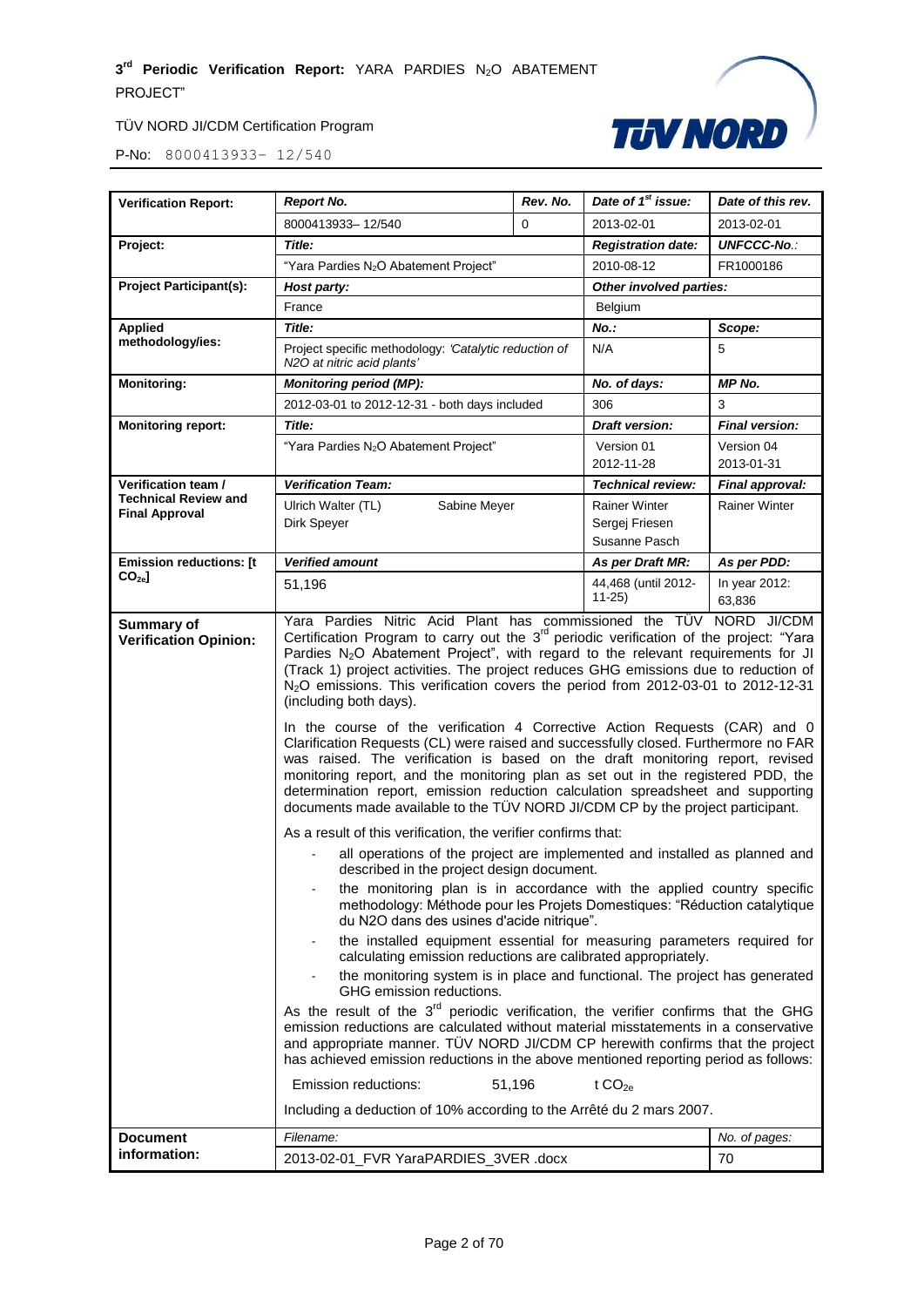P-No: 8000413933– 12/540



#### **Abbreviations:**

| <b>AIE</b>        | <b>Accredited Independent Entity</b>                  |
|-------------------|-------------------------------------------------------|
| <b>AMS</b>        | <b>Automated Measuring System</b>                     |
| <b>CA</b>         | <b>Corrective Action / Clarification Action</b>       |
| <b>CAR</b>        | <b>Corrective Action Request</b>                      |
| <b>CDM</b>        | <b>Clean Development Mechanism</b>                    |
| <b>CL</b>         | <b>Clarification Request</b>                          |
| <b>CNA</b>        | <b>High Concentrated Nitric Acid</b>                  |
| CO <sub>2</sub>   | <b>Carbon dioxide</b>                                 |
| CO <sub>2eq</sub> | Carbon dioxide equivalent                             |
| <b>DVM</b>        | <b>Determination and Verification Manual</b>          |
| <b>ER</b>         | <b>Emission Reduction</b>                             |
| <b>ERU</b>        | <b>Emission Reduction Units</b>                       |
| <b>FAR</b>        | <b>Forward Action Request</b>                         |
| <b>GHG</b>        | Greenhouse gas(es)                                    |
| HnO <sub>3</sub>  | <b>Nitric Acid</b>                                    |
| JI                | <b>Joint Implementation</b>                           |
| <b>MP</b>         | <b>Monitoring Plan</b>                                |
| <b>MR</b>         | <b>Monitoring Report</b>                              |
| $N_2$ O           | <b>Nitrous Oxide</b>                                  |
| <b>PCS</b>        | <b>Process Control System</b>                         |
| <b>PDD</b>        | <b>Project Design Document</b>                        |
| PP.               | <b>Project Participant</b>                            |
| QA/QC             | <b>Quality Assurance / Quality Control</b>            |
| <b>UNFCCC</b>     | United Nations Framework Convention on Climate Change |
| <b>XLS</b>        | <b>Emission Reduction Calculation Spread Sheet</b>    |
|                   |                                                       |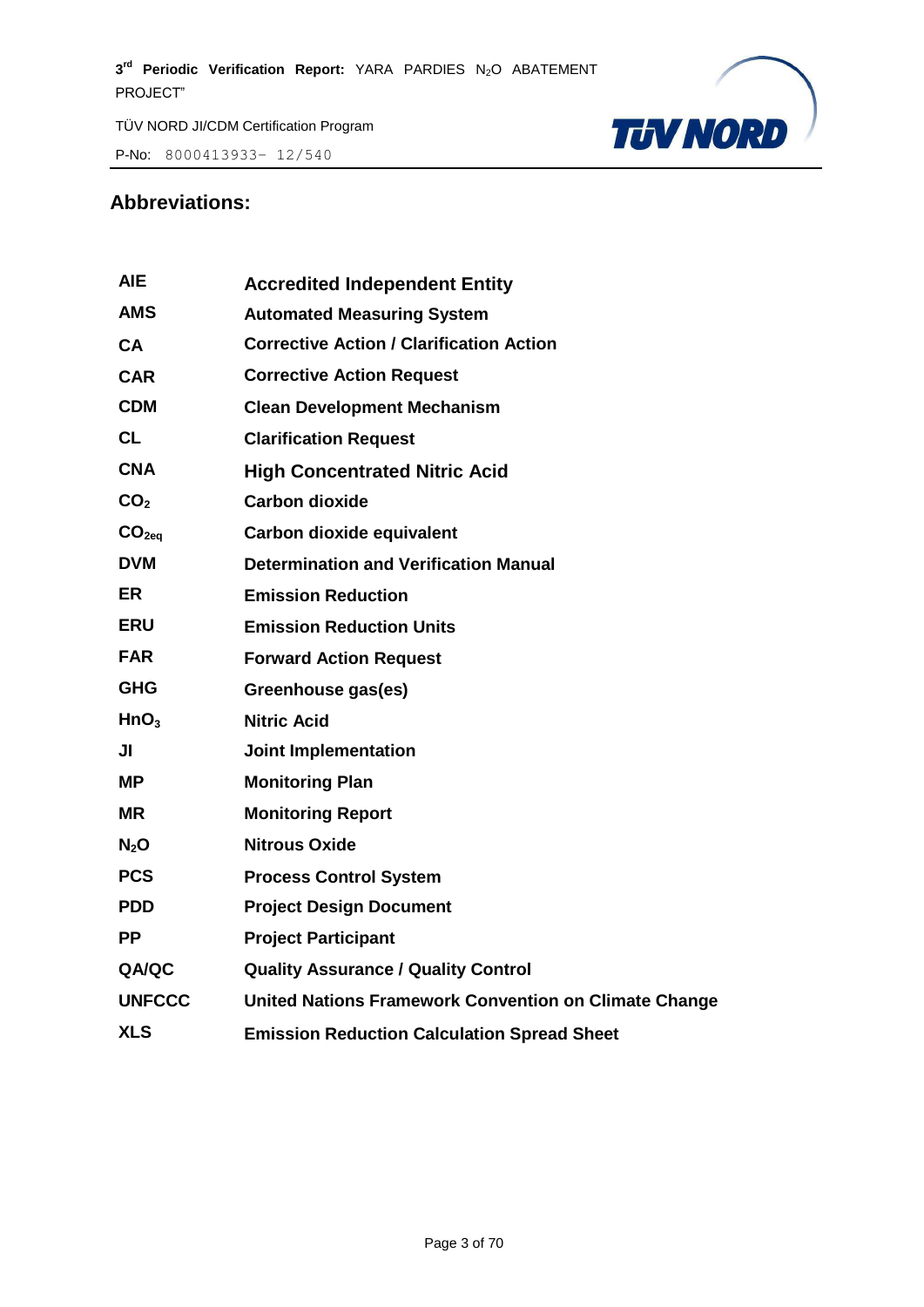P-No: 8000413933– 12/540



# *Table of Contents Page*

| 1.<br>1.1.<br>1.2.         | Objective<br>Scope                                                                                                        | 6<br>6            |
|----------------------------|---------------------------------------------------------------------------------------------------------------------------|-------------------|
| 2.<br>2.1.<br>2.2.<br>2.3. | <b>Project Characteristics</b><br><b>Project Verification History</b><br><b>Involved Parties and Project Participants</b> | .8<br>8<br>8<br>9 |
| 2.4.<br>2.5.               | <b>Project Location</b><br><b>Technical Project Description</b>                                                           | 9<br>9            |
| 3.                         |                                                                                                                           |                   |
| 3.1.                       | <b>Verification Steps</b>                                                                                                 | 11                |
| 3.2.<br>3.3.               | <b>Contract review</b><br>Appointment of team members and technical reviewers                                             | 11<br>12          |
| 3.4.                       | Publication of the Monitoring Report                                                                                      | 13                |
| 3.5.                       | <b>Verification Planning</b>                                                                                              | 13                |
| 3.6.                       | Desk review                                                                                                               | 16                |
| 3.7.                       | On-site assessment                                                                                                        | 16                |
| 3.8.                       | Draft verification reporting                                                                                              | 17                |
| 3.9.                       | Resolution of CARs, CLs and FARs                                                                                          | 17                |
| 3.10.                      | Final reporting                                                                                                           | 18                |
| 3.11.                      | <b>Technical review</b>                                                                                                   | 18                |
| 3.12.                      | Final approval                                                                                                            | 18                |
| 4.                         |                                                                                                                           |                   |
| 5.                         |                                                                                                                           |                   |
| 5.1.                       | Implementation of the project                                                                                             | 26                |
| 5.2.                       | Project history                                                                                                           | 26                |
| 5.3.                       | Special events                                                                                                            | 26                |
| 5.4.                       | Compliance with the monitoring plan                                                                                       | 27                |
| 5.5.                       | <b>Monitoring parameters</b>                                                                                              | 27                |
| 5.6.                       | Monitoring report                                                                                                         | 29                |
| 5.7.                       | <b>ER Calculation</b>                                                                                                     | 29                |
| 5.8.                       | <b>Quality Management</b>                                                                                                 | 30                |
| 5.9.                       | Overall Aspects of the Verification                                                                                       | 30                |
| 5.10.                      | Hints for next periodic Verification                                                                                      | 31                |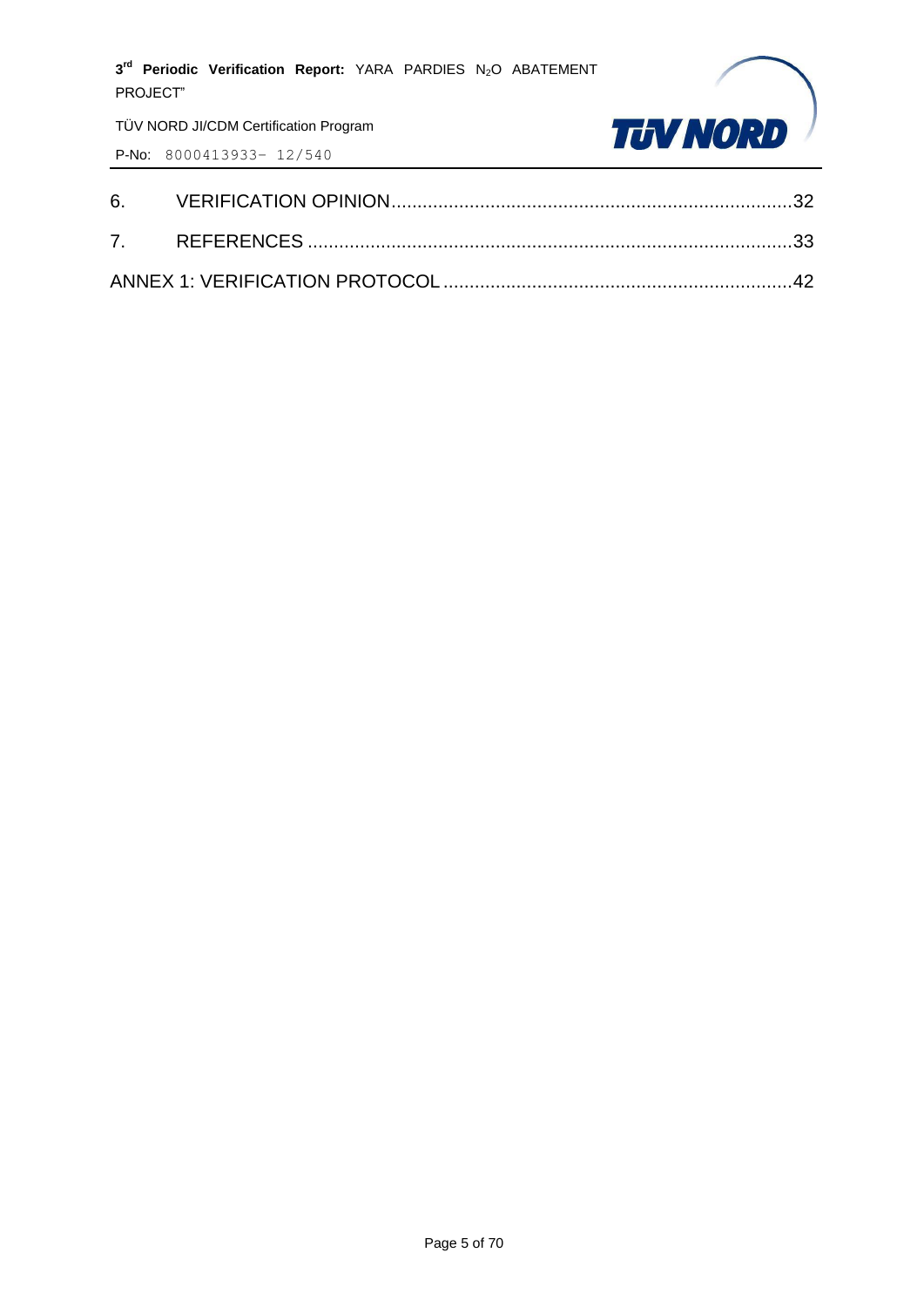TÜV NORD JI/CDM Certification Program



P-No: 8000413933– 12/540

#### <span id="page-5-0"></span>**1. INTRODUCTION**

YARA PARDIES NITRIC ACID PLANT (Yara France) has commissioned the TÜV NORD JI/CDM Certification Program (CP) to carry out the  $3<sup>rd</sup>$  periodic verification of the project

*"YARA PARDIES N2O ABATEMENT PROJECT"*

with regard to the relevant requirements for JI (Track 1) project activities. The verifiers have reviewed the implementation of the monitoring plan (MP) in the registered JI project number FR1000186<sup>1</sup>.

GHG data for the monitoring period covering 2012-03-01 to 2012-12-31 was verified in detailed manner applying the set of requirements, audit practices and principles as required under the Determination and Verification Manual <sup>/DVM/</sup> of the UNFCCC.

This report summarizes the findings and conclusions of this  $3<sup>rd</sup>$  periodic verification of the above mentioned UNFCCC registered project activity.

# <span id="page-5-1"></span>*1.1. Objective*

The objective of the verification is the review and ex-post determination by an independent entity of the GHG emission reductions. It includes the verification of the:

- implementation and operation of the project activity as given in the PDD,
- compliance with applied approved monitoring plan,
- data given in the monitoring report by checking the monitoring records, the emissions reduction calculation and supporting evidence,
- accuracy of the monitoring equipment,
- quality of evidence,
- significance of reporting risks and risks of material misstatements.

# <span id="page-5-2"></span>*1.2. Scope*

The verification of this registered project is based on the project design document  $\mu_{\text{PDD}}$ , the monitoring reports  $\mu_{\text{IR}}$ , emission reduction calculation spreadsheet  $\mu_{\text{ILS}}$ , supporting documents made available to the verifier and information collected through performing interviews and during the on-site assessment. Furthermore publicly available information was considered as far as available and required.

The verification is carried out on the basis of the following requirements, applicable for this project activity:

- Article 6 of the Kyoto Protocol <sup>/KP/</sup>,

 $\overline{a}$ <sup>1</sup> http://ji.unfccc.int/JIITLProject/DB/TZLM2JQ5F6I5W6QA5KCX7QQH8ZYX66/details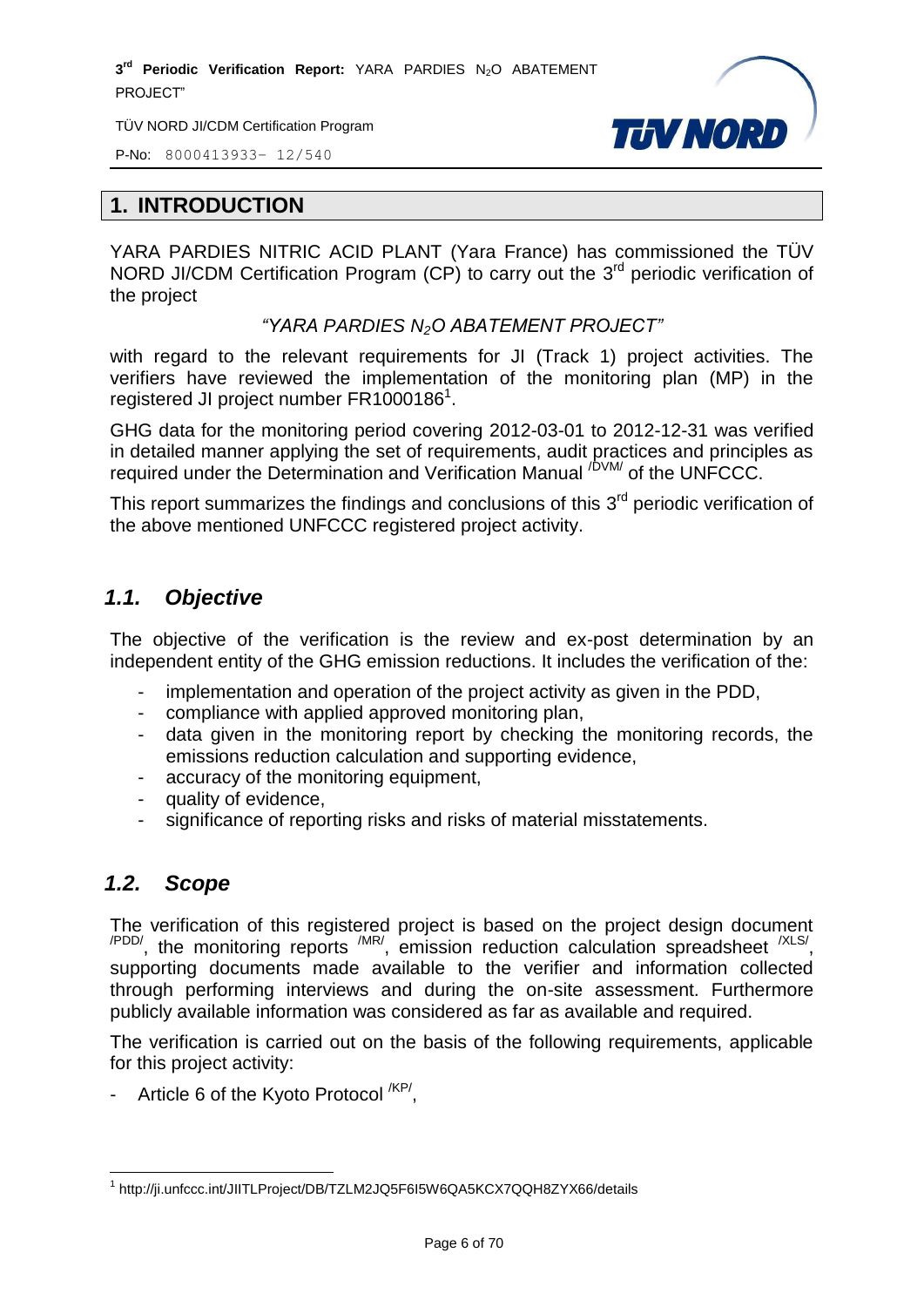TÜV NORD JI/CDM Certification Program



- guidelines for the implementation of Article 6 of the Kyoto Protocol as presented in the Marrakech Accords under decision  $9/CMP.1$   $^{(MA)}$ , and subsequent decisions made by the JISC and COP/MOP,
- other relevant rules, including the host country legislation,
- JI Validation and Verification Manual <sup>/DVM/</sup>,
- monitoring plan as given in the registered PDD <sup>/PDD/</sup>,
- Projet Domestique Methodology: "Catalytic reduction of N<sub>2</sub>O at nitric acid plants " Méthode pour les Projets Domestiques: "Réduction catalytique du N2O dans des usines d'acide nitrique"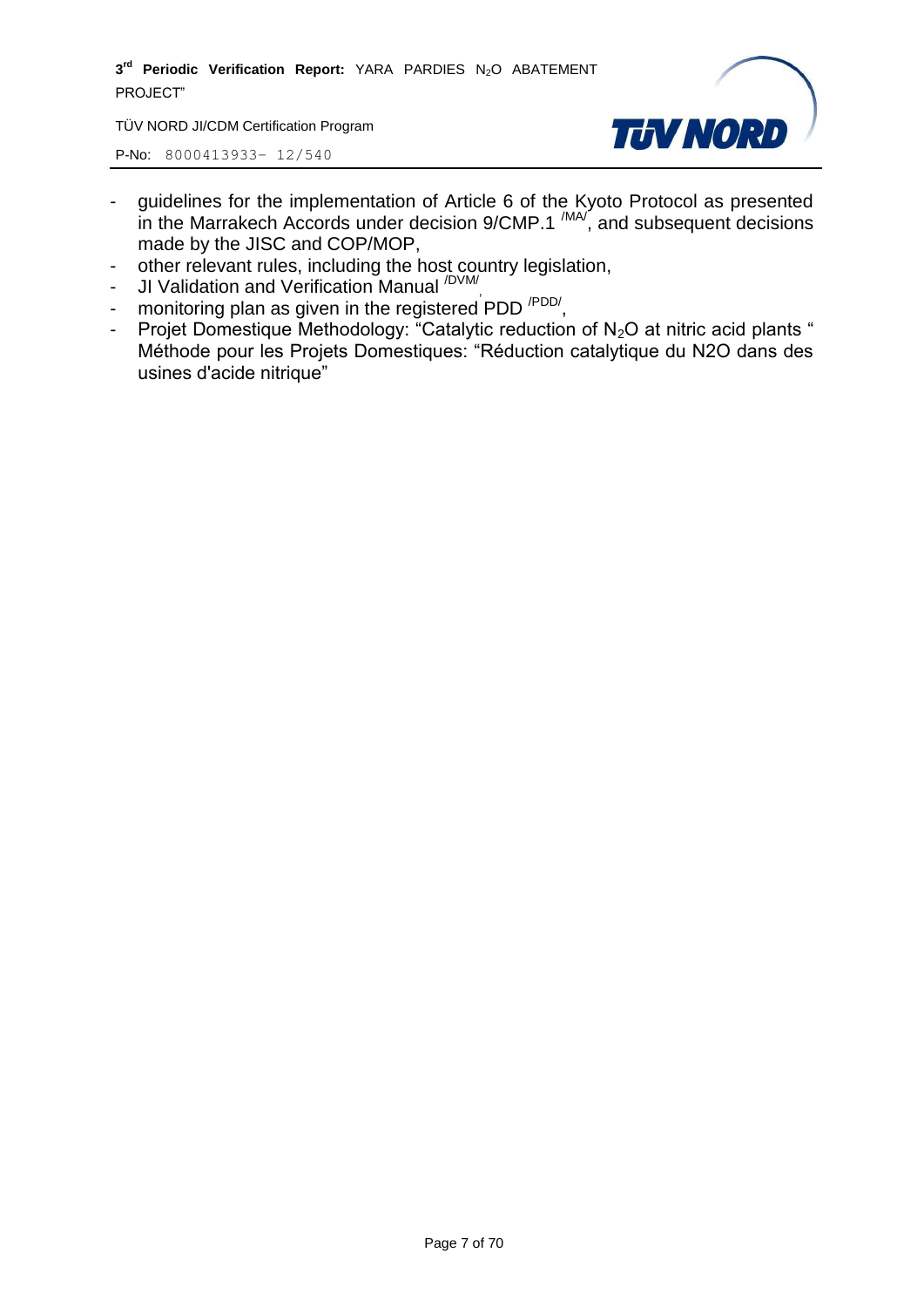P-No: 8000413933– 12/540



# <span id="page-7-0"></span>**2. GHG PROJECT DESCRIPTION**

# <span id="page-7-1"></span>*2.1. Project Characteristics*

Essential data of the project is presented in the following Table 2-1.

| Item                       | Data                                                                                              |  |  |
|----------------------------|---------------------------------------------------------------------------------------------------|--|--|
| Project title              | Yara Pardies N <sub>2</sub> O Abatement Project                                                   |  |  |
| JI Track                   | Track 1<br><b>JPA</b><br>Track 2                                                                  |  |  |
| Project size               | <b>Small Scale</b><br>Large Scale                                                                 |  |  |
| JI Approach                | JI Specific Approach<br>Approved CDM Methodology<br>$\times$                                      |  |  |
|                            | Energy Industries (renewable-/non-renewable sources)                                              |  |  |
|                            | $\overline{2}$<br>Energy distribution                                                             |  |  |
|                            | 3<br>Energy demand                                                                                |  |  |
|                            | 4<br>Manufacturing industries                                                                     |  |  |
|                            | $\boxtimes$<br>Chemical industry<br>5                                                             |  |  |
|                            | 6<br>Construction                                                                                 |  |  |
| <b>Project Scope</b>       | 7<br>Transport                                                                                    |  |  |
| (according to UNFCCC       | Mining/Mineral production<br>8                                                                    |  |  |
| sectoral scope numbers for | 9<br>Metal production                                                                             |  |  |
| CDM)                       | Fugitive emissions from fuels (solid, oil and gas)<br>10                                          |  |  |
|                            | Fugitive emissions from production and<br>consumption<br>of<br>11<br>halocarbons and hexafluoride |  |  |
|                            | 12<br>Solvents use                                                                                |  |  |
|                            | Waste handling and disposal<br>13                                                                 |  |  |
|                            | Land-use, land-use change and forestry<br>14                                                      |  |  |
|                            | 15<br>Agriculture                                                                                 |  |  |
| Methodology:               | Projet Domestique Methodology: "Catalytic reduction of $N_2O$ at                                  |  |  |
|                            | nitric acid plants"                                                                               |  |  |
| Technical Area(s):         | 5.1 ( $Q: N_2O$ )                                                                                 |  |  |
| ITL Project ID No.:        | FR1000186                                                                                         |  |  |
| <b>Crediting period</b>    | Renewable Crediting Period (7 y)                                                                  |  |  |
|                            | Fixed Crediting Period (2.39y) <sup>*</sup>                                                       |  |  |

 $\alpha$ <sup>\*)</sup> Until the end of the 1<sup>st</sup> Kyoto Commitment period on 31/12/2012, in accordance with the host country LoA.

# <span id="page-7-2"></span>*2.2. Project Verification History*

Essential events since the registration of the project are presented in the following Table 2-2.

|  | <b>Table 2-2: Project verification history</b> |  |
|--|------------------------------------------------|--|
|--|------------------------------------------------|--|

|   | Item                              | Time                 | <b>Status</b>       |
|---|-----------------------------------|----------------------|---------------------|
|   | Date of registration              | $2010 - 08 - 12^{a}$ |                     |
| 2 | Start of crediting period         | 2010-08-12           |                     |
| 3 | 1 <sup>st</sup> Monitoring period | 2010-08-12 to        | Verified and closed |
|   |                                   | 2010-12-31           |                     |
|   | 2 <sup>nd</sup> Monitoring period | 2011-01-01 to        | Verified and closed |
|   |                                   | 2012-02-29           |                     |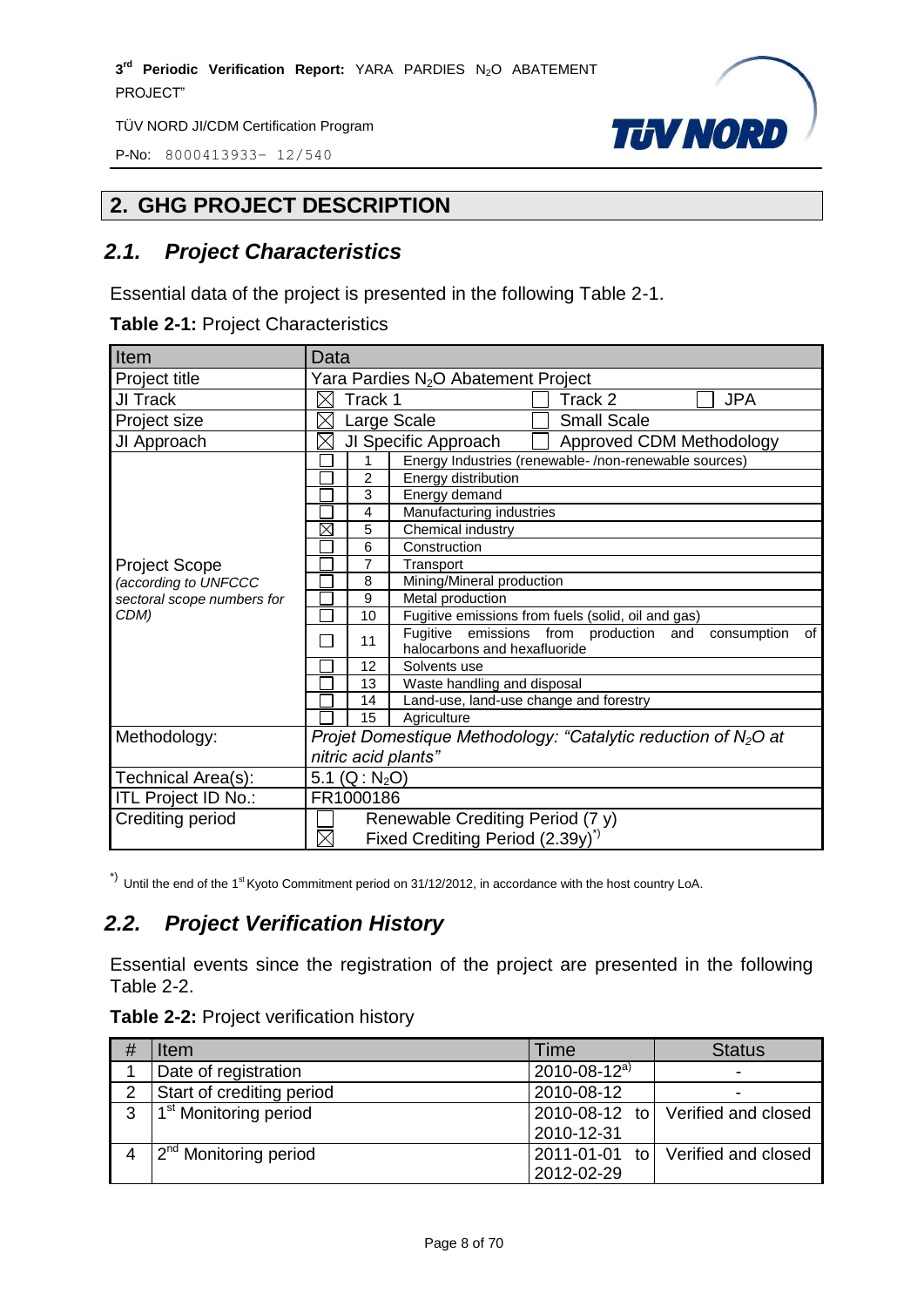



| # | Item                              | <b>Time</b>      | Status         |
|---|-----------------------------------|------------------|----------------|
|   | 3 <sup>rd</sup> Monitoring period | 2012-03-01<br>to | Matter of this |
|   |                                   | 2012-12-31       | verification   |

a) Date of registration is the date of issuing of the LoA by the French DFP (MEEDDM); a revised version was issued on 14/01/2011

# <span id="page-8-0"></span>*2.3. Involved Parties and Project Participants*

The following parties to the Kyoto Protocol and project participants are involved in this project activity (Table 2-3).

| Table 2-3: Project Parties and project participants |  |  |  |
|-----------------------------------------------------|--|--|--|
|-----------------------------------------------------|--|--|--|

| <b>Characteristic</b>       | Party          | <b>Project Participant</b>                       |
|-----------------------------|----------------|--------------------------------------------------|
| Host party                  | France         | YARA France SAS (Nanterre)                       |
|                             |                | YARA International ASA, Oslo (Norway)            |
|                             |                | N.serve Environmental Services GmbH<br>(Germany) |
| <b>Other Involved Party</b> | <b>Belgium</b> | <b>YARA France SAS</b>                           |

# <span id="page-8-1"></span>*2.4. Project Location*

The details of the project location are given in table 2-4:

| <b>Table 2-4:</b> | <b>Project Location</b> |
|-------------------|-------------------------|
|-------------------|-------------------------|

| No.               | <b>Project Location</b>                      |  |  |  |  |
|-------------------|----------------------------------------------|--|--|--|--|
| Host Country:     | France                                       |  |  |  |  |
| Region:           | Region: South West;                          |  |  |  |  |
|                   | Department: Pyrénées-Atlantiques;            |  |  |  |  |
|                   | Commune: Pardies;                            |  |  |  |  |
| Project location: | Plant absorption towers and tail gas stacks: |  |  |  |  |
|                   | 43°22'20.90"N & 0°35'10.08"W;                |  |  |  |  |
|                   | Ammonia burners:                             |  |  |  |  |
|                   | 43°22'21.32"N & 0°35'10.20"W;                |  |  |  |  |

# <span id="page-8-2"></span>*2.5. Technical Project Description*

The project activity aims to reduce levels of  $N<sub>2</sub>O$  emissions from the production of nitric acid with a secondary  $N_2O$  abatement technology: the project involves the installation of a secondary  $N_2O$  reduction catalyst at the nitric acid production plant. The emission reductions are a result of the catalytic decomposition of nitrous oxide. Nitrous oxide which is formed as by-product of the nitric acid production will be removed by the catalyst installed below the standard precious metal gauze pack in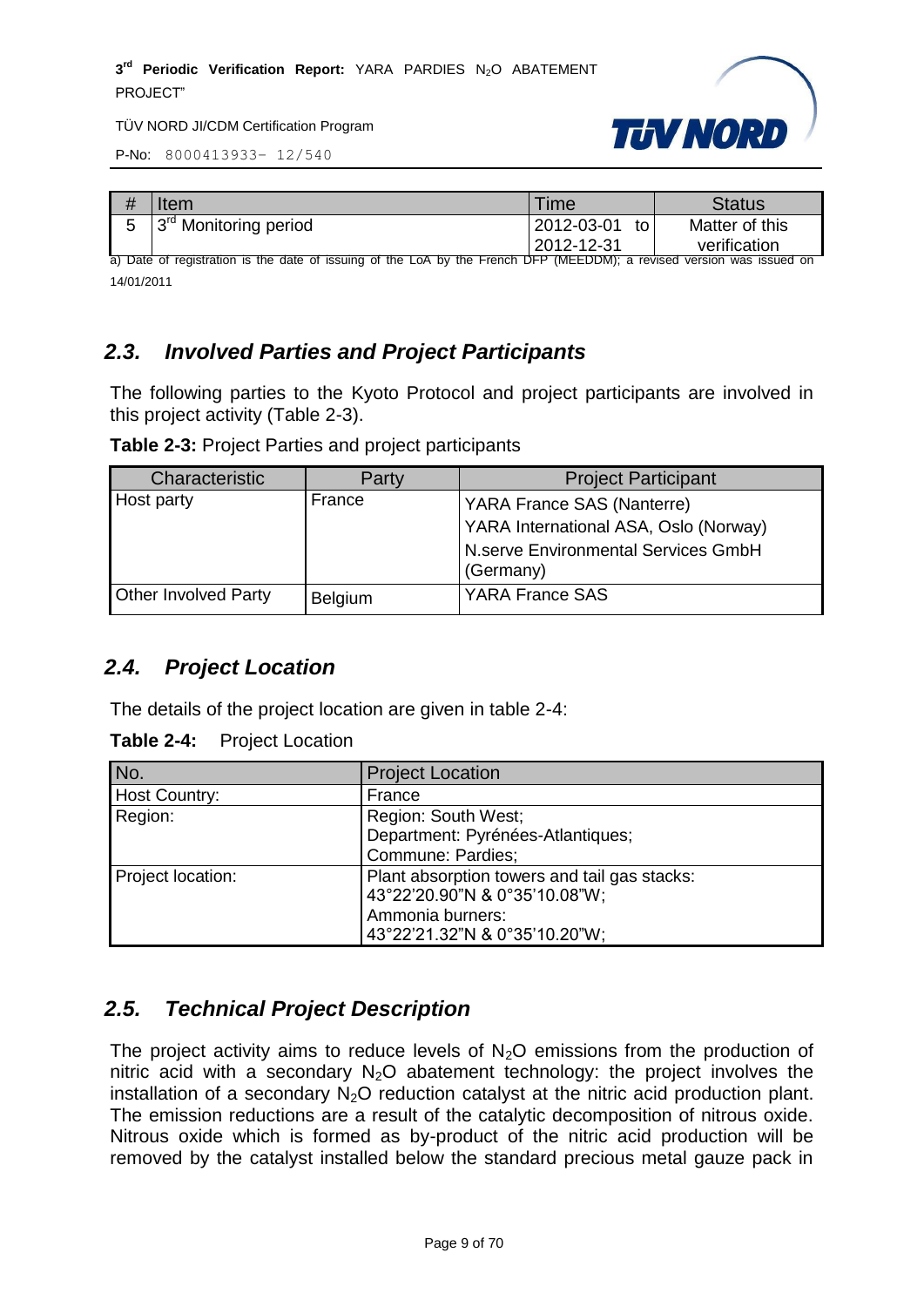P-No: 8000413933– 12/540



the ammonia burner. The nitrous oxide would otherwise be emitted as part of the tail gas of the nitric acid plant to the atmosphere.

The key parameters for the project are given in table 2-5:

**Table 2-5:** Technical data of the nitric acid plant (2 lines)

| Parameter                                                                  | Unit                         | Value                                                                                                              |
|----------------------------------------------------------------------------|------------------------------|--------------------------------------------------------------------------------------------------------------------|
| 2 Ammonia Oxidation Reactors                                               |                              |                                                                                                                    |
| Plant type                                                                 |                              | 3.6 medium pressure plant                                                                                          |
| Start of commercial production                                             |                              | November 1960                                                                                                      |
| Numbers adsorption towers                                                  |                              | 11                                                                                                                 |
| Products                                                                   |                              | 53% and 63% concentrated nitric acid, high<br>Concentrated Nitric Acid (CAN) and<br>Nitrogen Peroxide ( $N_2O_4$ ) |
| conditions<br>Operating<br>as<br>per<br>specifications (trip point values) |                              |                                                                                                                    |
| - Temperature (min/max):                                                   | $\rm ^{\circ}C$              | 750 - 890                                                                                                          |
| - Pressure (max):                                                          | Bar abs                      | No trip point                                                                                                      |
| - Ammonia to Air ratio (max)                                               | $Vol.-%$                     | 8 to 12                                                                                                            |
| <b>Ammonia Oxidation Catalyst</b>                                          |                              |                                                                                                                    |
| Manufacturer                                                               | $\qquad \qquad \blacksquare$ | K.A. Rassmussen AS                                                                                                 |
| Type                                                                       | $\overline{\phantom{a}}$     | n.a.                                                                                                               |
| Composition:                                                               |                              | Pt-Rh-Pd                                                                                                           |
| Design campaign legth                                                      | days                         | 300                                                                                                                |
| Absorber                                                                   |                              |                                                                                                                    |
| Design capacity per day (100 %)                                            | tHNO <sub>3</sub> /d         | 430                                                                                                                |
| Design capacity per day (legal)                                            | tHNO <sub>3</sub> /d         | $\overline{460}$ incl. 30t $N_2O_4$                                                                                |
| Annual production (design)                                                 | days/year                    | 340                                                                                                                |
| <b>Secondary Catalyst</b>                                                  |                              |                                                                                                                    |
| Start of operation                                                         | $\qquad \qquad \blacksquare$ | August 2009                                                                                                        |
| Manufacturer                                                               |                              | <b>YARA</b>                                                                                                        |
| Type                                                                       | $\overline{\phantom{0}}$     | 58-Y1                                                                                                              |
| Composition:                                                               |                              | cobalt (ii, iii) oxide<br>dialuminium cobalt tetraoxide<br>Cu, Fe, Mn, Ni, Ce                                      |
| Design efficiency N <sub>2</sub> O reduction<br>(guaranteed by supplier)   | %                            | About 88-95 %                                                                                                      |
| 2 X N <sub>2</sub> O Analyzers (2 stacks)                                  |                              |                                                                                                                    |
| Manufacturer                                                               | $\qquad \qquad \blacksquare$ | Dr. Födisch Umweltmesstechnik GmbH                                                                                 |
| <b>Type</b>                                                                | -                            | MCA <sub>04</sub>                                                                                                  |
| <b>Measurement Principle</b>                                               |                              | IR absorption                                                                                                      |
| 2 X Stack volume flow<br>rate<br>measurement                               |                              |                                                                                                                    |
| Manufacturer                                                               | -                            | Dr. Födisch Umweltmesstechnik GmbH                                                                                 |
| Type                                                                       | -                            | <b>FMD 99</b>                                                                                                      |
| <b>Measurement Principle</b>                                               | -                            | Differential pressure                                                                                              |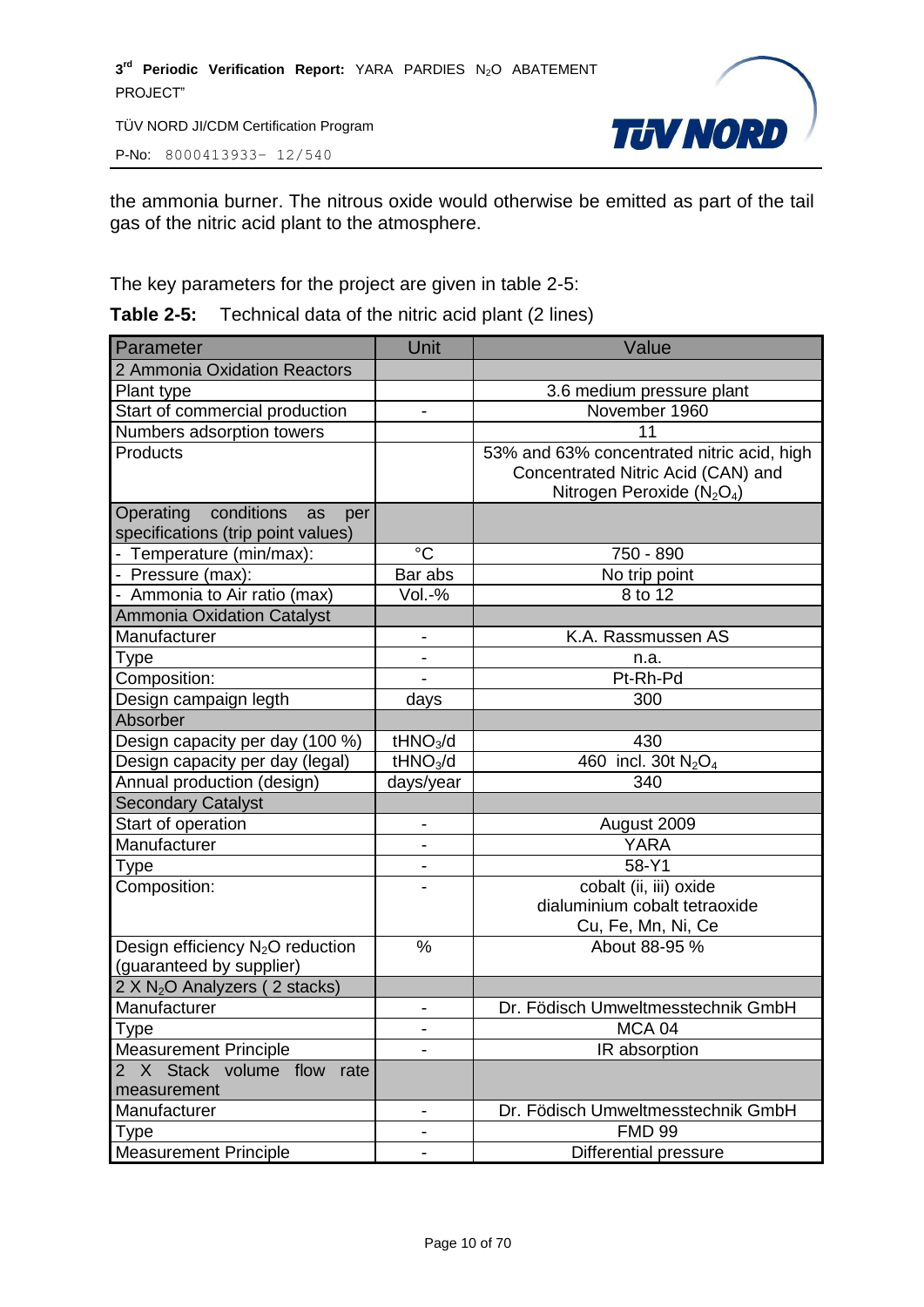P-No: 8000413933– 12/540



# <span id="page-10-0"></span>**3. METHODOLOGY AND VERIFICATION SEQUENCE**

# <span id="page-10-1"></span>*3.1. Verification Steps*

The verification consisted of the following steps:

- Contract review
- Appointment of team members and technical reviewers
- Publication of the monitoring report
- A desk review of the Monitoring Report<sup>MR/</sup> submitted by the client and additional supporting documents with the use of customised verification protocol<sup>/CPM/</sup> according to the Determination and Verification Manual <sup>/DVM/</sup>,
- Verification planning,
- On-Site assessment,
- Background investigation and follow-up interviews with personnel of the project developer and its contractors,
- Draft verification reporting
- Resolution of corrective actions (if any)
- Final verification reporting
- Technical review
- Final approval of the verification.

The sequence of the verification is given in the table 3.1 below:

#### **Table 3.1:** Verification sequence

| <b>Topic</b>               | <b>Time</b> |
|----------------------------|-------------|
| Assignment of verification | 2012-09-27  |
| On-site-visit              | 2012-12-18  |
| Draft reporting finalised  | 2013-01-27  |
| Final reporting finalised  | 2013-02-01  |
| Technical review finalised | 2013-02-01  |

# <span id="page-10-2"></span>*3.2. Contract review*

To assure that

• the project falls within the scopes for which accreditation is held,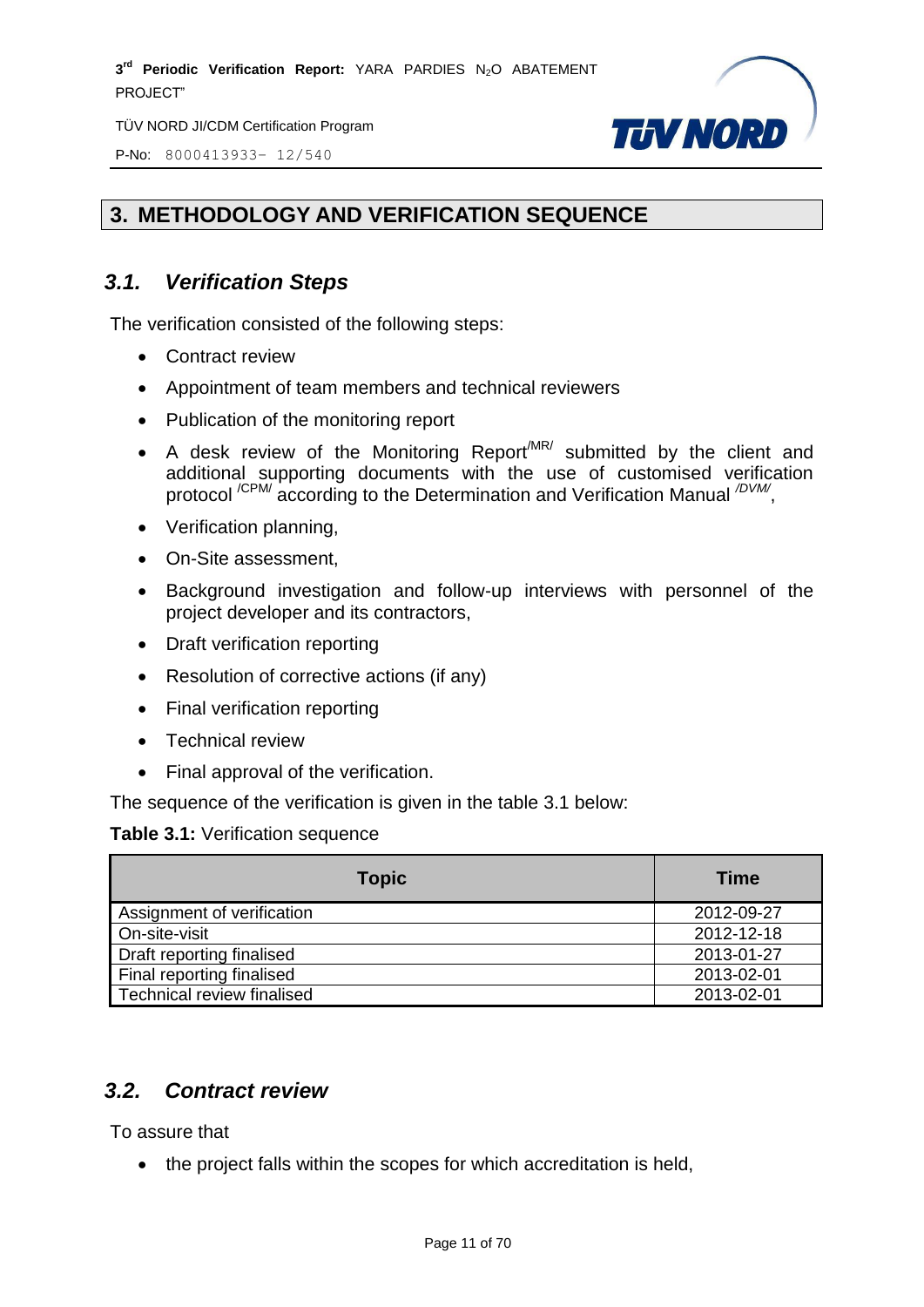TÜV NORD JI/CDM Certification Program

P-No: 8000413933– 12/540



- the necessary competences to carry out the verification can be provided,
- Impartiality issues are clear and in line with the CDM accreditation requirements

a contract review was carried out before the contract was signed.

#### <span id="page-11-0"></span>*3.3. Appointment of team members and technical reviewers*

On the basis of a competence analysis and individual availabilities a verification team, consistent of one team leader and 2 additional team members, was appointed. Furthermore also the personnel for the technical review and the final approval were determined.

The list of involved personnel, the tasks assigned and the qualification status are summarized in the table 3-1 below.

|                                                       | <b>Name</b>          | Company                      | Function <sup>1)</sup> | Qualification<br>Status 2)<br><b>Status</b> | competence<br><b>Scheme</b> | $\hat{+}$<br>competence<br>Technical | 5<br>Verification<br>competence | Competence<br><b>Host country</b> | <b>Onsite Visit</b> |
|-------------------------------------------------------|----------------------|------------------------------|------------------------|---------------------------------------------|-----------------------------|--------------------------------------|---------------------------------|-----------------------------------|---------------------|
| $\boxtimes$ Mr.<br>$\square$ Ms.                      | <b>Ulrich Walter</b> | <b>TÜV Nord Cert</b><br>GmbH | TL                     | LA                                          | $\boxtimes$                 | 5.1                                  | $\boxtimes$                     |                                   |                     |
| $\Box$ Mr.<br>$\boxtimes$ Ms.                         | Sabine Meyer         | <b>TÜV Nord Cert</b><br>GmbH | $TM^{A)}$              | LA                                          | $\boxtimes$                 |                                      | $\boxtimes$                     | $\boxtimes$                       |                     |
| ⊠ Mr.<br>□ Ms.                                        | Dirk Speyer          | TÜV Nord Cert<br>GmbH        | $TM^{A)}$              | LA                                          | $\boxtimes$                 | 5.1                                  | $\boxtimes$                     | $\mathbf{r}$                      | $\boxtimes$         |
| $\mathbf{\underline{\boxtimes}}$ Mr.<br>$\square$ Ms. | Sergej<br>Friesen    | TÜV Nord Cert<br>GmbH        | $TR^{B)}$              | LA                                          | $\boxtimes$                 |                                      | $\mathbb{R}^n$                  |                                   |                     |
| $\Box$ Mr.<br>$\boxtimes$ Ms.                         | Susanne<br>Pasch     | TÜV Nord Cert<br>GmbH        | $TR^{B)}$              | LA                                          | $\boxtimes$                 |                                      | $\boxtimes$                     |                                   |                     |
| $\mathbb{\underline{\boxtimes}}$ Mr.<br>$\Box$ Ms.    | <b>Rainer Winter</b> | <b>TÜV Nord Cert</b><br>GmbH | $TR^{B)}$<br>$FA^{B}$  | <b>SA</b>                                   | $\boxtimes$                 | 5.1                                  | $\boxtimes$                     |                                   |                     |

#### **Table 3-1:** Involved Personnel

<sup>1)</sup> TL: Team Leader; TM: Team Member, TR: Technical review; OT: Observer-Team, OR: Observer-TR; FA: Final approval

<sup>2)</sup> GHG Auditor Status: A: Assessor; LA: Lead Assessor; SA: Senior Assessor; T: Trainee; TE: Technical Expert

3) GHG auditor status (at least Assessor)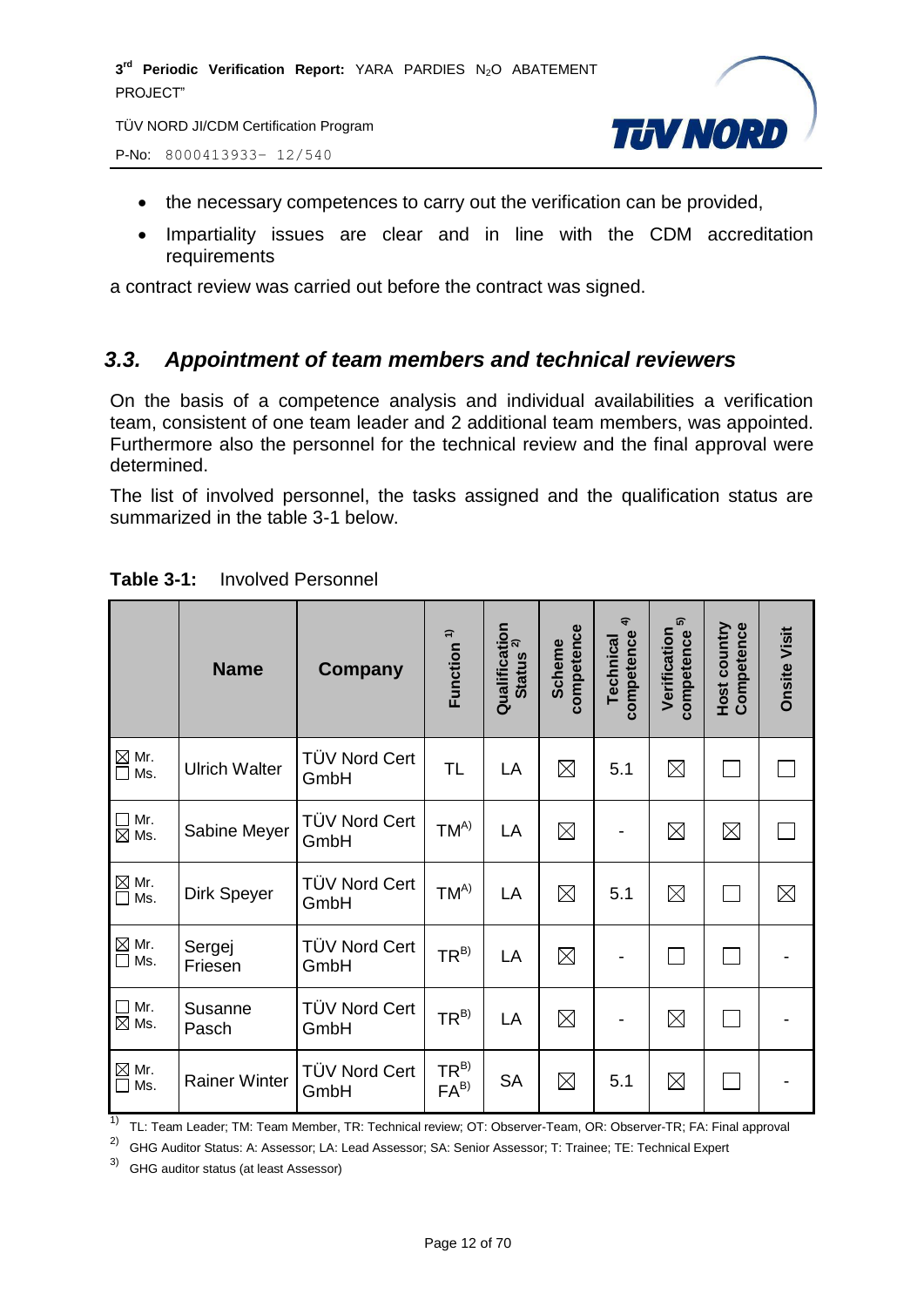P-No: 8000413933– 12/540



4) As per S01-MU03 or S01-VA070-A2 (such as 1.1, 1.2, …)

- In case of verification projects
- A) Team Member: GHG auditor (at least Assessor status), Technical Expert (incl. Host Country Expert or Verification Expert), not ETE

B) No team member

# <span id="page-12-0"></span>*3.4. Publication of the Monitoring Report*

In accordance with decision 9/CMP.1 (§ 36) the draft monitoring report, as received from the project participants, has been made publicly available on the TÜV NORD Website [www.global-warming.de](http://www.global-warming.de/) during a 30 days period from 2012-11-29 to 2012- 12-29. Comments received are taken into account in the course of the verification, if applicable. No comments were received.

# <span id="page-12-1"></span>*3.5. Verification Planning*

In order to ensure a complete, transparent and timely execution of the verification task the team leader has planned the complete sequence of events necessary to arrive at a substantiated final verification opinion.

Various tools have been established in order to ensure an effective verification planning.

Risk analysis and detailed audit testing planning

For the identification of potential reporting risks and the necessary detailed audit testing procedures for residual risk areas table A-1 is used. The structure and content of this table is given in table 3-2 below.

| Table A-1: GHG calculation procedures and management control testing / Detailed audit<br>testing of residual risk areas and random testing         |                                                                                                                                                                                       |                                                                                                                               |                                                                                                                                                      |                                                                                                                                           |  |  |
|----------------------------------------------------------------------------------------------------------------------------------------------------|---------------------------------------------------------------------------------------------------------------------------------------------------------------------------------------|-------------------------------------------------------------------------------------------------------------------------------|------------------------------------------------------------------------------------------------------------------------------------------------------|-------------------------------------------------------------------------------------------------------------------------------------------|--|--|
| <b>Identification</b><br>of potential<br>reporting risk                                                                                            | Identification,<br>assessment and<br>testing of<br>management<br>controls                                                                                                             | <b>Areas of</b><br>residual<br>risks                                                                                          | <b>Additional</b><br>verification testing<br>performed                                                                                               | <b>Conclusions and</b><br><b>Areas Requiring</b><br>Improvement<br>(including<br><b>Forward Action</b><br><b>Requests</b> )               |  |  |
| The<br>following<br>risks<br>potential<br>identified<br>were<br>and divided and<br>structured<br>according<br>to<br>the<br>possible<br>οf<br>areas | The potential<br>risks<br>Ωf<br>data<br>raw<br>generation<br>have<br>been <i>identified</i><br>in<br>the course of the<br>monitoring<br>system<br>implementation.<br>following<br>The | Despite<br>the<br>measures<br>implemented<br>order<br>in<br>to<br>the<br>reduce<br>occurrence<br>probability the<br>following | The additional<br>verification testing<br>performed is<br>described. Testing<br>may include:<br>- Sample cross<br>checking of<br>manual transfers of | Having investigated<br>the residual risks,<br>the conclusions<br>should be noted<br>here. Errors and<br>uncertainties are<br>highlighted. |  |  |

#### **Table 3-2:** Table A-1; Identification of verification risk areas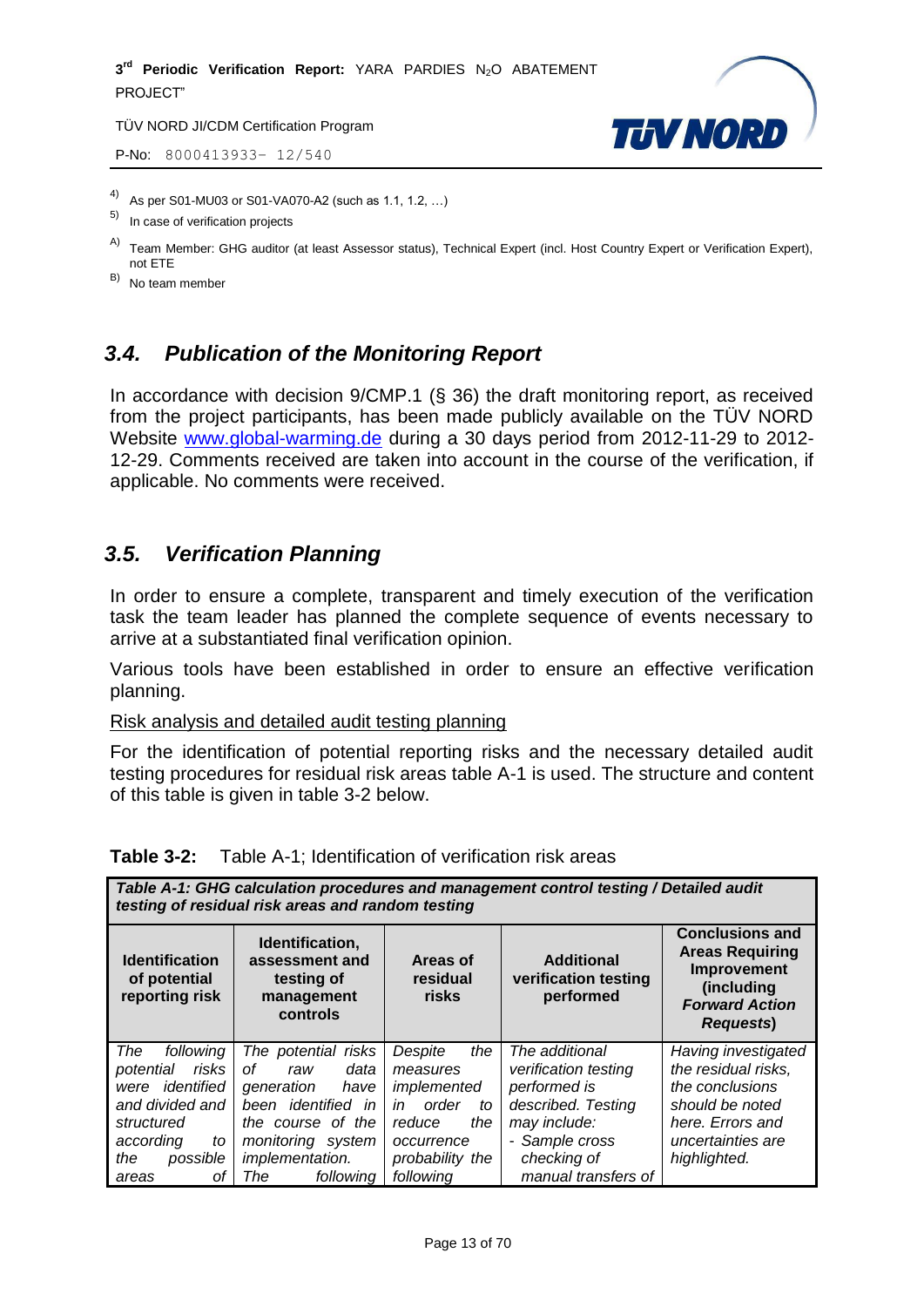

P-No: 8000413933– 12/540

| Table A-1: GHG calculation procedures and management control testing / Detailed audit<br>testing of residual risk areas and random testing |                                                                                                                                            |                                                                                                                   |                                                                                                                                                                                                                                                                                                                                                            |                                                                                                                            |  |  |
|--------------------------------------------------------------------------------------------------------------------------------------------|--------------------------------------------------------------------------------------------------------------------------------------------|-------------------------------------------------------------------------------------------------------------------|------------------------------------------------------------------------------------------------------------------------------------------------------------------------------------------------------------------------------------------------------------------------------------------------------------------------------------------------------------|----------------------------------------------------------------------------------------------------------------------------|--|--|
| <b>Identification</b><br>of potential<br>reporting risk                                                                                    | Identification,<br>assessment and<br>testing of<br>management<br>controls                                                                  | Areas of<br>residual<br>risks                                                                                     | <b>Additional</b><br>verification testing<br>performed                                                                                                                                                                                                                                                                                                     | <b>Conclusions and</b><br><b>Areas Requiring</b><br>Improvement<br>(including<br><b>Forward Action</b><br><b>Requests)</b> |  |  |
| occurrence.                                                                                                                                | were<br>measures<br>taken in order to<br>minimize<br>the<br>corresponding<br>risks.<br>The<br>following<br>are<br>measures<br>implemented: | residual risks<br>remain<br>and<br>be<br>have<br>to<br>addressed<br>in<br>the course of<br>every<br>verification. | data<br>- Recalculation<br>- Spreadsheet 'walk<br>throughs' to check<br>links and equations<br>- Inspection of<br>calibration and<br>maintenance<br>records for key<br>equipment<br>Check sampling<br>-<br>analysis results<br><b>Discussions with</b><br>process engineers<br>who have detailed<br>knowledge of<br>process<br>uncertainty/error<br>bands. |                                                                                                                            |  |  |

The completed table A-1 is enclosed in the annex 1 (table A-1) to this report.

#### Project specific periodic verification checklist

In order to ensure transparency and consideration of all relevant assessment criteria, a project specific verification protocol has been developed. The protocol shows, in a transparent manner, criteria and requirements, means and results of the verification. The verification protocol serves the following purposes:

- It organises, details and clarifies the requirements a JI project is expected to meet for verification
- It ensures a transparent verification process where the verifying AIE documents how a particular requirement has been proved and the result of the verification.

The basic structure of this project specific verification protocol for the periodic verification is described in table 3-3.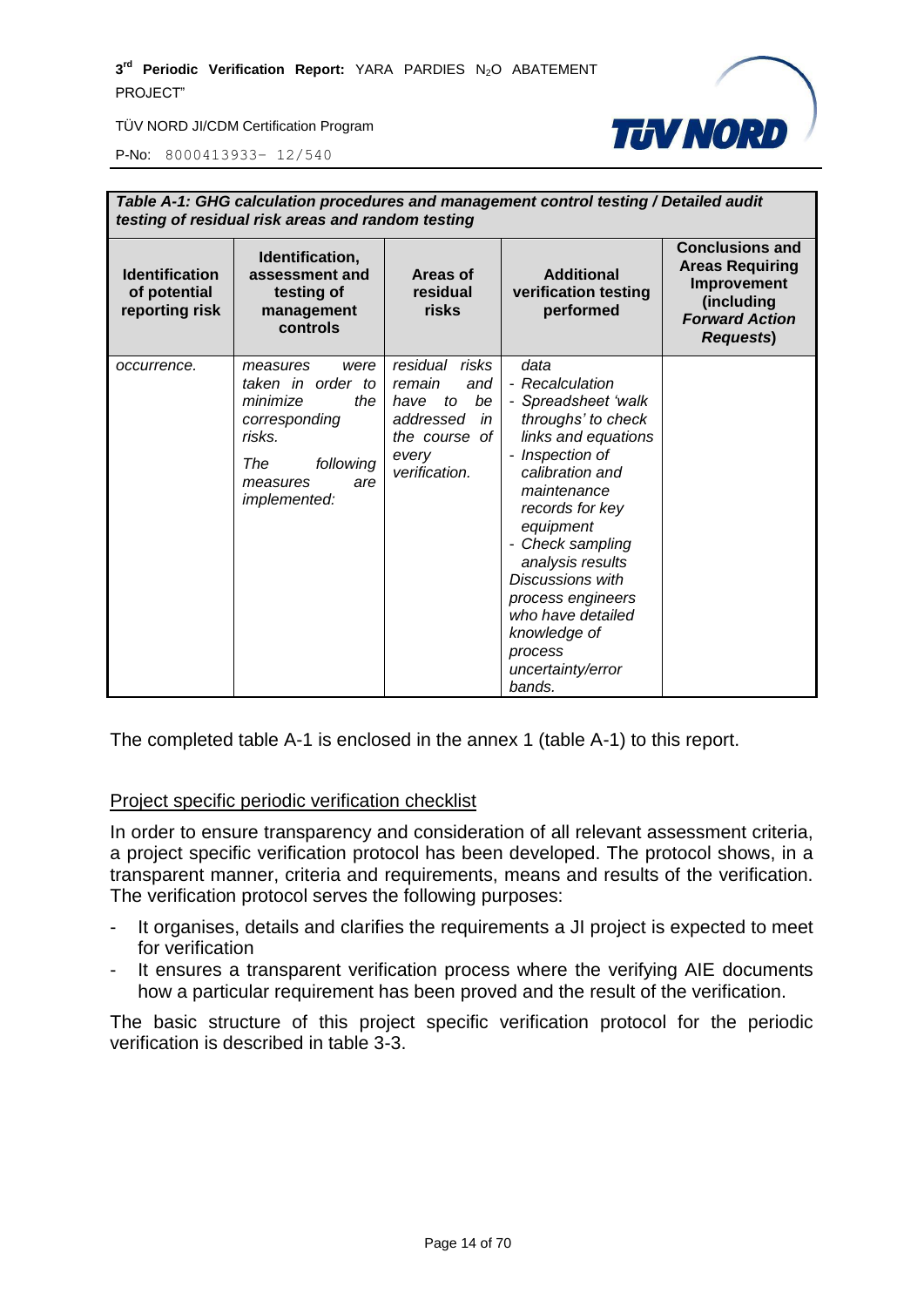P-No: 8000413933– 12/540



| <b>Table A-2: Periodic verification checklist</b> |                                                                                                                                                                                                                                                                                                                                                                                                                      |                                                                                                                                                                                                                             |                                                                                                            |                                                                                                                                                                                                                                                                                                                 |                                                                                                                                                                                                                                                                                 |                                                                           |
|---------------------------------------------------|----------------------------------------------------------------------------------------------------------------------------------------------------------------------------------------------------------------------------------------------------------------------------------------------------------------------------------------------------------------------------------------------------------------------|-----------------------------------------------------------------------------------------------------------------------------------------------------------------------------------------------------------------------------|------------------------------------------------------------------------------------------------------------|-----------------------------------------------------------------------------------------------------------------------------------------------------------------------------------------------------------------------------------------------------------------------------------------------------------------|---------------------------------------------------------------------------------------------------------------------------------------------------------------------------------------------------------------------------------------------------------------------------------|---------------------------------------------------------------------------|
| No.                                               | $DVM^2$<br>paragraph /<br><b>Checklist</b><br><b>Item</b><br>(incl. guidance<br>for the determi-<br>nation team)                                                                                                                                                                                                                                                                                                     | <b>Initial</b><br><b>Finding</b><br>(Means and<br>results of<br>assessment)                                                                                                                                                 | Ref.                                                                                                       | <b>Action</b><br>requested to<br>project<br>participant<br>(CAR, CL, FAR)                                                                                                                                                                                                                                       | <b>Review of</b><br>PP's<br>action                                                                                                                                                                                                                                              | Conclu-<br>sion                                                           |
| Number of<br>the<br>checklist<br>item             | The section<br>gives a<br>reference to<br>the relevant<br>paragraph of<br>the DVM.<br>The checklist<br><i>items</i> are<br>linked to the<br>various<br>requirements<br>the project<br>should meet.<br>The checklist<br>is organised<br>in various<br>sections.<br>Each section<br>is then fur-<br>ther subdivi-<br>ded as per<br>the require-<br>ments of the<br>topic and the<br>individual<br>project<br>activity. | The section<br>is used to<br>elaborate and<br>discuss the<br>checklist item<br>in detail. It<br>includes the<br>initial<br>assessment<br>of the<br>verification<br>team and<br>how the<br>assessment<br>was carried<br>out. | Gives<br>reference<br>to the in-<br>formation<br>source on<br>which the<br>assess-<br>ment is<br>based on. | Assessment<br>based on<br>evidence<br>provided if<br>the criterion<br>is not fulfilled<br>a CAR, CL or<br>FAR (details<br>of each<br>finding are<br>elaborated in<br>chapter 4) is<br>raised<br>otherwise no<br>action is<br>requested.<br>The assess-<br>ment refers<br>to the draft<br>verification<br>stage. | Assess-<br>ment<br>based on<br>the project<br>participant<br>action in<br>response<br>to the<br>raised<br>CAR, CL<br>or FAR<br>(details of<br>each<br>finding are<br>elaborated<br>in chapter<br>4). The<br>assess-<br>ment<br>refers to<br>the final<br>verification<br>stage. | Final<br>assessment<br>at the final<br>verification<br>stage is<br>given. |

#### **Table 3-3:** Structure of the project specific periodic verification checklist

The periodic verification checklist (verification protocol) is the backbone of the complete verification starting from the desk review until final assessment. Detailed assessments and findings are discussed within this checklist and not necessarily repeated in the main text of this report.

The completed verification protocol is enclosed in the annex (table A-2) to this report.

<sup>&</sup>lt;u>2</u><br>2 JISC 19 Annex 4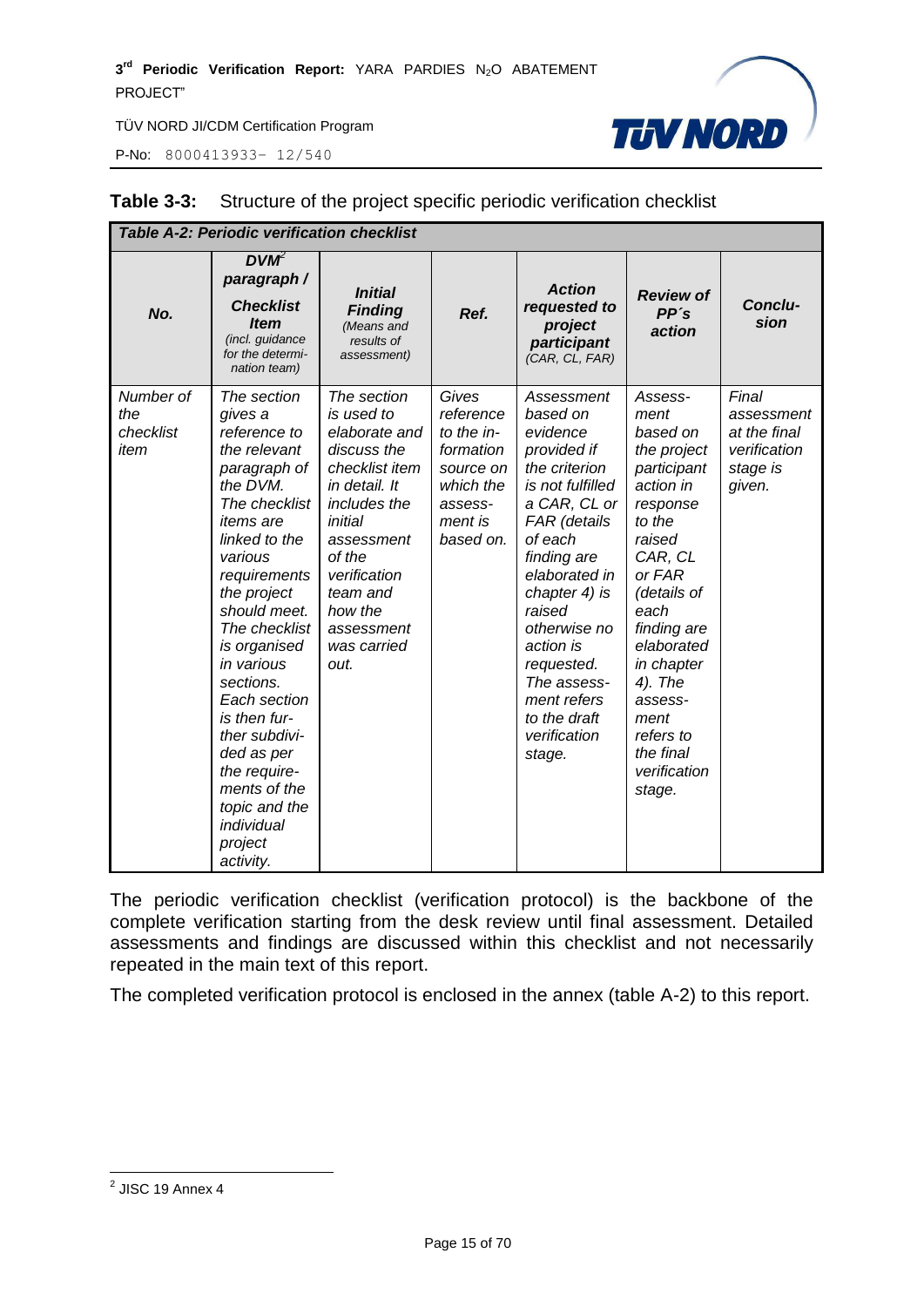P-No: 8000413933– 12/540



# <span id="page-15-0"></span>*3.6. Desk review*

During the desk review all documents initially provided by the client and publicly available documents relevant for the verification were reviewed. The main documents are listed below:

- $\bullet$  the last revision of the PDD including the monitoring plan<sup>/PDD/</sup>,
- $\bullet$  the last revision of the determination report<sup>/DET/</sup>,
- the monitoring report, including the claimed emission reductions for the project/MR/ ,
- $\bullet$  the emission reduction calculation spreadsheet<sup>/XLS/</sup>.

Other supporting documents, such as publicly available information on the UNFCCC / host country website and background information were also reviewed.

# <span id="page-15-1"></span>*3.7. On-site assessment*

As most essential part of the verification exercise it is indispensable to carry out an inspection on site in order to verify that the project is implemented in accordance with the applicable criteria. Furthermore the on-site assessment is necessary to check the monitoring data with respect to accuracy to ensure the calculation of emission reductions. The main tasks covered during the site visit include, but are not limited to:

- The on-site assessment included an investigation of whether all relevant equipment is installed and works as anticipated.
- The operating staff was interviewed and observed in order to check the risks of inappropriate operation and data collection procedures.
- Information processes for generating, aggregating and reporting the selected monitored parameters were reviewed.
- The duly calibration of all metering equipment was checked.
- The monitoring processes, routines and documentations were audited to check their proper application.
- The monitoring data were checked completely.
- The data aggregation trails were checked via spot sample down to the level of the meter recordings.

The following verification team members attended the site visit: D. Speyer.

Before and during the on-site visit the verification team performed interviews with the project participants to confirm selected information and to resolve issues identified in the document review.

Representatives of N.serve and Yara Pardies Nitric Acid Plant including the operational staff of the plant were interviewed. The main topics of the interviews are summarised in Table 3-4.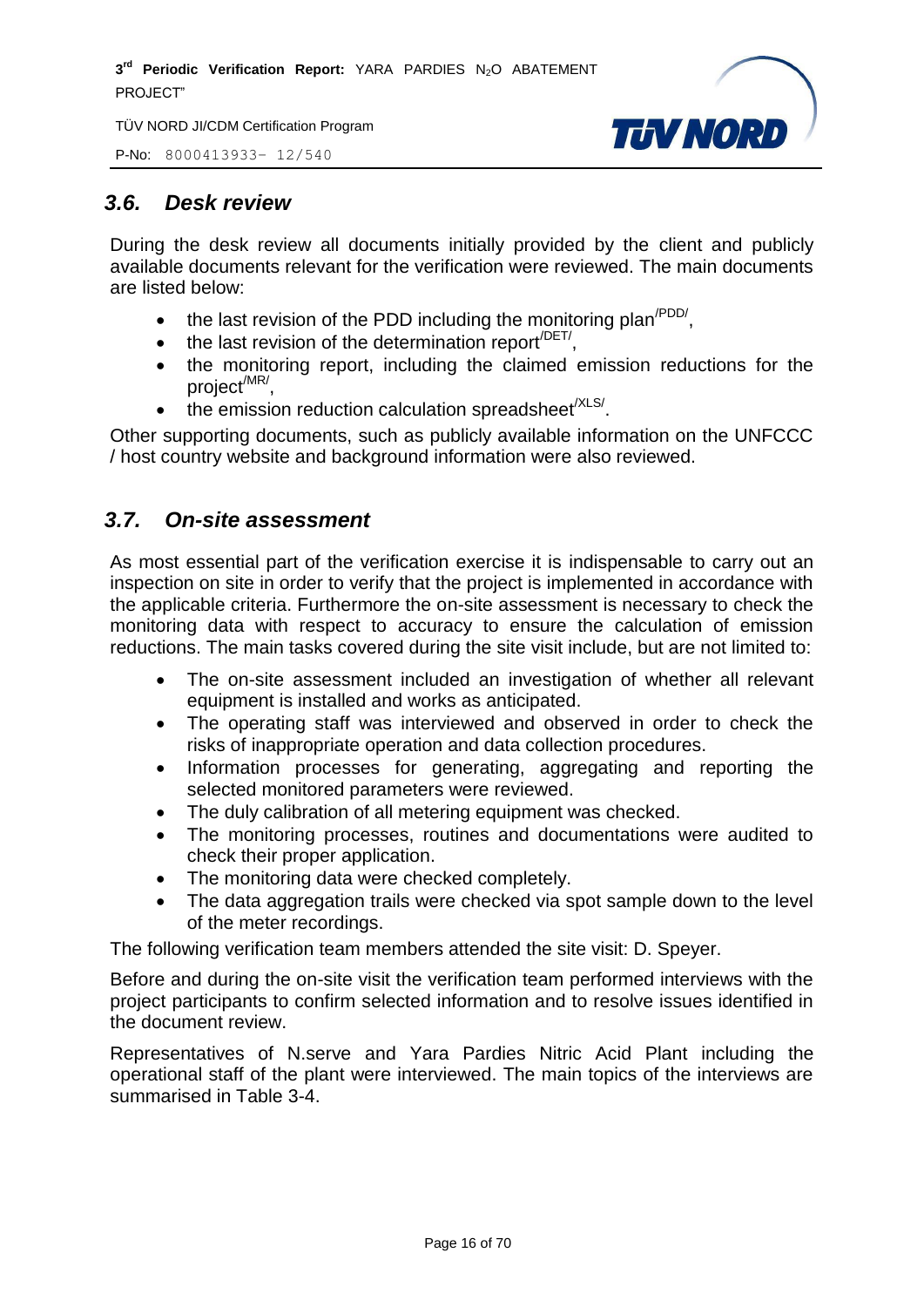P-No: 8000413933– 12/540



| <b>Interviewed Persons /</b><br><b>Entities</b>                                 | <b>Interview topics</b>                                                                                                                                                                                                                                                                                                                                                                                                |
|---------------------------------------------------------------------------------|------------------------------------------------------------------------------------------------------------------------------------------------------------------------------------------------------------------------------------------------------------------------------------------------------------------------------------------------------------------------------------------------------------------------|
| 1. Projects & Operations<br>Personnel, Yara<br><b>Pardies Nitric Acid Plant</b> | General aspects of the project<br>Technical equipment and operation<br>Changes since validation<br><b>Calibration procedures</b><br>$\overline{\phantom{a}}$<br>Quality management system<br>Involved personnel and responsibilities<br>Training and practice of the operational personnel<br>Implementation of the monitoring plan<br>Monitoring and measurement equipment<br>$\overline{\phantom{a}}$<br>Maintenance |
| 2. Consultant, N.serve                                                          | Remaining issues from validation<br>Monitoring data management<br>Data uncertainty and residual risks<br>GHG emission reduction calculation<br>Procedural aspects of the verification<br>$\overline{\phantom{a}}$<br>Environmental aspect<br><b>ER-calculation</b>                                                                                                                                                     |

#### **Table 3-4:** Interviewed persons and interview topics

# <span id="page-16-0"></span>*3.8. Draft verification reporting*

On the basis of the desk review, the on-site visit, follow-up interviews and further background investigation the verification protocol is completed. This protocol together with a general project and procedural description of the verification and a detailed list of the verification findings form the draft verification report. This report is sent to the client for resolution of raised CARs, CLs and FARs.

# <span id="page-16-1"></span>*3.9. Resolution of CARs, CLs and FARs*

Non-conformities raised during the verification can either be seen as a non-fulfilment of criteria ensuring the proper implementation of a project or where a risk to deliver high quality emission reductions is identified.

Corrective Action Requests (CARs) are issued, if:

- Non-conformities with the monitoring plan or methodology are found in monitoring and reporting, or if the evidence provided to prove conformity is insufficient;
- Mistakes have been made in applying assumptions, data or calculations of emission reductions which will impair the estimate of emission reductions;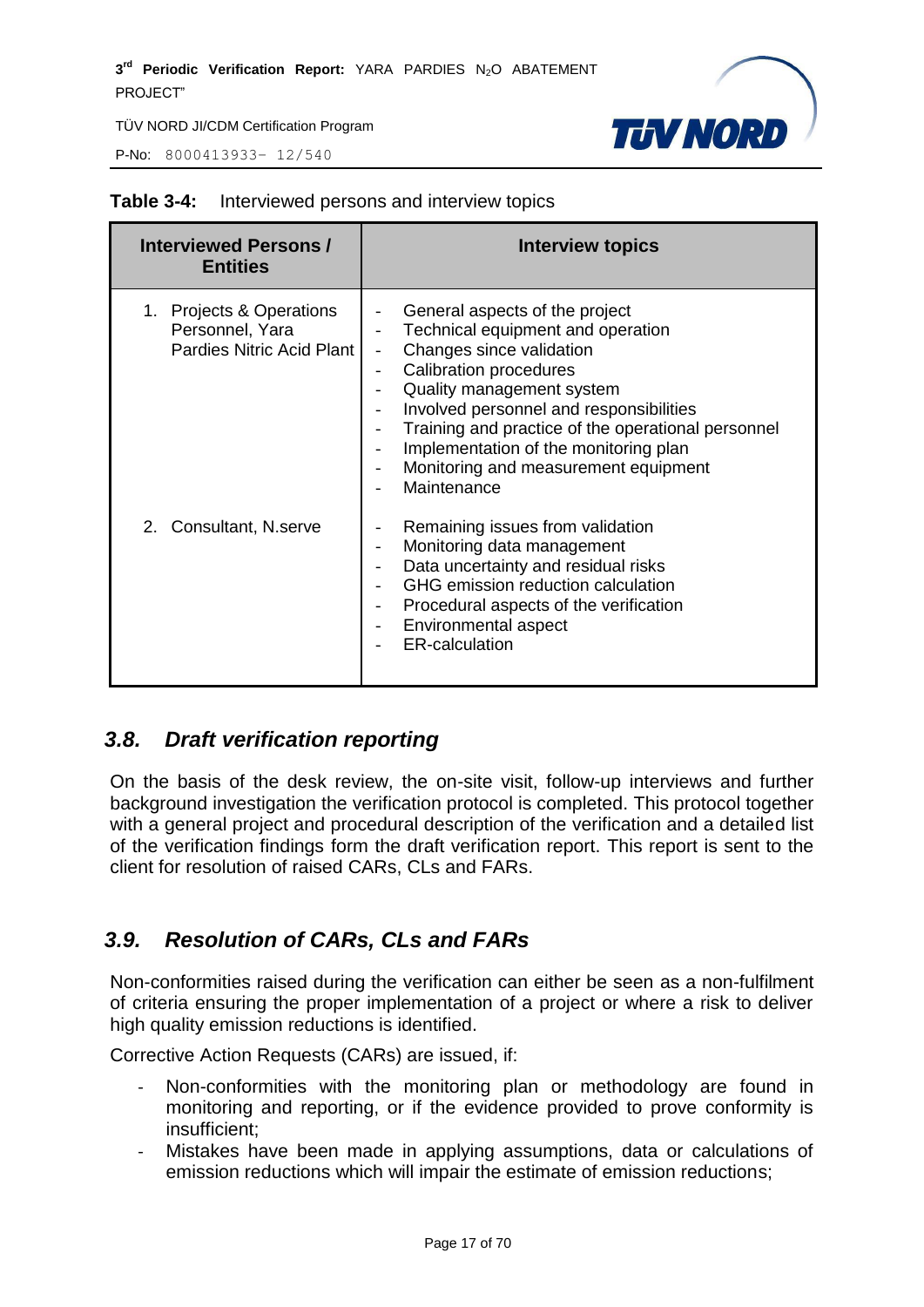TÜV NORD JI/CDM Certification Program

P-No: 8000413933– 12/540

- **TJV NORD**
- Issues identified in a FAR during validation or previous verifications requiring actions by the project participants to be verified during verification have not been resolved.

The verification team uses the term Clarification Request (CL), which is be issued if:

information is insufficient or not clear enough to determine whether the applicable JI requirements have been met.

Forward Action Requests (FAR) indicate essential risks for further periodic verifications. Forward Action Requests are issued, if:

the monitoring and reporting require attention and / or adjustment for the next verification period.

For a detailed list of all CARs, CLs and FARs raised in the course of the verification pl. refer to chapter 4.

# <span id="page-17-0"></span>*3.10. Final reporting*

Upon successful closure of all raised CARs and CLs the final verification report including a positive verification opinion can be issued. In case not all essential issues could finally be resolved, a final report including a negative verification opinion is issued.

The final report summarizes the final assessments w.r.t. all applicable criteria.

#### <span id="page-17-1"></span>*3.11. Technical review*

Before submission of the final verification report a technical review of the whole verification procedure is carried out. The technical reviewer is a competent GHG auditor being appointed for the scope this project falls under. The technical reviewer is not considered to be part of the verification team and thus not involved in the decision making process up to the technical review.

As a result of the technical review process the verification opinion and the topic specific assessments as prepared by the verification team leader may be confirmed or revised. Furthermore reporting improvements might be achieved.

# <span id="page-17-2"></span>*3.12. Final approval*

After successful technical review an overall (esp. procedural) assessment of the complete verification will be carried out by a senior assessor located in the accredited premises of TÜV NORD.

After this step the request for issuance can be started.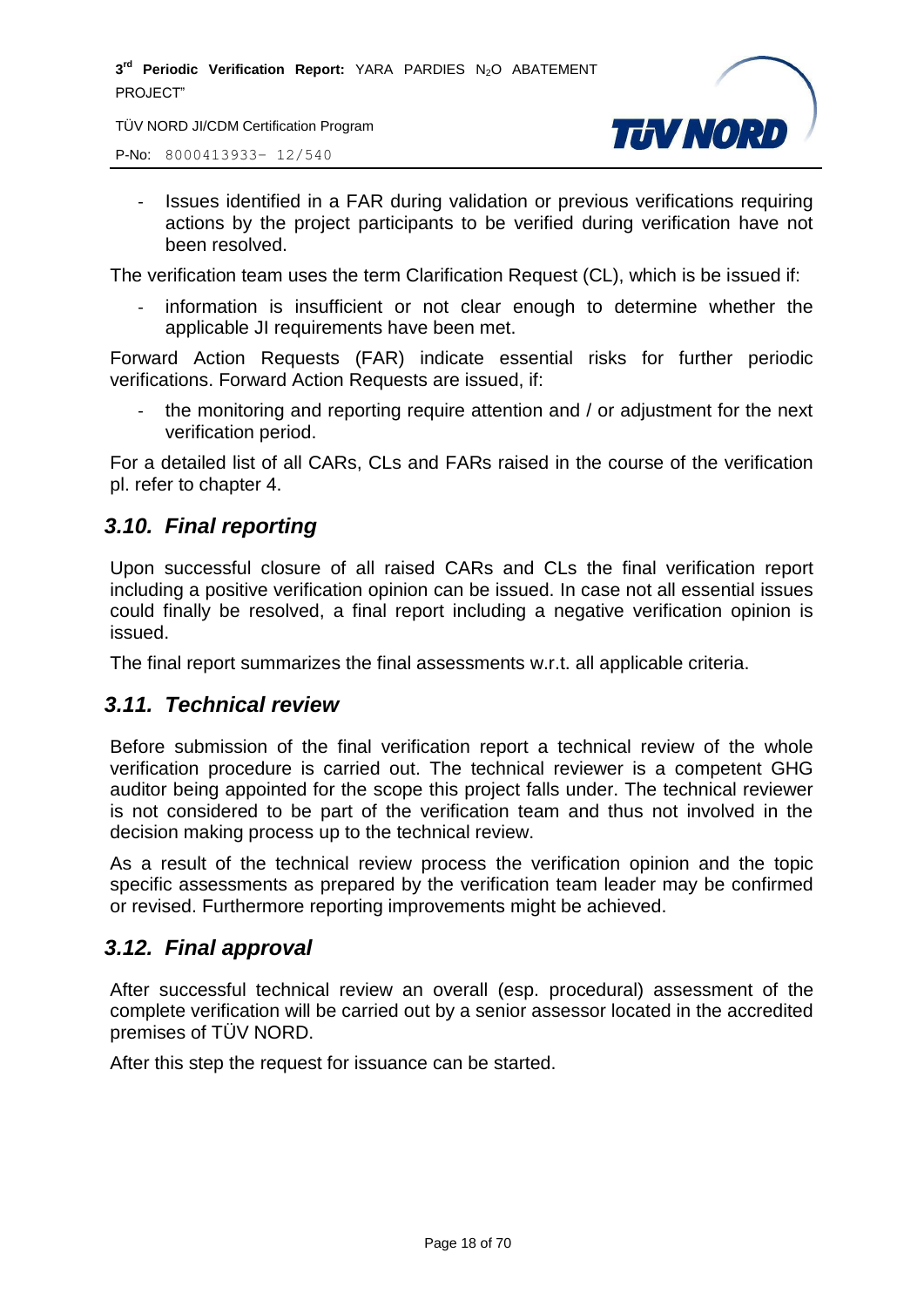TÜV NORD JI/CDM Certification Program



P-No: 8000413933– 12/540

# <span id="page-18-0"></span>**4. VERIFICATION FINDINGS**

In the following paragraphs the findings from the desk review of the monitoring report<sup>/MR/</sup>, the calculation spreadsheet<sup>/XLS/</sup>, PDD<sup>/PDD/</sup>, the Determination Report<sup>/DET/</sup> and other supporting documents, as well as from the on-site assessment and the interviews are summarised.

The summary of CAR, CL and FAR issued are shown in Table 4-1:

**Table 4-1:** Summary of CAR, CL and FAR

| <b>Verification topic</b>         | <b>No. of CAR</b> | No. of CL | <b>No. of FAR</b> |
|-----------------------------------|-------------------|-----------|-------------------|
| A – Project Approvals             |                   | $\Omega$  |                   |
| <b>B</b> – Project Implementation |                   | O         |                   |
| C - Monitoring Plan Compliance    | O                 |           |                   |
| D - Monitoring Plan Revision      | $\Omega$          | O         |                   |
| $E$ – Data Management             | 2                 | O         |                   |
| <b>SUM</b>                        |                   | 0         |                   |

The following tables include all raised CARs, CLs and FARs and the assessments of the same by the verification team. For an in depth evaluation of all verification items it should be referred to the verification protocols (see Annex).

| <b>Finding:</b>                                                                                                                         | A <sup>1</sup>                                                                                                                                                                                                 |
|-----------------------------------------------------------------------------------------------------------------------------------------|----------------------------------------------------------------------------------------------------------------------------------------------------------------------------------------------------------------|
| <b>Classification</b>                                                                                                                   | <b>CAR</b><br>CL<br><b>FAR</b>                                                                                                                                                                                 |
| <b>Description of finding</b><br>Describe the finding in unam-<br>biquous style; address<br>the<br>context (e.g. section)               | Based on FAR A1 raised during previous verification: The<br>sum of registered ERUs from former verifications and the<br>ERUs of the actual period shall not exceed the cap defined in<br>the French LoA.       |
| <b>Corrective Action #1</b><br>This section shall be filled by<br>the PP. It shall address the cor-<br>rective action taken in details. | The French DFP limited the maximum emissions reductions<br>allowed for the Pardies project to 191,831 ERUs (after<br>deduction). The total sum of ERUs achieved by this project<br>activity is below this cap. |
| AIE Assessment #1                                                                                                                       | The verification team has checked the total amount                                                                                                                                                             |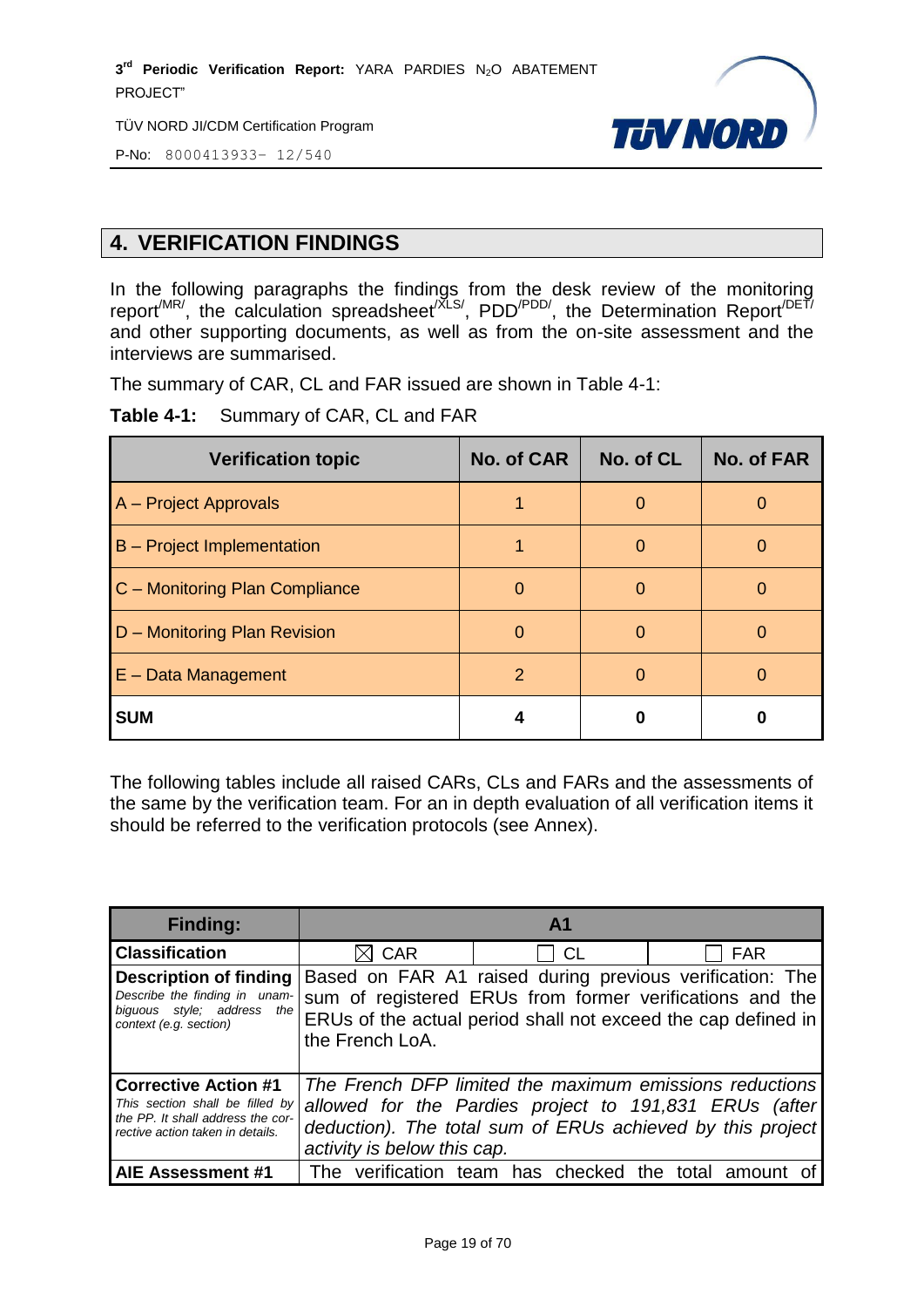

| <b>Finding:</b>                                                                                                                                                                        | A <sub>1</sub>                                                                                                                                                                                                                                                                                                                              |
|----------------------------------------------------------------------------------------------------------------------------------------------------------------------------------------|---------------------------------------------------------------------------------------------------------------------------------------------------------------------------------------------------------------------------------------------------------------------------------------------------------------------------------------------|
| The assessment shall encom-<br>pass all open issues in annex A-<br>2. In case of non-closure.<br>additional corrective action and<br>AIE assessments (#2, #3, etc.)<br>shall be added. | emission reductions generated by this project activity and<br>compared it with the cap set by the French DFP. It can be<br>confirmed that the total amount is below the cap of 191,831<br><i>ERUs</i> (after deduction):<br>1. MP: 25,834 ERUs<br>2. MP: 84,729 ERUs<br>3. MP: 51,196 ERUs<br>Sum: 161,759 ERUs<br>CAR has been closed out. |
| <b>Conclusion</b><br>Tick the appropriate checkbox                                                                                                                                     | To be checked during the next periodic verification<br>Appropriate action was taken<br>Project documentation was corrected correspondingly<br>Additional action should be taken<br>The project complies with the requirements                                                                                                               |

| <b>Finding:</b>                                                                                                                         |                 | <b>B</b> 1                                                                                                                                                                                                                                                                                                                                                                                                                                                                                                                                                                                                                                                                                                        |            |  |  |
|-----------------------------------------------------------------------------------------------------------------------------------------|-----------------|-------------------------------------------------------------------------------------------------------------------------------------------------------------------------------------------------------------------------------------------------------------------------------------------------------------------------------------------------------------------------------------------------------------------------------------------------------------------------------------------------------------------------------------------------------------------------------------------------------------------------------------------------------------------------------------------------------------------|------------|--|--|
| <b>Classification</b>                                                                                                                   | $\boxtimes$ CAR | CL                                                                                                                                                                                                                                                                                                                                                                                                                                                                                                                                                                                                                                                                                                                | <b>FAR</b> |  |  |
| <b>Description of finding</b><br>Describe the finding in unam-<br>biguous style; address<br>the<br>context (e.g. section)               |                 | a) Further information regarding modifications of the<br>basket and top up of DeN2O catalyst is missing.<br>b) Further explanations regarding the reported event in<br>annex 2 "tail gas flow meter change" is requested.                                                                                                                                                                                                                                                                                                                                                                                                                                                                                         |            |  |  |
| <b>Corrective Action #1</b><br>This section shall be filled by<br>the PP. It shall address the cor-<br>rective action taken in details. | programming.    | a) Information regarding basket modifications and catalyst<br>top up has now been included in the MR - in section 3<br>and in the events table in Annex 2.<br>b) The description of the event in annex 2 of the MR was<br>updated to better describe the situation. During the<br>maintenance by the AMS supplier Dr. Födisch<br>Umweltmesstechnik AG the software of the FMD 99<br>flowmeter was updated to a new version. For the<br>update the printed circuit board including the memory<br>chip with the software was exchanged to a new<br>identical part with the new software. This procedure<br>was used to avoid possible problems that could<br>eventually occur by updating the memory chip via flash |            |  |  |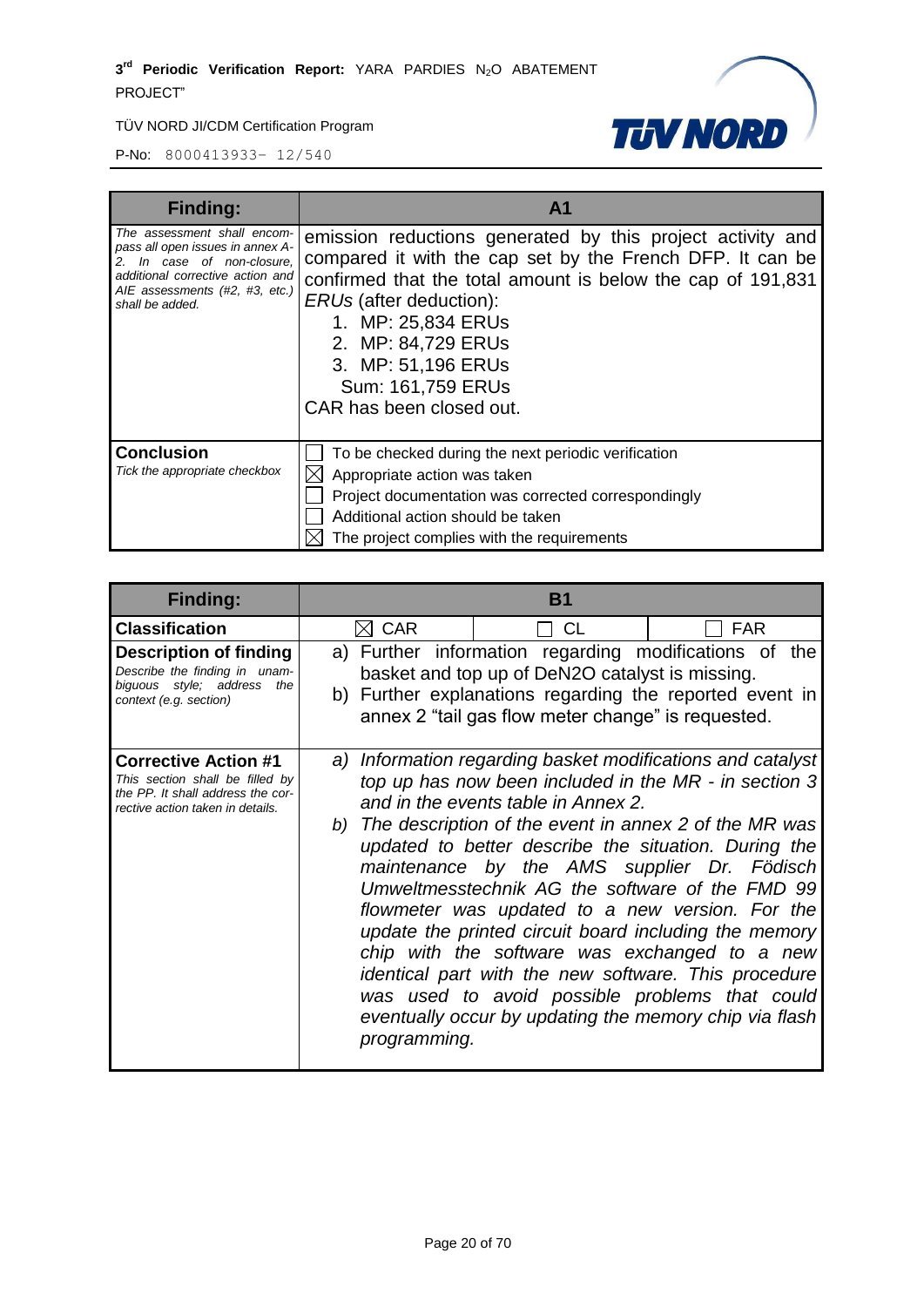

| <b>Finding:</b>                                                                                                                                                                                                    | <b>B1</b>                                                                                                                                                                                                                                                                                                                                                                                                                                                                                                                                                                                                                                                                                                                                                                                                                                                                                                                                                                                                                                             |  |
|--------------------------------------------------------------------------------------------------------------------------------------------------------------------------------------------------------------------|-------------------------------------------------------------------------------------------------------------------------------------------------------------------------------------------------------------------------------------------------------------------------------------------------------------------------------------------------------------------------------------------------------------------------------------------------------------------------------------------------------------------------------------------------------------------------------------------------------------------------------------------------------------------------------------------------------------------------------------------------------------------------------------------------------------------------------------------------------------------------------------------------------------------------------------------------------------------------------------------------------------------------------------------------------|--|
| <b>IAE Assessment #1</b><br>The assessment shall encom-<br>pass all open issues in annex A-<br>1. In case of non-closure,<br>additional corrective action and<br>IAE assessments (#2, #3, etc.)<br>shall be added. | The verifier confirms that MR has been revised and<br>a)<br>correct information regarding basket modifications and<br>catalyst top-up has been included. The changes lead to<br>higher efficiency of the $N_2O$ abatement system and<br>significantly lower project emissions.<br>b) Furthermore information related to the "tail gas flow<br>meter change" has been included. The verifier<br>concludes that this event was further investigated and<br>discussed during the site visit and reported information<br>is correct. Until the software update at 06/07/2012 the<br>output of the FMD 99 flow meter was in non-<br>normalised conditions (m <sup>3</sup> /h) and the normalisation<br>function was implemented in the emission reduction<br>Since<br>calculation<br>sheet.<br>the<br>software<br>update<br>(06/07/2012) the normalisation function is implemented<br>directly in the FMD 99 flow meter and the output is in<br>normalized conditions (Nm <sup>3</sup> /h). Therefore CAR E1 was<br>raised related to the data processing. |  |
| <b>Conclusion</b>                                                                                                                                                                                                  | To be checked during the first periodic verification                                                                                                                                                                                                                                                                                                                                                                                                                                                                                                                                                                                                                                                                                                                                                                                                                                                                                                                                                                                                  |  |
| Tick the appropriate checkbox                                                                                                                                                                                      | Appropriate action was taken<br>$\boxtimes$                                                                                                                                                                                                                                                                                                                                                                                                                                                                                                                                                                                                                                                                                                                                                                                                                                                                                                                                                                                                           |  |
|                                                                                                                                                                                                                    | Project documentation was corrected correspondingly                                                                                                                                                                                                                                                                                                                                                                                                                                                                                                                                                                                                                                                                                                                                                                                                                                                                                                                                                                                                   |  |
|                                                                                                                                                                                                                    | Additional action should be taken                                                                                                                                                                                                                                                                                                                                                                                                                                                                                                                                                                                                                                                                                                                                                                                                                                                                                                                                                                                                                     |  |
|                                                                                                                                                                                                                    | The project complies with the requirements                                                                                                                                                                                                                                                                                                                                                                                                                                                                                                                                                                                                                                                                                                                                                                                                                                                                                                                                                                                                            |  |

| <b>Finding:</b>       |                 |    |          |
|-----------------------|-----------------|----|----------|
| <b>Classification</b> | $\mathcal{C}AR$ | ◡∟ | ᆮᅀᆮ<br>- |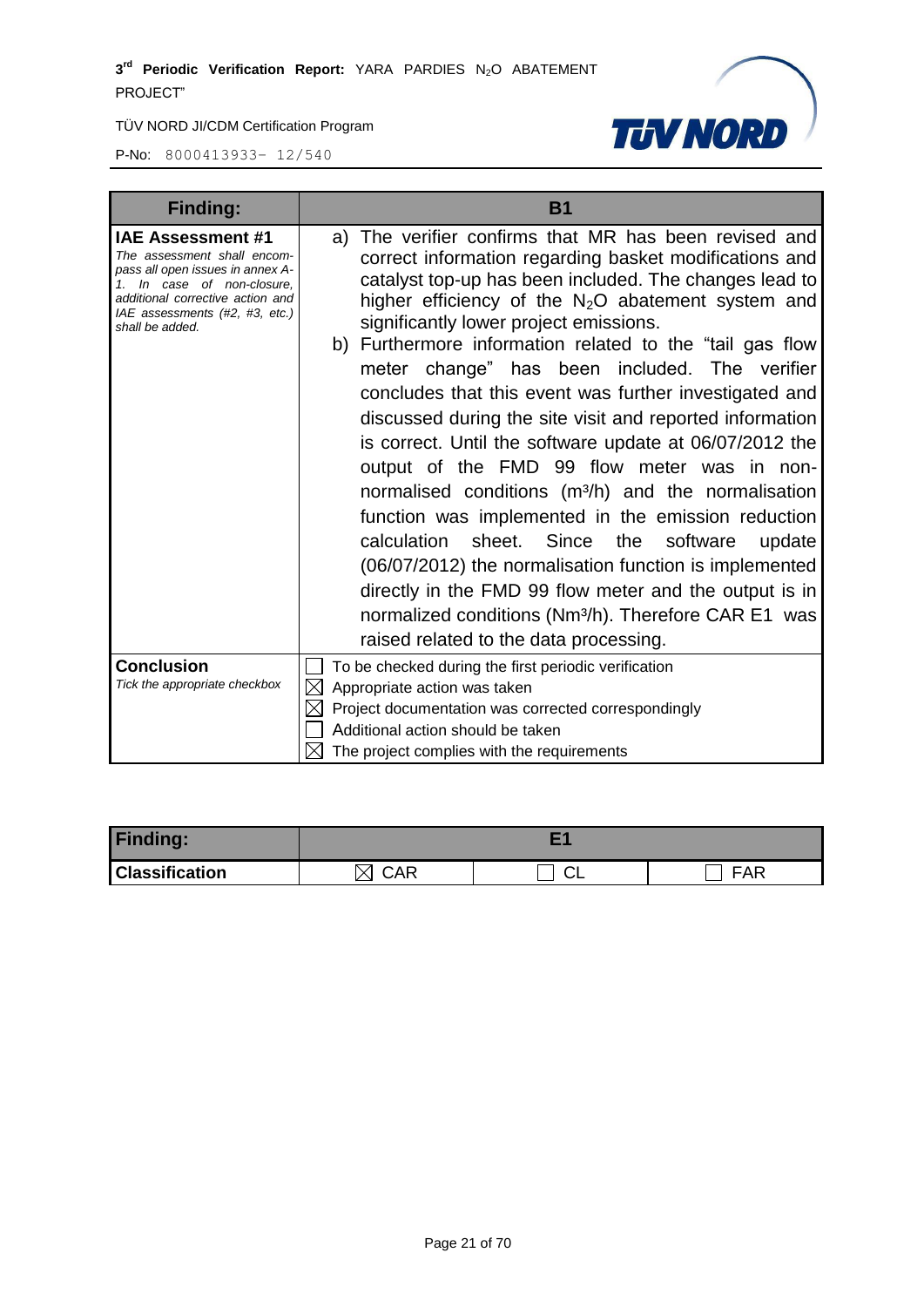

| <b>Finding:</b>                                                                                                 | E <sub>1</sub>                                                                                                                                                                                                                                                                                                                                                                                                                                                                                                                                                                                                                                                                                                                                                                                                                                                                                                                                                                                                                                           |
|-----------------------------------------------------------------------------------------------------------------|----------------------------------------------------------------------------------------------------------------------------------------------------------------------------------------------------------------------------------------------------------------------------------------------------------------------------------------------------------------------------------------------------------------------------------------------------------------------------------------------------------------------------------------------------------------------------------------------------------------------------------------------------------------------------------------------------------------------------------------------------------------------------------------------------------------------------------------------------------------------------------------------------------------------------------------------------------------------------------------------------------------------------------------------------------|
| Description of finding<br>Describe the finding in unam-<br>biguous style; address the<br>context (e.g. section) | <b>Monitoring Data and Data processing</b><br>Needs for corrections in the ER calculation were identified:<br>a) On the 05/03/2012 the nitric acid plant was out of<br>operation as evidenced during the audit but in the XLS<br>file the operation status was considered as in<br>operation.<br>b) On 13/08/2012 no data were monitored caused by the<br>situation during a software update. As the plant was in<br>operation during the related time clarification about the<br>use of substitute value is requested.<br>05/07/2012 Dr. Födisch<br>On<br>changed<br>the<br>$\mathsf{C}$<br>parameterisation of the stack gas flow meter. Since this<br>action the output of the flow meter is normalized.<br>Clarification regarding the correct use of QAL 2 factors<br>is requested.<br>d) The procedure of VSG normalisation shall be revised.<br>Furthermore the parameter for cross section of the<br>stack was changed from $0.19635$ m <sup>2</sup> to $0.19630$ m <sup>2</sup><br>Reasons and influence of this minor change are<br>requested. |
|                                                                                                                 | The following points in the MR shall be corrected:<br>e) Section 7.1.3: Implausible results are only substituted if<br>OH=1. Therefore, the number of values which were<br>substituted is not correct.<br>Section 7.1.6, line 2: the number of remaining hours is<br>f)<br>not correct (typo).<br>g) There is no comparison between actual ERUs and<br>ERUs as per PDD.                                                                                                                                                                                                                                                                                                                                                                                                                                                                                                                                                                                                                                                                                  |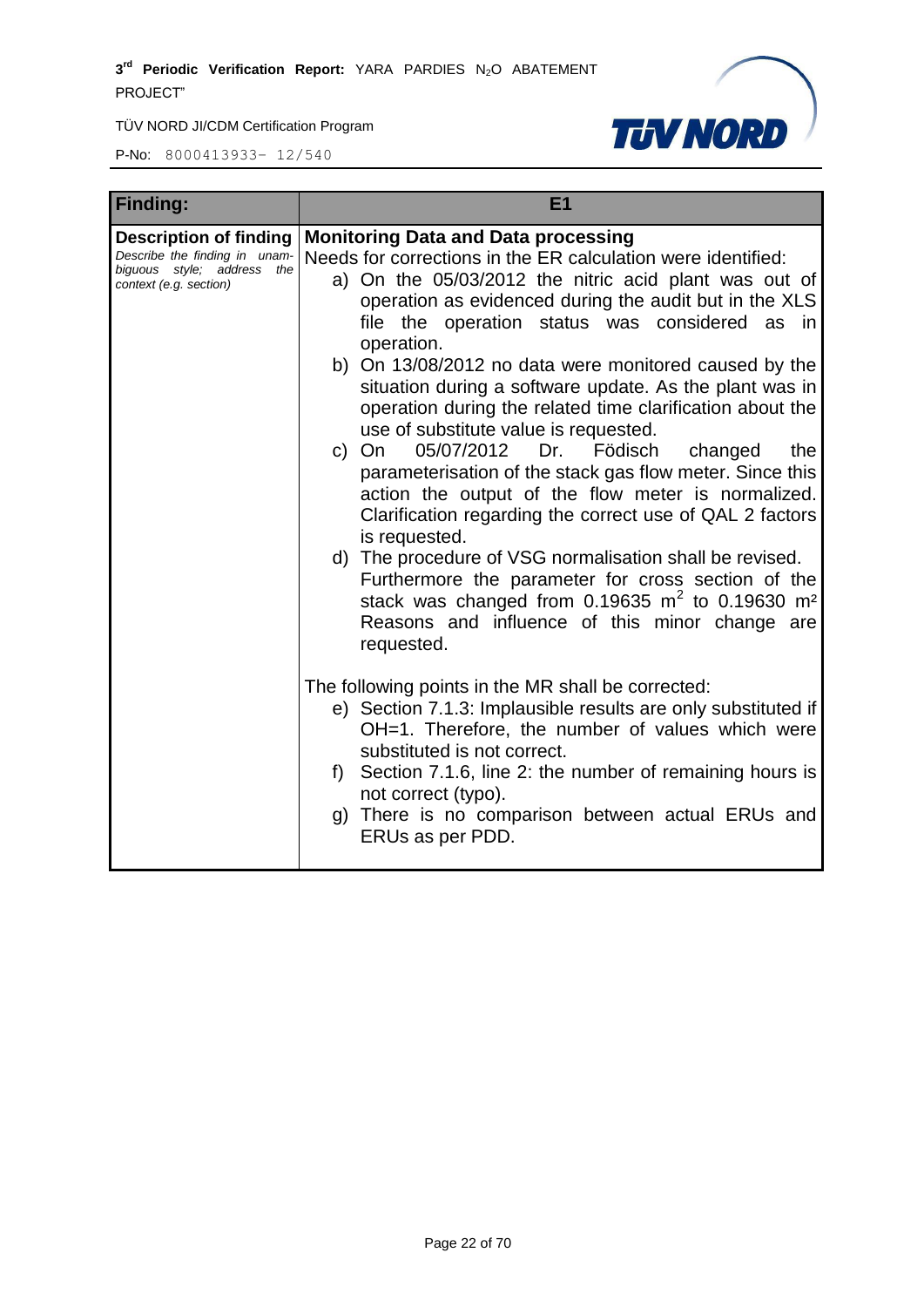

| <b>Finding:</b>                                                                                                                         | E1                                                                                                                                                                                                                                                                                                                 |
|-----------------------------------------------------------------------------------------------------------------------------------------|--------------------------------------------------------------------------------------------------------------------------------------------------------------------------------------------------------------------------------------------------------------------------------------------------------------------|
| <b>Corrective Action #1</b><br>This section shall be filled by<br>the PP. It shall address the cor-<br>rective action taken in details. | a) For the period 05/03/2012 12:00 - 05/03/2012 17:00<br>the plant status was corrected in the EXCEL<br>calculation sheet                                                                                                                                                                                          |
|                                                                                                                                         | b) For the period 13/08/2012 09:00 - 13/08/2012 15:00<br>the analyser status was set to $0$ in the EXCEL<br>calculation sheet. Plant operation data was set to the<br>next measured value in order to simulate valid data for<br>correct evaluation in the calculation sheet                                       |
|                                                                                                                                         | c) As the parameter change is considered a major<br>change of the AMS, a new QAL 2 was performed in<br>September 2012. The new QAL 2 factors are now<br>applied from the change of the flowmeter parameters<br>onwards (06/07/2012).                                                                               |
|                                                                                                                                         | d) Since the change of parameters of the flowmeter<br>(06/07/2012) the VSG results at the output from the<br>flowmeter are in normalized conditions (Nm <sup>3</sup> /h). The<br>calculation sheet was updated accordingly and a<br>normalization is done in the calculation sheet only until<br>06/07/2012.       |
|                                                                                                                                         | e) While changing the parameters of the flowmeter the<br>parameter for stack cross-section was entered with one<br>digit less than before. The effect on the measured<br>stack flow is minor $($ < 0.03%). Further correction is not<br>necessary as this effect is compensated by the QAL 2<br>correction factor. |
|                                                                                                                                         | f)<br>We assume that the finding relates to section 7.1.3.<br>The number of implausible results (and therefore of<br>substitute values) has now been corrected. The ERU<br>calculation sheet has also been amended accordingly.                                                                                    |
|                                                                                                                                         | The typing error in line 2 of section 7.1.6 has now been<br>g)<br>corrected.                                                                                                                                                                                                                                       |
|                                                                                                                                         | h) Following the table in section 7.2, an additional section<br>has now been added to compare the PDD predictions<br>with the number of emissions reductions achieved. The<br>total number of reductions is also compared to the<br>maximum ERU cap imposed by the host country LoA.                               |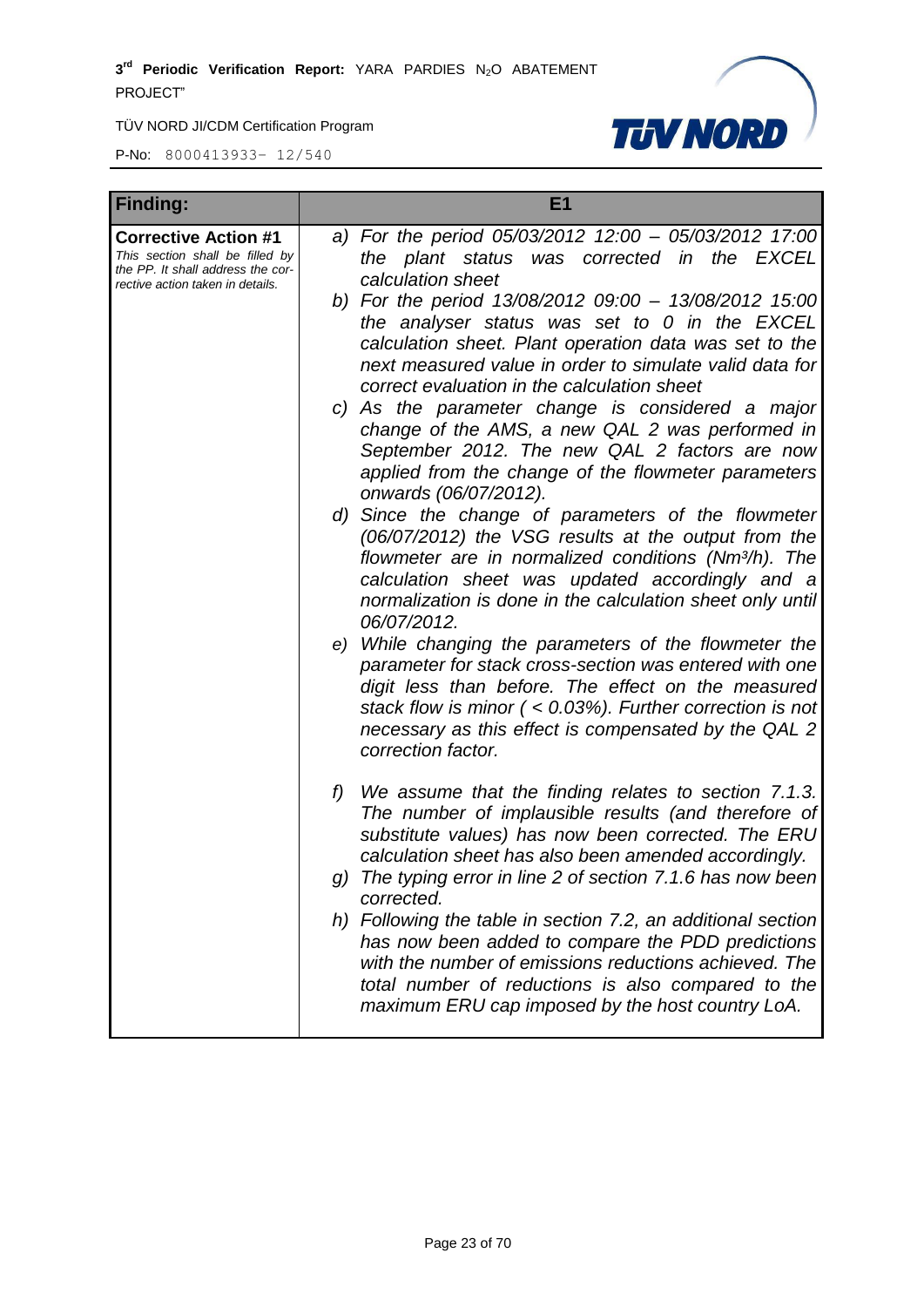

| <b>Finding:</b>                                                                                                                                                                                                    | E <sub>1</sub>                                                                                                                                                                                                                                                                                                                                                                                                                                                                                                                                                                                                                                                                                                                                                                                                                                                                                                                                                                                                                                                                                                                                                                                                                                                                                                                                                                                                                                                                                                                                                                                                                                                                                                        |
|--------------------------------------------------------------------------------------------------------------------------------------------------------------------------------------------------------------------|-----------------------------------------------------------------------------------------------------------------------------------------------------------------------------------------------------------------------------------------------------------------------------------------------------------------------------------------------------------------------------------------------------------------------------------------------------------------------------------------------------------------------------------------------------------------------------------------------------------------------------------------------------------------------------------------------------------------------------------------------------------------------------------------------------------------------------------------------------------------------------------------------------------------------------------------------------------------------------------------------------------------------------------------------------------------------------------------------------------------------------------------------------------------------------------------------------------------------------------------------------------------------------------------------------------------------------------------------------------------------------------------------------------------------------------------------------------------------------------------------------------------------------------------------------------------------------------------------------------------------------------------------------------------------------------------------------------------------|
| <b>IAE Assessment #1</b><br>The assessment shall encom-<br>pass all open issues in annex A-<br>1. In case of non-closure,<br>additional corrective action and<br>IAE assessments (#2, #3, etc.)<br>shall be added. | The verifier checked in detail the revised ER calculation<br>spreadsheet and concludes:<br>a) The plant status for $05/03/2012$ 12:00 -17:00 was<br>correctly taken into account.<br>b) 13/08/2012 09:00 -15:00 (time during soft ware<br>update): The related time is taken correctly into<br>account.<br>The verifier concludes that the new QAL2 factor is<br>C)<br>applied according the requirements since 06/07/2012<br>as the change of parameterization of flow meter is a<br>major change.<br>d) The ER calculation was revised correctly as there is no<br>normalization of the flow values requested since<br>06/07/2012.<br>e) The verifier checked the influence of the minor change<br>in parameterization related stack diameter on the<br>results of flow measurements and confirms that the<br>influence is insignificant. Therefore the change of stack<br>diameter with one digit less than before needs no<br>further correction, the measured results of VSG are<br>acceptable.<br>The verifier checked the revised MR and confirms:<br>The number of implausible results and substitute<br>f)<br>values has now been corrected. For Line 119 out of<br>the original 7,344 datasets contained implausible<br>results ( $N_2O$ concentration or stack gas flow) and were<br>replaced by the substitute values. For Line 2 no<br>implausible results for $N_2O$ concentration or stack gas<br>flow were recorded.<br>g) The typo has been corrected.<br>h) A comparison between actual ERUs and ERUs as per<br>PDD has been added. The comparison is correct and<br>furthermore the total ERUs are also compared to the<br>maximum ERU cap as per host country LoA.<br>CAR E1 has been closed out. |
| <b>Conclusion</b><br>Tick the appropriate checkbox                                                                                                                                                                 | To be checked during the first periodic verification<br>Appropriate action was taken<br>Project documentation was corrected correspondingly<br>$\boxtimes$                                                                                                                                                                                                                                                                                                                                                                                                                                                                                                                                                                                                                                                                                                                                                                                                                                                                                                                                                                                                                                                                                                                                                                                                                                                                                                                                                                                                                                                                                                                                                            |
|                                                                                                                                                                                                                    | Additional action should be taken<br>The project complies with the requirements                                                                                                                                                                                                                                                                                                                                                                                                                                                                                                                                                                                                                                                                                                                                                                                                                                                                                                                                                                                                                                                                                                                                                                                                                                                                                                                                                                                                                                                                                                                                                                                                                                       |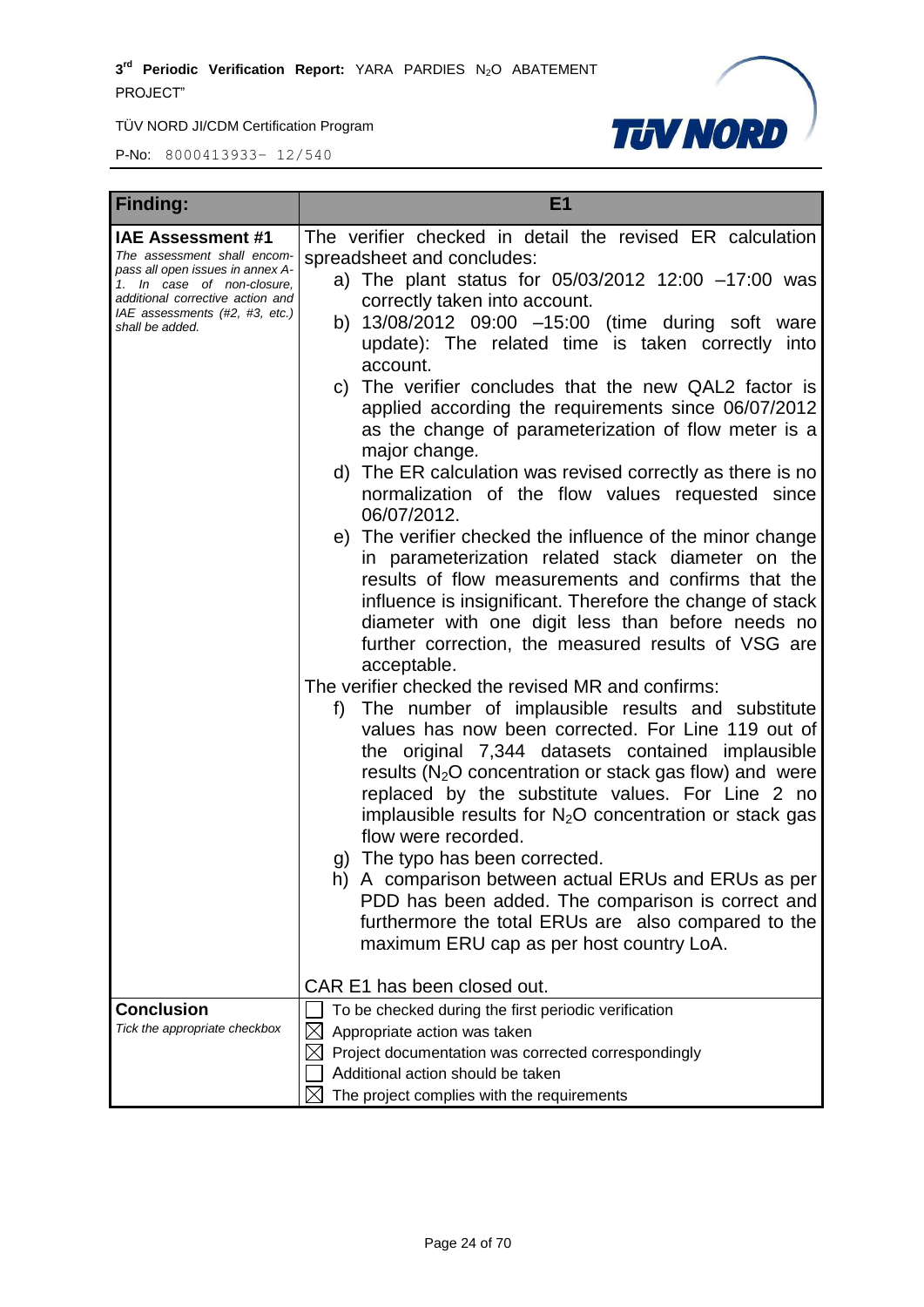



| <b>Finding:</b>                                                                                                                                                                                             |                                                                                                                                                                                                                                                                                                                                                    | E <sub>2</sub>                                                                                                                                           |                                                                                                                    |
|-------------------------------------------------------------------------------------------------------------------------------------------------------------------------------------------------------------|----------------------------------------------------------------------------------------------------------------------------------------------------------------------------------------------------------------------------------------------------------------------------------------------------------------------------------------------------|----------------------------------------------------------------------------------------------------------------------------------------------------------|--------------------------------------------------------------------------------------------------------------------|
| <b>Classification</b>                                                                                                                                                                                       | $\boxtimes$ CAR                                                                                                                                                                                                                                                                                                                                    | <b>CL</b>                                                                                                                                                | <b>FAR</b>                                                                                                         |
| <b>Description of finding</b><br>Describe the finding in unam-<br>biguous style; address<br>the<br>context (e.g. section)                                                                                   | values to the local government.)                                                                                                                                                                                                                                                                                                                   | period (regarding 2012-12-18 to 2012-12-31):<br>Plant performance data for management reporting<br>Protocol of maintenance and calibration of AMS.       | Following docs shall be provided after end of the monitoring<br>Rapport mensuel DREAL. (Monthly report of emission |
| <b>Corrective Action #1</b><br>This section shall be filled by<br>the PP. It shall address the cor-<br>rective action taken in details.                                                                     | the verifying AIE.                                                                                                                                                                                                                                                                                                                                 |                                                                                                                                                          | The three requested documents have now been provided to                                                            |
| AIE Assessment #1<br>The assessment shall encom-<br>pass all open issues in annex A-<br>2. In case of non-closure.<br>additional corrective action and<br>AIE assessments (#2, #3, etc.)<br>shall be added. | OK. The verifier checked the provided documents and<br>confirms that they are complete, plausible and traceable.<br>Therefore it can be concluded that the AMS is properly<br>calibrated during the whole MP, measured and determined<br>project emissions and the amount of nitric acid produced are<br>plausible.<br>CAR E2 has been closed out. |                                                                                                                                                          |                                                                                                                    |
| <b>Conclusion</b><br>Tick the appropriate checkbox                                                                                                                                                          | Appropriate action was taken<br>IХI<br>Additional action should be taken                                                                                                                                                                                                                                                                           | To be checked during the next periodic verification<br>Project documentation was corrected correspondingly<br>The project complies with the requirements |                                                                                                                    |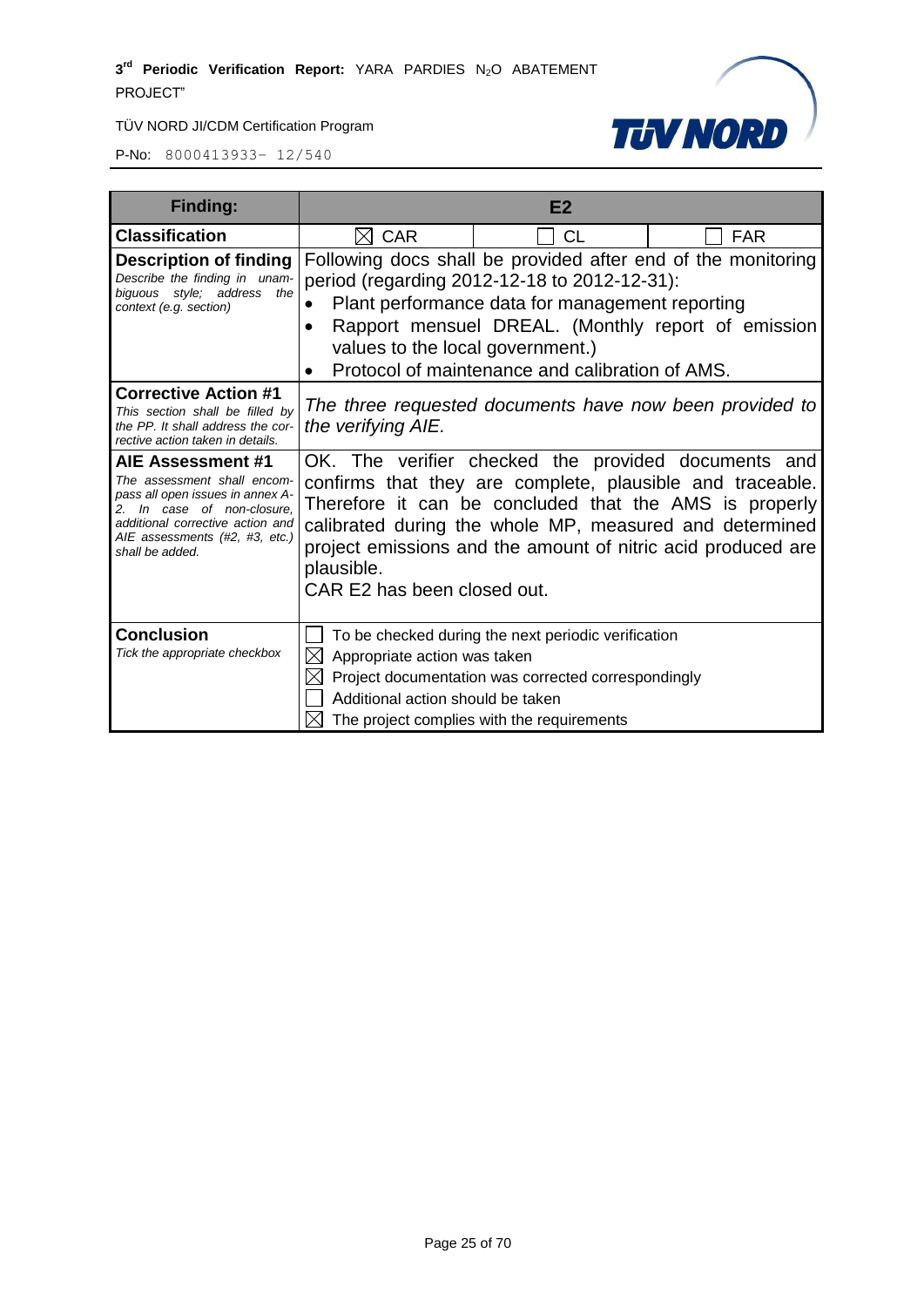

P-No: 8000413933– 12/540

# <span id="page-25-0"></span>**5. SUMMARY OF VERIFICATION ASSESSMENTS**

The following paragraphs include the summary of the final verification assessments after all CARs and CLs are closed out. For details of the assessments pl. refer to the discussion of the verification findings in chapter 4 and the verification protocol (Annex 1).

# <span id="page-25-1"></span>*5.1. Implementation of the project*

During the verification a site visit was carried out. On the basis of this site visit and the reviewed project documentation it can be confirmed that w.r.t. the realized technology, the project equipments, as well as the monitoring and metering equipment, the project has been implemented and operated as described in the registered PDD.

Furthermore it can be concluded that the Baskets of both lines were modified to improve catalyst support and decrease gas by-passing and additional catalyst was added during this MP. The changes lead to higher efficiency of the  $N<sub>2</sub>O$  abatement system and significant lower project emissions.

# <span id="page-25-2"></span>*5.2. Project history*

During the determination or former verifications the AIE raised issues that could not be closed or resolved during the validation/verification stage. One FAR has been raised relevant to this verification related to the cap defined in the French LoA:

The French DFP limited the maximum emissions reductions allowed for the Pardies project to 191,831 ERUs (after deduction). The total sum of ERUs achieved by this project activity is below this cap (total: 161,759 ERUs)

# <span id="page-25-3"></span>*5.3. Special events*

No major events, apart from the reported plant shut downs for regular maintenance and due to trips with effect on the monitoring of the project have been observed during the monitoring period:

- Scheduled shut downs for maintenance and unplanned situations:
	- (Plant line 1: Totally 422h downtime or plant out of operation; 6,922h plant operation.
		- Plant line 2: Totally 567h downtime or plant out of operation; 6,777h plant operation.)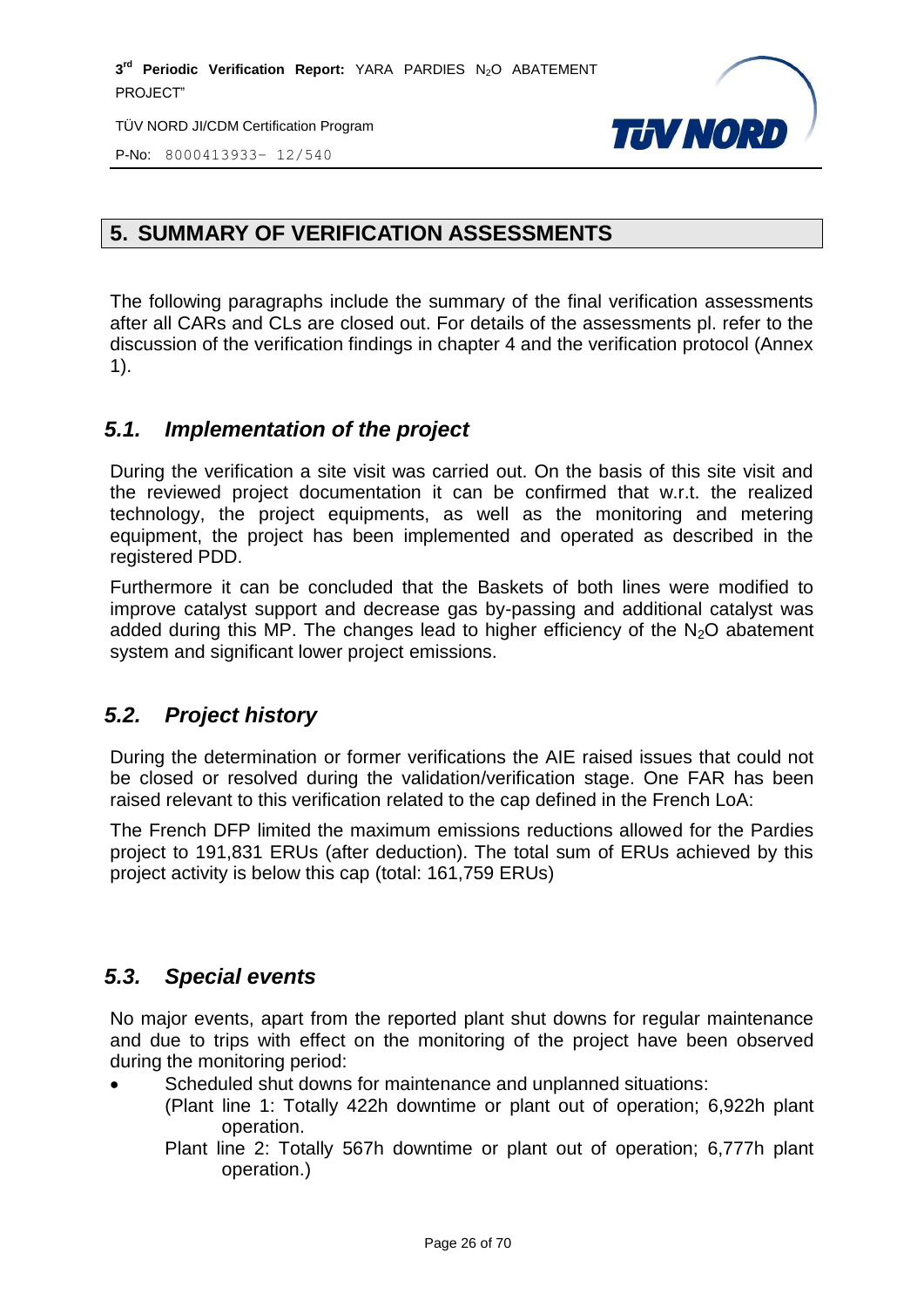P-No: 8000413933– 12/540



Events:

- Annual shutdown (Basket modified to improve catalyst support and decrease gas by-passing).
- Shutdown due to lack of de-mineralised water.
- -Scheduled shutdown for change of safety valve
- Unscheduled stop due to NOx leakage
- Burner trips
- Shutdown for maintenance.
- Malfunction of N<sub>2</sub>O abatement system:
	- During the MP period, the  $N<sub>2</sub>O$  emission factor did not exceed the benchmark emissions factor of 1.85 kg  $N<sub>2</sub>O/tHNO<sub>3</sub>$ .
- $N<sub>2</sub>O$  analyser downtime:
	- Line 1: For 42 out of the 6,922 hourly average data sets, the analyzer status signals indicated that the analyzer was considered out of operation (downtime) for more than 50% of the hour. The substitute value for this verification period was 82.10  $mg/m<sup>3</sup>$ .
	- Line 2: For 59 out of the 6,777 hourly average data sets, the analyzer status signals indicated that the analyzer was considered out of operation (downtime) for more than 50% of the hour. The substitute value for this verification period was 75.33  $mq/m<sup>3</sup>$ .

# <span id="page-26-0"></span>*5.4. Compliance with the monitoring plan*

The monitoring system and all applied procedures are in compliance with the registered monitoring plan. Only the nitric acid produced during the second and third verification period was calculated in a sufficient and exact way on a daily basis of production figures, and flow meter results were used only for the purpose of cross checking.

# <span id="page-26-1"></span>*5.5. Monitoring parameters*

During the verification all relevant monitoring parameters (as listed in the PDD) have been verified with regard to the appropriateness of the applied measurement / determination method, the correctness of the values applied for ER calculation, the accuracy, and applied QA/QC measures. The results as well as the verification procedure are described parameter-wise in the project specific verification checklist.

N<sub>2</sub>O concentration (NCSG) and volume flow of the stack gas (VSG) were monitored continuously as per PDD.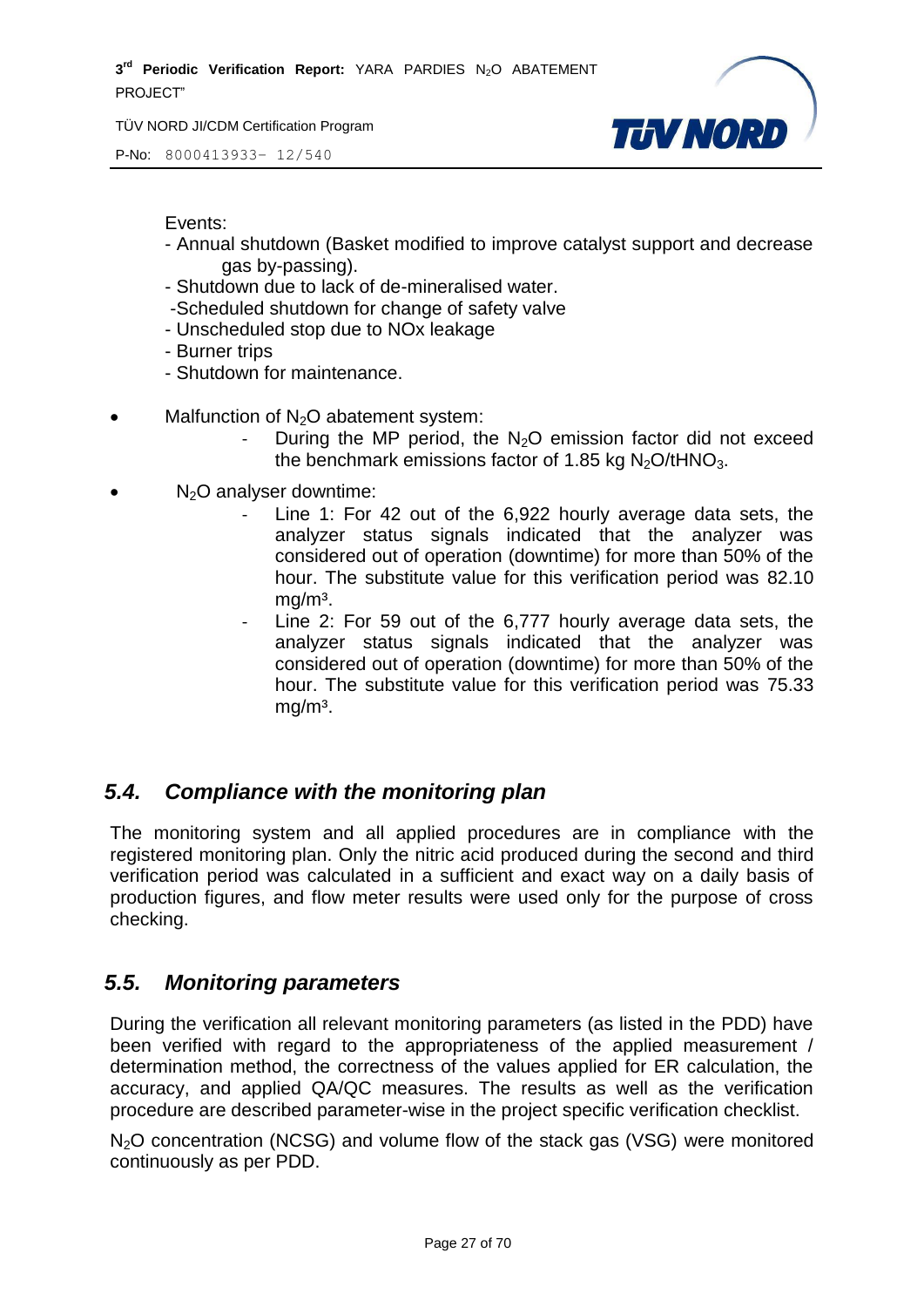TÜV NORD JI/CDM Certification Program



P-No: 8000413933– 12/540

The nitric acid plant at Pardies produces four separate products: 53% and 63% concentrated nitric acid, Nitrogen Peroxide  $(N_2O_4)$  and high concentrated nitric acid CNA (near 100%). As per PDD the NAP equivalents (total metric tons of 100% concentrated nitric acid) must be measured and determined from three sources:

(a) flow meters for each concentration stream; (b) stoichiometric mass balance calculation; and (c) nitric acid storage levels.

During the second monitoring period the newly installed flow meters for CNA and  $53\%$  HNO<sub>3</sub> caused problems and some double counting situations occurred during the determination of  $63\%$ HNO<sub>3</sub>. Therefore the nitric acid produced during the second and third verification period was only calculated in a sufficient and exact way on a daily basis of production figures, and flow meter results were used only for the purpose of cross checking.

The verification team has carefully checked the monitoring methods and production records and confirms that the monitored amount of NAP was calculated and determined in line with relevant requirements and in a sufficient and exact way.

After appropriate corrections to raised CARs and CLs were carried out by the project participant it can be confirmed that all relevant monitoring parameters have been measured / determined without material misstatements and in line with all applicable standards and relevant requirements.

| <b>Parameter:</b>     | <b>Applied value:</b> | Unit:                                |
|-----------------------|-----------------------|--------------------------------------|
| $NCSG_n$              | 65.88                 | mg $N_2O/Nm^3$                       |
| (line 1)              |                       |                                      |
| $VSG_n$               | 23,784.48             | Nm <sup>3</sup> /h                   |
| (line 1)              |                       |                                      |
| PE <sub>n</sub>       | 10,845.46             | kgN <sub>2</sub> O                   |
| (line 1)              |                       |                                      |
| OH <sub>n</sub>       | 6,922                 | h                                    |
| (line 1)              |                       |                                      |
| $NCSG_n$              | 66.21                 | mg $N_2O/Nm^3$                       |
| (line 2)              |                       |                                      |
| $VSG_n$               | 24,122.27             | Nm <sup>3</sup> /h                   |
| (line 2)              |                       |                                      |
| PE <sub>n</sub>       | 10,823.84             | kgN <sub>2</sub> O                   |
| (line 2)              |                       |                                      |
| OH <sub>n</sub>       | 6,777                 | h                                    |
| (line 2)              |                       |                                      |
| $PEn$ total           | 21,669.30             | kgN <sub>2</sub> O                   |
| $NAPn$ for both lines | 110,902.26            | tHNO <sub>3</sub>                    |
| $EF_n$                | 0.1954                | kgN <sub>2</sub> O/tHNO <sub>3</sub> |
| $EF_{BM}$ (2012)      | 1.85                  | kgN <sub>2</sub> O/tHNO <sub>3</sub> |

Table 5.5.1: Monitoring parameter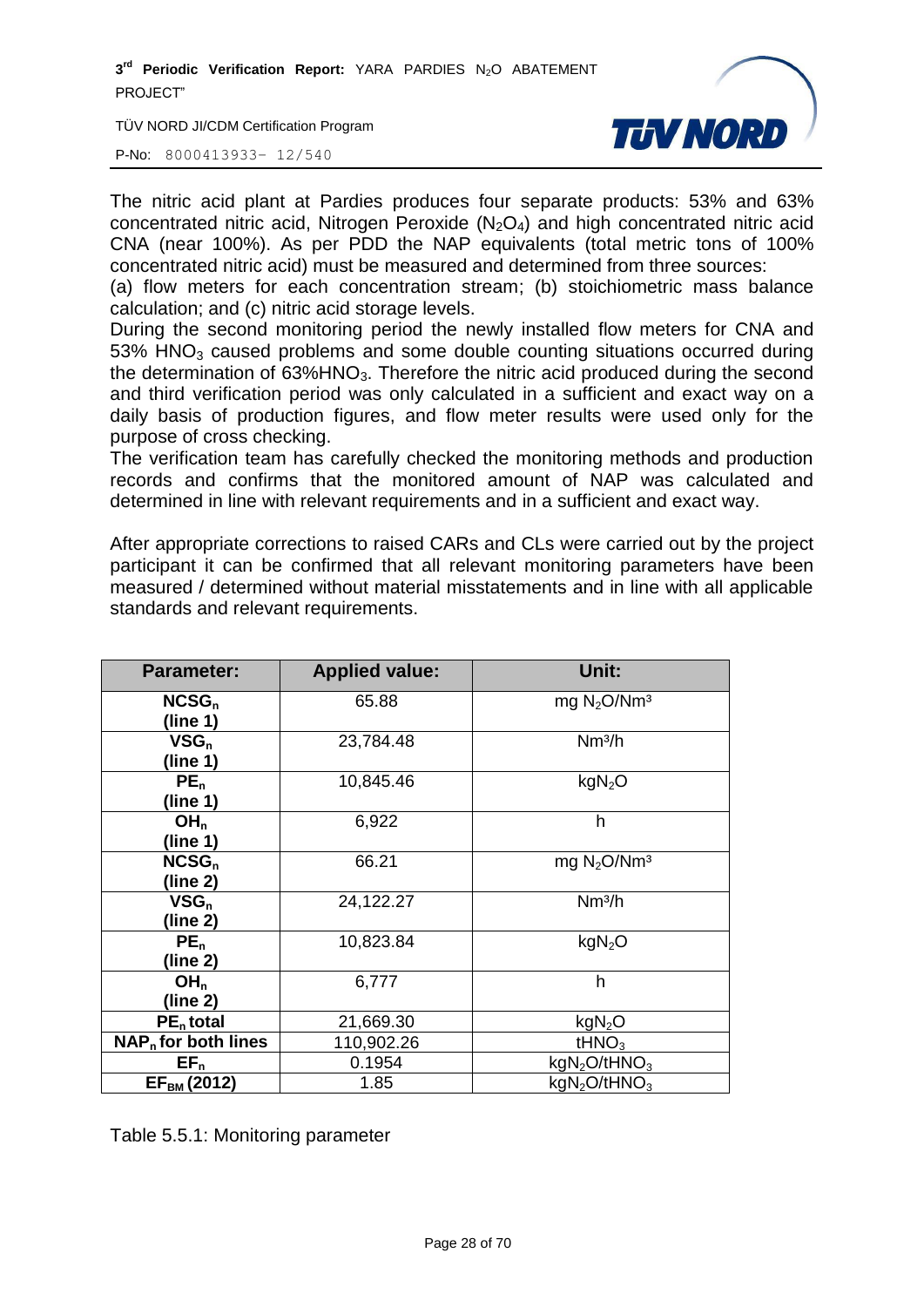TÜV NORD JI/CDM Certification Program

P-No: 8000413933– 12/540



# <span id="page-28-0"></span>*5.6. Monitoring report*

A draft monitoring report was submitted to the verification team by the project participants. The team has made this report publicly available prior to the start of the verification activities. No comments were received.

During the verification, mistakes and needs for clarification were identified. The PP has carried out the requested corrections so that it can be confirmed that the monitoring report is complete and transparent and in accordance with the registered PDD and other relevant requirements.

# <span id="page-28-1"></span>*5.7. ER Calculation*

During the verification, mistakes in the Excel ER calculation sheet were identified. A revised ER calculation was prepared by the PP and presented to the verification team. All raised issues were addressed appropriately so that the corresponding CARs could be closed out.

Thus it is confirmed that the ER calculation is overall correct.

The calculation of the emission reduction is based on raw data (daily averages in the case of NAP else hourly averages) received from the data processing unit.

A statistical evaluation of raw data (hourly averages) was applied for calculating campaign specific emissions for line 1 and 2:

- For all  $N<sub>2</sub>O$  data sets a plausibility check was conducted. All data sets containing values that are implausible were eliminated.
- Calculation of the sample mean;
- Calculation of the sample standard deviation;
- Calculation of the 95% confidence interval (equal to 1.96 times the standard deviation);
- Elimination of data that lie outside the 95% confidence interval;
- Calculation of the new sample mean from the remaining values.

The verification team confirm the correctness of the calculated values.

The total amount of  $N_2O$  as project emission is calculated as:

$$
PE_n
$$
 (line 1) = VSG<sub>n</sub> \* NCSG<sub>n</sub> \* OH<sub>n</sub> \* 10<sup>-6</sup> (kgN<sub>2</sub>O)  
+  
 $PE_n$  (line 2) = VSG<sub>n</sub> \* NCSG<sub>n</sub> \* OH<sub>n</sub> \* 10<sup>-6</sup> (kgN<sub>2</sub>O)

**PE<sup>n</sup> total = 21,669.30 kgN2O**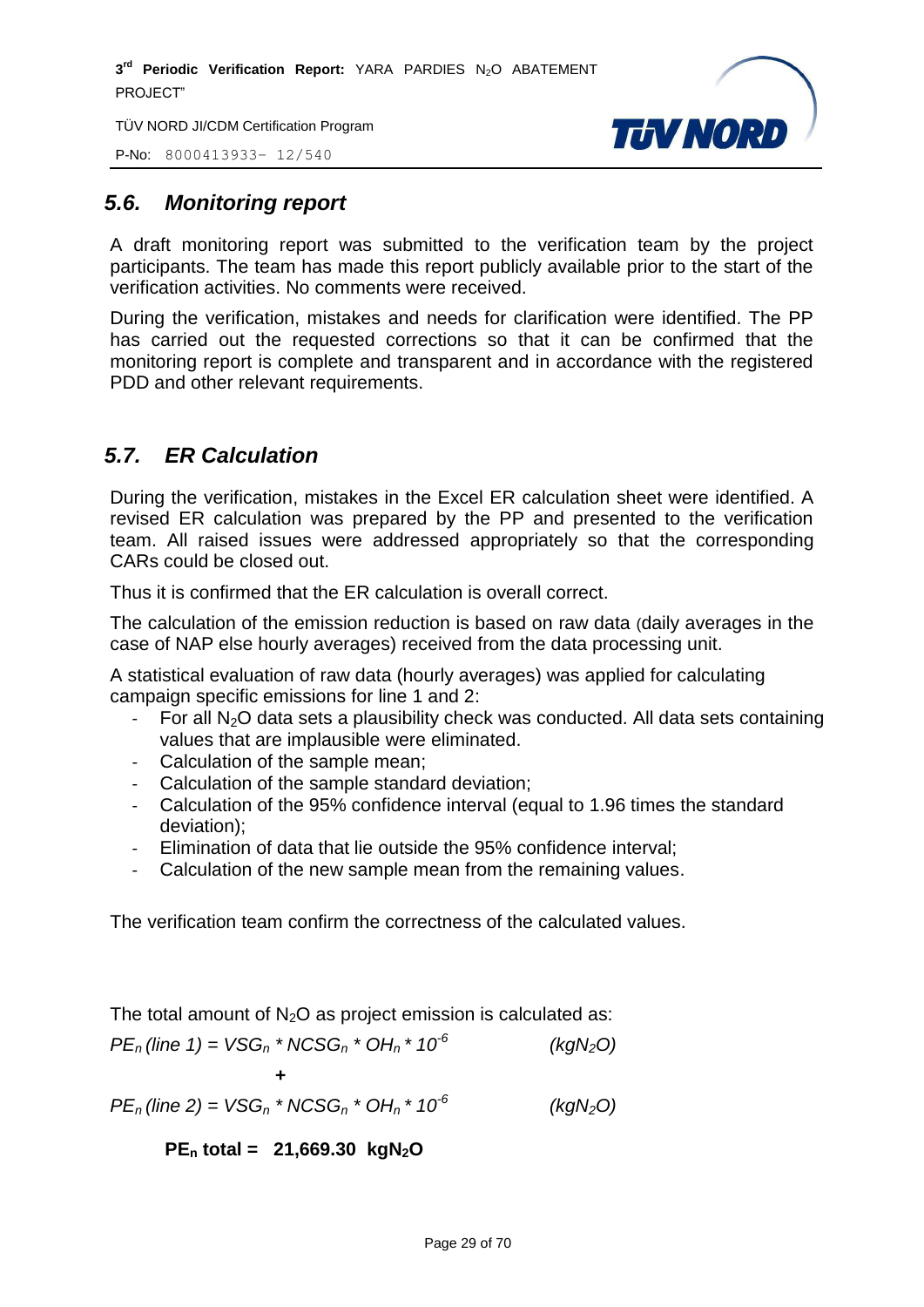TÜV NORD JI/CDM Certification Program

P-No: 8000413933– 12/540



Related to metric tonnes of 100% concentrated nitric acid:

 $EF_n = (PE_n_{total} / NAP_n)$  **= 0.1954 kgN<sub>2</sub>O/tHNO<sub>3</sub>**.

| PE <sub>n</sub>    | Total $N_2O$ emissions during the specific Verification Period                             |
|--------------------|--------------------------------------------------------------------------------------------|
| $EF_n$             | Emissions factor used to calculate the emissions from the defined<br>Verification Period n |
| $NCSG_n$           | Mean concentration of $N_2O$ in the tail gas stream during the verification<br>period      |
| $VSG_n$            | Mean tail gas volume flow rate during the verification period                              |
| NAP <sub>n</sub>   | Nitric acid production during the Verification Period                                      |
| OH <sub>n</sub>    | Operating hours of the plant during the Verification Period                                |
| GWP <sub>N2O</sub> | 310 tCO <sub>2</sub> e/tN <sub>2</sub> O.                                                  |
|                    |                                                                                            |

*ERU = ((EFBM2012 - EFn)/1000 x NAP x GWPN2O) \* 0.9* 

**ERU = 51,196 tCO2e** 

# <span id="page-29-0"></span>*5.8. Quality Management*

Quality Management procedures for measurements, collection and compilation of data, data storage and archiving, calibration, maintenance and training of personnel in the framework of this JI project activity have been defined and applied. The procedures defined can be assessed as appropriate for the purpose.

# <span id="page-29-1"></span>*5.9. Overall Aspects of the Verification*

All necessary and requested documentation was provided by the project participants so that a complete verification of all relevant issues could be carried out.

Access was granted to all installations of the plant which are relevant for the project performance and the monitoring activities.

No issues have been identified indicating that the implementation of the project activity and the steps to claim emission reductions are not compliant with the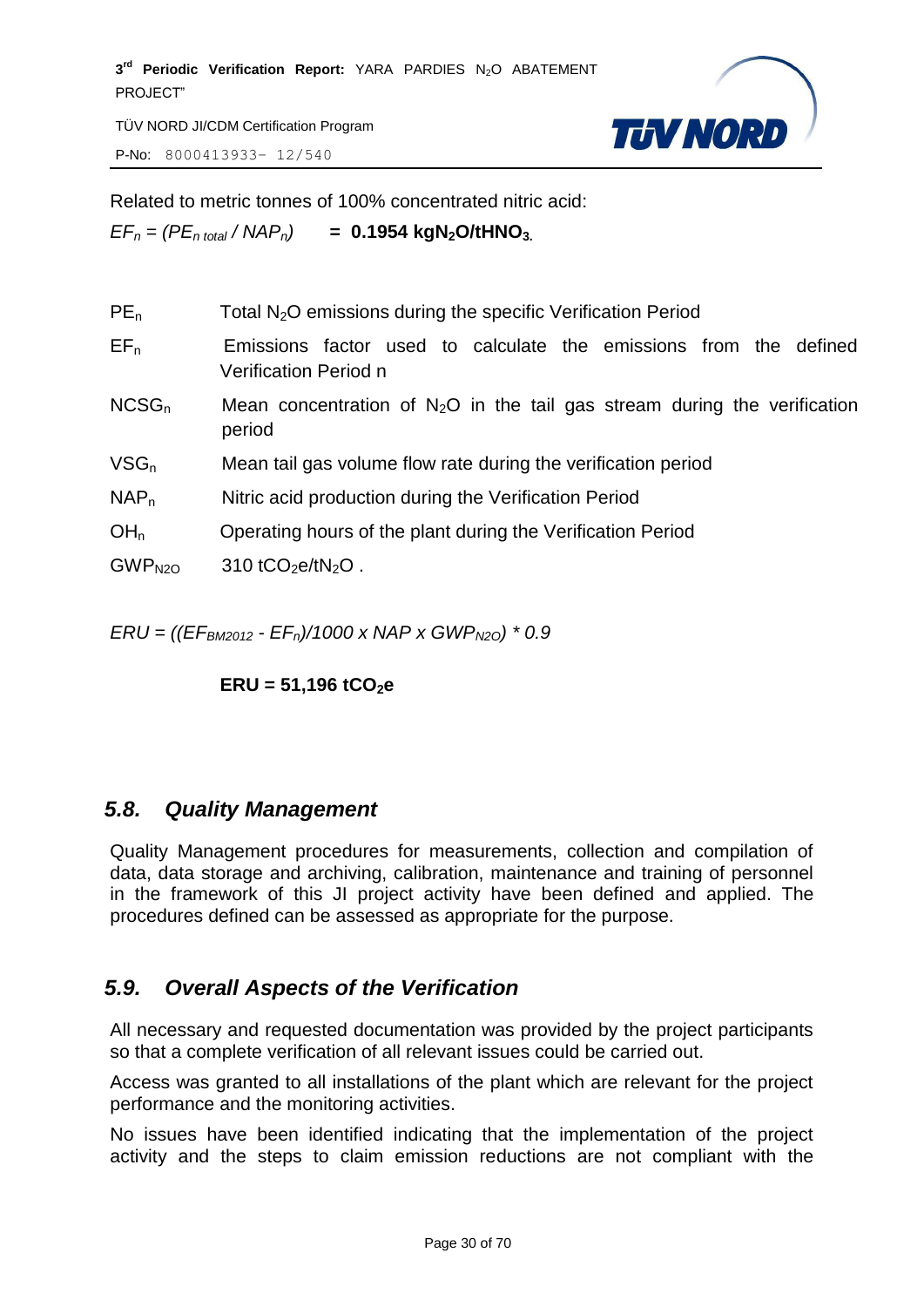TÜV NORD JI/CDM Certification Program

P-No: 8000413933– 12/540



UNFCCC / host country criteria and relevant guidance provided by the COP/CMP and the JISC (clarifications and/or guidance).

The verification team has checked the total amount of emission reduction generated by this project activity and compared it with the cap set by the French DFP. It can be confirmed that the total amount is below the cap of 191,831 *ERUs* (after deduction):

- 1. MP: 25,834 ERUs
- 2. MP: 84,729 ERUs
- 3. MP: 51,196 ERUs Sum: 161,759 ERUs

# <span id="page-30-0"></span>*5.10. Hints for next periodic Verification*

No Forward Action Requests have been raised, as this is the last verification of this project activity.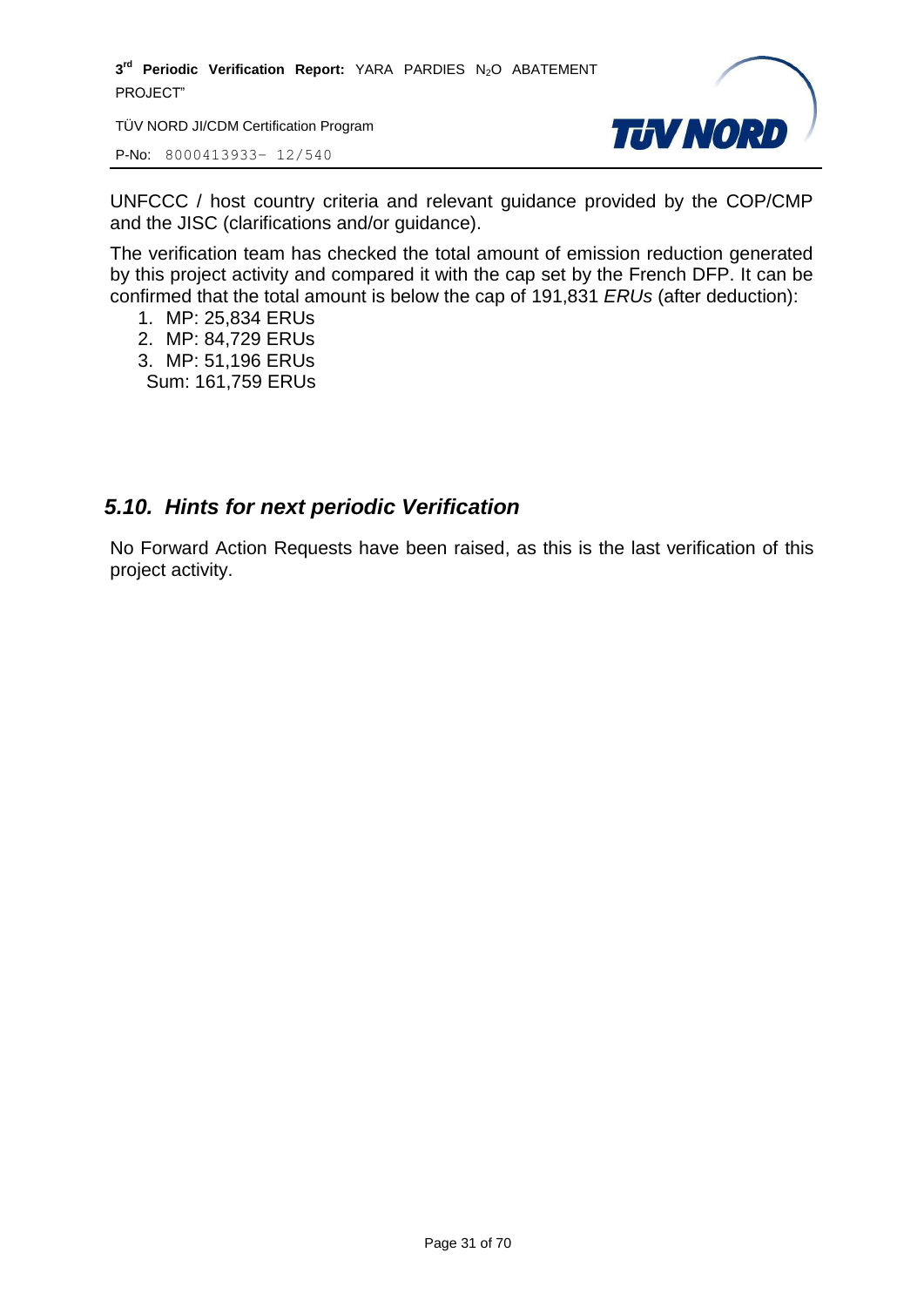TÜV NORD JI/CDM Certification Program



P-No: 8000413933– 12/540

#### <span id="page-31-0"></span>**6. VERIFICATION OPINION**

Yara Pardies Nitric Acid Plant has commissioned the TÜV NORD JI/CDM Certification Program to carry out the 3<sup>rd</sup> periodic verification of the project: "*YARA PARDIES* N<sub>2</sub>O *ABATEMENT PROJECT*", with regard to the relevant requirements for JI project activities. The project reduces GHG emissions due to the reduction of  $N<sub>2</sub>O$  emissions from the production of nitric acid with secondary  $N_2O$  abatement technology (secondary catalyst). This verification covers the period from 2012-03-01 to 2012-12-31 (including both days).

In the course of the verification 4 Corrective Action Requests (CAR) and 0 Clarification Request (CL) were raised and successfully closed. Furthermore no FAR was raised. The verification is based on the draft monitoring report, revised monitoring report, the monitoring plan as set out in the registered PDD, the determination report, emission reduction calculation spreadsheet and supporting documents made available to the TÜV NORD JI/CDM CP by the project participant.

As a result of this verification, the verifier confirms that:

- all operations of the project are implemented and installed as planned and described in the project design document.
- the monitoring plan is in accordance with the applied country specific methodology: Méthode pour les Projets Domestiques: "Réduction catalytique du N2O dans des usines d'acide nitrique".
- the installed equipment essential for measuring parameters required for calculating emission reductions are calibrated appropriately.
- the monitoring system is in place and functional. The project has generated GHG emission reductions.

As the result of the  $3<sup>rd</sup>$  periodic verification, the verifier confirms that the GHG emission reductions are calculated without material misstatements in a conservative and appropriate manner. TÜV NORD JI/CDM CP herewith confirms that the project has achieved emission reductions in the above mentioned reporting period as follows:

Emission reductions: **51.196** t CO<sub>2</sub>e

Including a deduction of 10% according to the Arrêté du 2 mars 2007.

Essen, 2013-02-01 Essen, 2013-02-01

Ulrich Walter TÜV NORD JI/CDM CP Verification Team Leader

Rainer Winter TÜV NORD JI/CDM CP Final Approval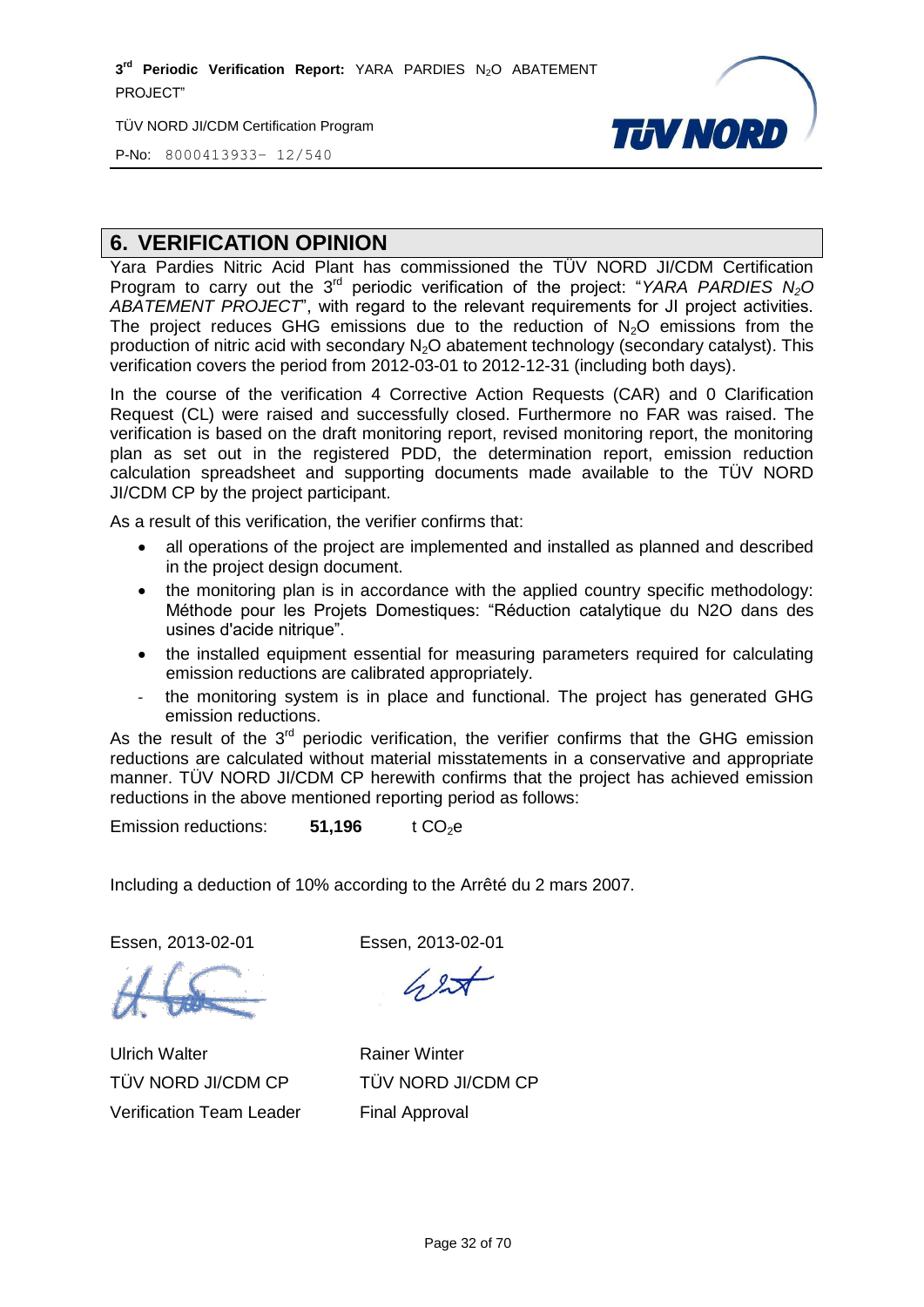P-No: 8000413933– 12/540



# <span id="page-32-0"></span>**7. REFERENCES**

#### **Table 7-1:** Documents provided by the project participant(s)

| <b>Reference</b> | <b>Document</b>                                                                                                                                                                                                                                                                                                                                                                                                                                                                                                                                                                                                                                                                                                                         |
|------------------|-----------------------------------------------------------------------------------------------------------------------------------------------------------------------------------------------------------------------------------------------------------------------------------------------------------------------------------------------------------------------------------------------------------------------------------------------------------------------------------------------------------------------------------------------------------------------------------------------------------------------------------------------------------------------------------------------------------------------------------------|
| <b>/ARRETE/</b>  | 'Arrêté préféctoral' from local DREAL (Directions Régionales de<br>l'Environnement, de l'Aménagement et du Logement, Prefet des<br>Pyrenees Atlatiques) dated 25.01.1999, regarding max. Emission from<br>Yara Pardies Nitric Acid plant (<2.5 kgN <sub>2</sub> O/tHNO <sub>3</sub> ).                                                                                                                                                                                                                                                                                                                                                                                                                                                  |
| /AR/             | "final Arrêté Préfectorale" from local DREAL (Directions Régionales de<br>l'Environnement, de l'Aménagement et du Logement, Prefet des<br>Pyrenees Atlatiques) dated 24 <sup>th</sup> August 2010, regarding max.<br>Emission from Yara Pardies Nitric Acid plant $\left\langle \langle 2.5 \text{ kgN}_2 \text{O}/t \text{HNO}_3 \right\rangle$ .                                                                                                                                                                                                                                                                                                                                                                                      |
| /AS/             | Aspentech Production Management & Execution and Data Collection<br>& Storage system - technical description and documentation                                                                                                                                                                                                                                                                                                                                                                                                                                                                                                                                                                                                           |
| /AST/            | Annual Surveillance Test AST (carried out by Müller-BBM):<br>Test for year 2011 performed on 22/02/2011; Report Nos. M91 045/1<br>(line 1) and M91 045/2 (line 2).<br>Test for year 2012 performed on 07-08/02/2012; Report Nos. M98<br>036/1 (line 1) and M98 036/2 (line 2).                                                                                                                                                                                                                                                                                                                                                                                                                                                          |
| /APP/            | Application for approval of a first track JI project activity.                                                                                                                                                                                                                                                                                                                                                                                                                                                                                                                                                                                                                                                                          |
| /AZR/            | Automatic zero check. Print out of the Aspentech Production<br>Management & Execution (also Data Collection and Storage system)                                                                                                                                                                                                                                                                                                                                                                                                                                                                                                                                                                                                         |
| /CAL1/           | Calibration of NH <sub>3</sub> -Flow Meters:<br>Calibration Certicate N° MO012432 ,dated 02/12/2008:<br>Calibration of the Debitmetre Vortex, Endress Hauser; Prowirl<br>70F, SNr: 7209E802000. TAG: FT 2210 A performed by<br>Ceglec.<br>Calibration Certicate N° MO012421 ,dated 02/12/2008:<br>Calibration of the Debitmetre Vortex Endress Hauser; Prowirl<br>70F, SNr: 5D623628. TAG: FT 2210 B performed by Ceglec.<br>Calibration Certicate N° MO012432 ,dated 02/12/2008:<br>Calibration of the Debitmetre Vortex, Endress Hauser; Prowirl<br>70F, SNr: 603021. TAG: FT 2210 A performed by Ceglec.<br>Calibration<br>Certicate N° MO012421 , dated 02/12/2008:<br>Calibration of the Debitmetre Vortex Endress Hauser; Prowirl |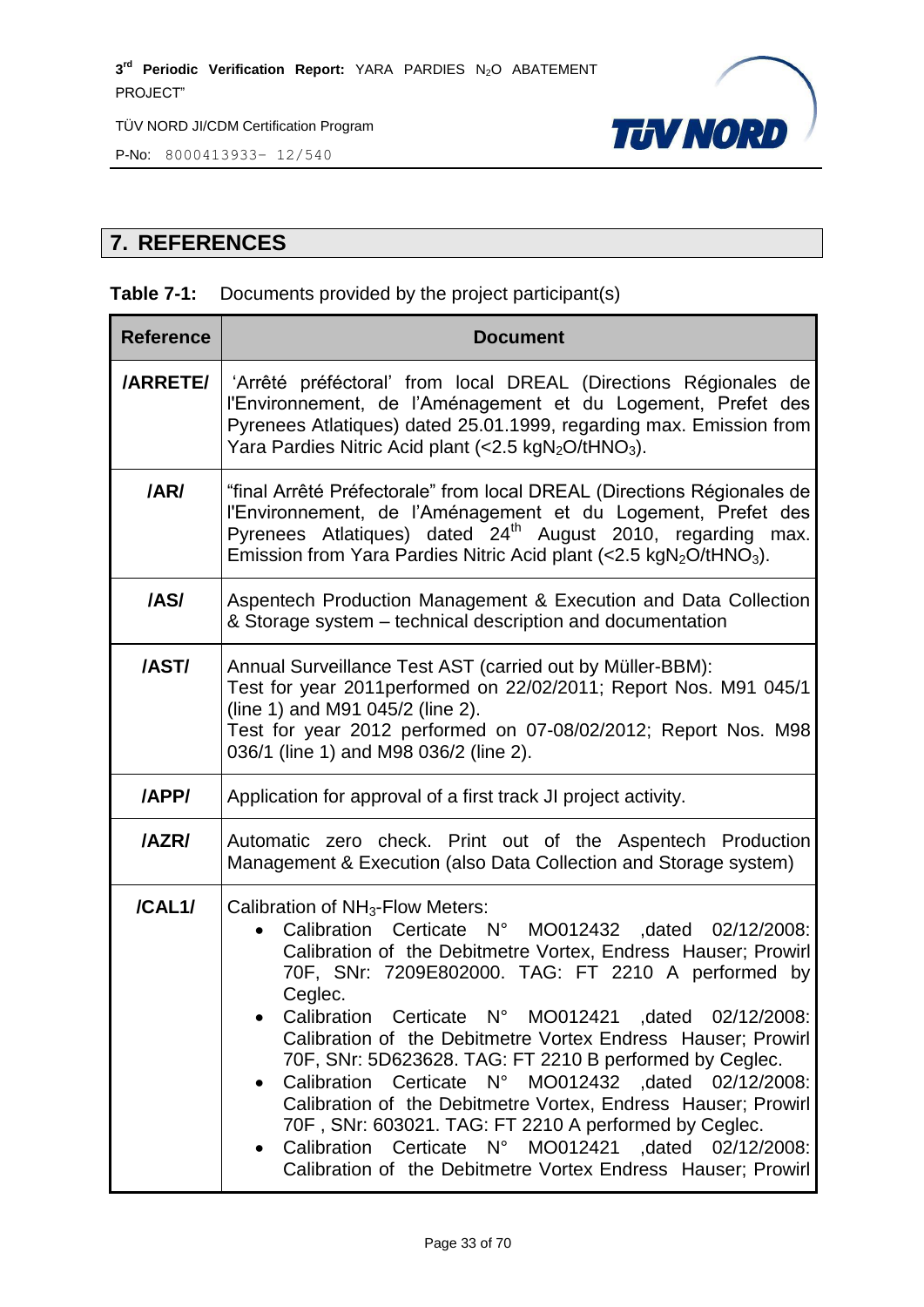

| <b>Reference</b>       | <b>Document</b>                                                                                                                                                                                                                                                                                                                                                                                                                                                                                                                                        |  |
|------------------------|--------------------------------------------------------------------------------------------------------------------------------------------------------------------------------------------------------------------------------------------------------------------------------------------------------------------------------------------------------------------------------------------------------------------------------------------------------------------------------------------------------------------------------------------------------|--|
|                        | 70F, SNr:683870. TAG: FT 2210 B performed by Ceglec.                                                                                                                                                                                                                                                                                                                                                                                                                                                                                                   |  |
| /CAL2/                 | Procedure for in-house recalibration of the NH3-flow meters (TAG: FT<br>2210 A and TAG: FT 2210 B).                                                                                                                                                                                                                                                                                                                                                                                                                                                    |  |
| /CAL 3/                | Weight bridge calibrations, performed by Societe Levaufre,<br>Weight bridge control checks, performed by Societe Levaufre<br>$\bullet$                                                                                                                                                                                                                                                                                                                                                                                                                 |  |
| /CHECK/                | DOJO Control jour - overview daily HNO3 production and<br>$\bullet$<br>consumption.<br>Daily aggregation of all charging levels and changes.<br>$\bullet$<br>Daily overview production and consumption/sold N2O4.<br>٠<br>Daily overview distribution nitric acid 53%.<br>$\bullet$<br>Daily overview distribution nitric acid 63%.<br>$\bullet$<br>Daily overview distribution nitric acid ANC.<br>Daily overview distribution nitric acid - Ammonium Nitrate<br>solution.<br>Daily overview distribution nitric acid - Calcium Nitrate.<br>$\bullet$ |  |
| /FG/                   | Announcement in the German Federal Gazette regarding<br>the<br>suitability of the AMS Dr. Foedisch MCA 04.                                                                                                                                                                                                                                                                                                                                                                                                                                             |  |
| /FOED-<br><b>MAIN/</b> | -Working, maintenance and service report about commissioning of the<br>analyser MCA<br>and FMD 99<br>Foedisch<br>04<br>by<br>Dr.<br>gas<br>Umweltmesstechnik AG.<br>-Assembly, maintenance and calibration protocol, about the check of<br>MCA 04 by Dr. Foedisch Umweltmesstechnik AG.                                                                                                                                                                                                                                                                |  |
| <b>/FLOWS/</b>         | Flow-sheet of nitric acid process at Pardies Nitric Acid Plant (I).<br>Flow-sheet of nitric acid process at Pardies Nitric Acid Plant (II).<br>Pardies HNO3 plant – simplified process flow chart showing key<br>process equipment relevant for the JI N2O reduction project.                                                                                                                                                                                                                                                                          |  |
| /LOA/                  | Host country LoA France (old version): LoA issued by the French<br>"Ministère de l'Écologie, de l'Énergie, du Développement Durable et<br>de la Mer, en charge des Technologies vertes et des Négociations sur<br>le climat" on 2010-08-12.<br>Host country LoA France (actuel version) : LoA issued by the French<br>"Ministère de l'Écologie, de l'Énergie, du Développement Durable et<br>de la Mer, en charge des Technologies vertes et des Négociations sur<br>le climat" on 2011-01-14.                                                         |  |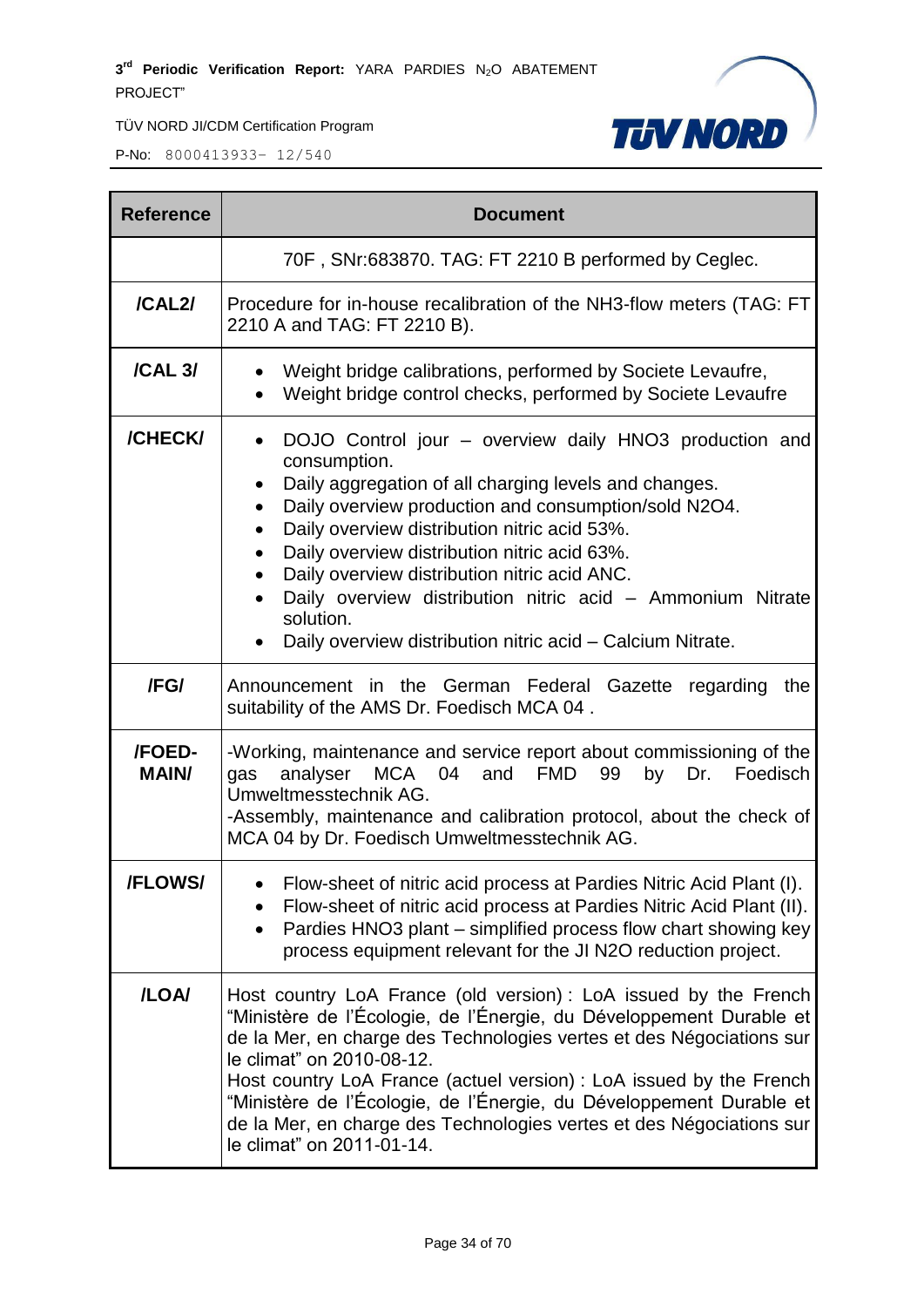TÜV NORD JI/CDM Certification Program



| <b>Reference</b> | <b>Document</b>                                                                                                                                                                                                                                                                                                                                                                        |
|------------------|----------------------------------------------------------------------------------------------------------------------------------------------------------------------------------------------------------------------------------------------------------------------------------------------------------------------------------------------------------------------------------------|
| /LOA/            | Investor country LoA issued by the Belgian Designated Focal Point<br>(DFP), National Climate Commission of Belgium on 2011-04-04, DFP<br>Ref-No.: NKC/FP/4.                                                                                                                                                                                                                            |
| /MR/             | 1. Published Monitoring report of GHGs emission reductions<br>$(2012-03-01)$ to 2012-12-31) "Yara Pardies N <sub>2</sub> O Abatement<br>Project" dated 2012-11-28, Vers. 01, issued by N.serve.<br>2. FINAL Monitoring report of GHGs emission reductions (2012-<br>03-01 to 2012-12-31) "Yara Pardies N <sub>2</sub> O Abatement Project"<br>2013-01-31, Vers. 04, issued by N.serve. |
| /MCF/            | Basic maintenance description MCA04 and FMD 99.                                                                                                                                                                                                                                                                                                                                        |
| <b>/MPRA/</b>    | Maintenance Protocol Remote Maintenance<br>Foedisch<br>by Dr.<br>Umweltmesstechnik AG. Date: 26.01.2011.                                                                                                                                                                                                                                                                               |
| /MSR/            | Charts<br>Management and<br>Responsibility<br>(general<br>and<br>local<br>responsibilities).                                                                                                                                                                                                                                                                                           |
| /NAP/            | Plant performance data (mothly) for management reporting (YARA<br>$\bullet$<br>Headquater)                                                                                                                                                                                                                                                                                             |
| /NCSG/           | Rapport mensuel DREAL. (Monthly report of emission values to the<br>$\bullet$<br>local government.)                                                                                                                                                                                                                                                                                    |
| /PLOT/           | Plot of NAP(total) in verification period.<br>$\bullet$<br>Plot of N <sub>2</sub> O-concentrations in verification period (Source: XLS).                                                                                                                                                                                                                                               |
| /PP/             | Plant Permit from 1999, with the production capacity of the nitric acid<br>unit stated in Annex 2, Article 1, section 1.2.: The production of the<br>whole unit is stated as 460t/day product, of which 30t/day is Nitrogen<br>Peroxide, leaving 430t/day for the three $HNO3$ concentrations.                                                                                         |
| /QA/             | Parts of the electronic overall quality assurance programme/electronic<br>control card. Implemented QA system:<br>SAP plot of the maintenance control cards<br>Control cards "N2O Analyser Dr. Födisch" MCA 04.                                                                                                                                                                        |
| /QAL1A/          | QAL1 Certificate 0000025929 dated 2010-03-10 regarding suitability<br>of the AMS MCA 04 (Dr. Födisch) according to DIN EN 14181:2004<br>issued by TÜV Rheinland.<br>QAL1 Certificate<br>0000025929_1<br>dated<br>2010-08-02<br>regarding                                                                                                                                               |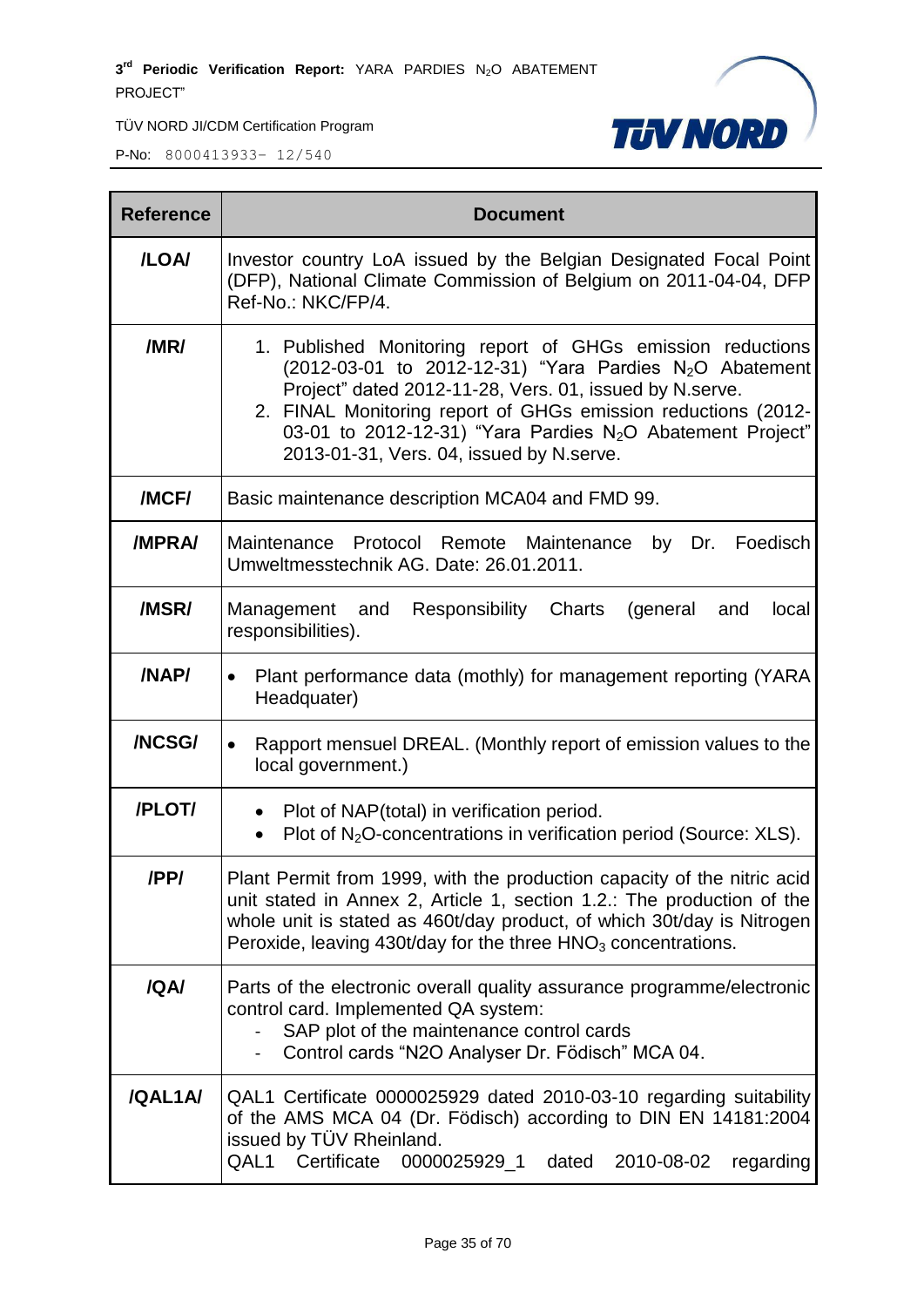TÜV NORD JI/CDM Certification Program

P-No: 8000413933– 12/540

 $\overline{\phantom{0}}$ 

 $\blacksquare$ 



| <b>Reference</b>      | <b>Document</b>                                                                                                                                                                                                                                                                                                                                                                                           |
|-----------------------|-----------------------------------------------------------------------------------------------------------------------------------------------------------------------------------------------------------------------------------------------------------------------------------------------------------------------------------------------------------------------------------------------------------|
|                       | suitability of the AMS MCA 04 according to DIN EN 14181:2004<br>issued by TÜV Rheinland.<br>(i.a. with extended calibration periods: 3 months).                                                                                                                                                                                                                                                           |
| /QAL1V/               | QAL1 Certificate No: 936/808005/C 2000-04-10 regarding FMD 99<br>Volumeter, English issued by TÜV Rheinland.<br>QAL1 Certificate No: 936/808005/C 2000-04-10 regarding FMD 99<br>Volumeter, German.                                                                                                                                                                                                       |
| /QAL2CALI<br>B/       | a) QAL 2 tested by Müller-BBM 15/02/2010<br>Report Nos. M82 450/19 (line 1) and M82 450/22 (line 2)<br>b) QAL 2 tested by Müller-BBM 10-12/09/2012 (Line 1) and 11-<br>13/09/2012 (Line 2)<br>Report Nos. M103 271/1 (line 1) and M103 271/2 (line 2)                                                                                                                                                     |
| /QAL3/                | Protocol of maintenance and calibration of AMS.                                                                                                                                                                                                                                                                                                                                                           |
| <b>/QPROCE/</b>       | Quality procedures and instrument verification: "Procedure<br>for<br>calibration and management of maintenance of AMS :<br>Plan de maintenance AMS.<br>PRD-12003 – Gestion de AMS – management system.<br>PRD-12005 - Contrôle visuel analyseurs.<br>PRD-12006 - Etalonnage sur site - calibration procedures.<br>PRD-12004 - Stockage et traitemement des données - data<br>storage processing.          |
| <b>/SPECPRO</b><br>C/ | Specifications of monitoring equipments for NAP determination:<br>transmitter 53% $HNO3$ storage level.<br>transmitter $63\%$ HNO <sub>3</sub> storage level.<br>transmitter CAN storage level.<br>Calibration information for monitoring instrument ( $N_2O_4$ storage).<br>Calibration and maintenance procedure for tank level transmitters.<br>Lab procedure for sample analyses for $HNO3$ (trucks). |
| <b>/TRIP/</b>         | Print out of the Aspentech Production Management & Execution (also<br>Data Collection and Storage system): safety parameter and Trip points<br>of the AOR1 and AOR2.                                                                                                                                                                                                                                      |
| /Water/               | -Operation manual MCA04 2.3f.<br>- Screenshots of the parameter settings regarding moisture content of<br>both analysers.                                                                                                                                                                                                                                                                                 |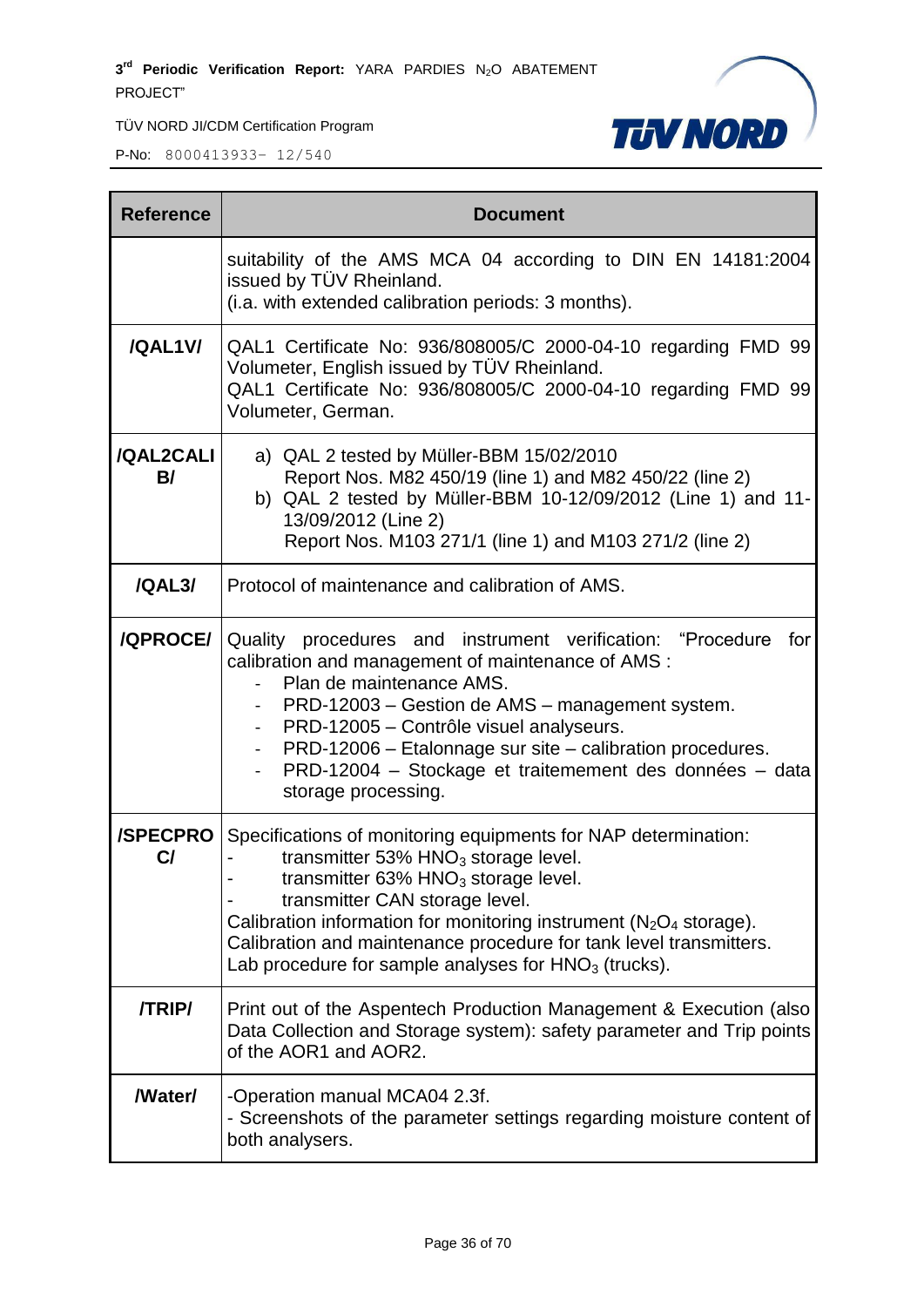

P-No: 8000413933– 12/540

 $\blacksquare$ 

| <b>Reference</b> | <b>Document</b>                                                                                                                                                                                                                                               |
|------------------|---------------------------------------------------------------------------------------------------------------------------------------------------------------------------------------------------------------------------------------------------------------|
| <b>IXLSI</b>     | initial ERU Excel calculation spreadsheet "Pardies Monitoring Data 3 <sup>rd</sup><br>Ver: "Calc_No_03_Pardies_V01_20121204.xlsx".<br>final ERU Excel calculation spreadsheet for Pardies Monitoring Data<br>3rd Ver: "Calc_No_03_Pardies_V03_20130131.xlsx". |

#### **Table 7-2:** Background investigation and assessment documents

| <b>Reference</b> | <b>Document</b>                                                                                                                                                                                                       |
|------------------|-----------------------------------------------------------------------------------------------------------------------------------------------------------------------------------------------------------------------|
| /14181/          | European Standard DIN EN 14181: "Stationary source emissions -<br>Quality assurance of automated measuring systems.                                                                                                   |
| /AM0034/         | Approved baseline and monitoring methodology AM0034: "Catalytic<br>reduction of $N_2O$ inside the ammonia burner of nitric acid plants",<br>version 3.4.                                                              |
| /AR/             | Arrêté du 2 mars 2007 of the 'Ministère de l'écologie et du<br>développement durable (Implementation of the JI-Guidelines<br>in<br>France).                                                                           |
| /BACK/           | Background paper: "N <sub>2</sub> O EMISSIONS FROM ADIPIC ACID AND<br>NITRIC ACID PRODUCTION", Good Practice Guidance<br>and<br>Uncertainty Management in National Greenhouse Gas Inventories<br>issued by the NGGIP. |
| /BELGIUM/        | Rules established by the National Climate Commission for the<br>submission of an application for approval for a project activity.                                                                                     |
| /BREF/           | Reference Document on Best Available Techniques for the<br>Manufacture of Large Volume Inorganic Chemicals - Ammonia, Acids<br>and Fertilisers.                                                                       |
| /CPM/            | TÜV NORD JI / CDM CP Manual (incl. CP procedures and forms).                                                                                                                                                          |
| /DET/            | Determination Report of the JI track 1 project:<br>Yara Pardies N2O Abatement Project, Report No.: 600500365, dated<br>2010-07-05, issued by TÜV Sued.                                                                |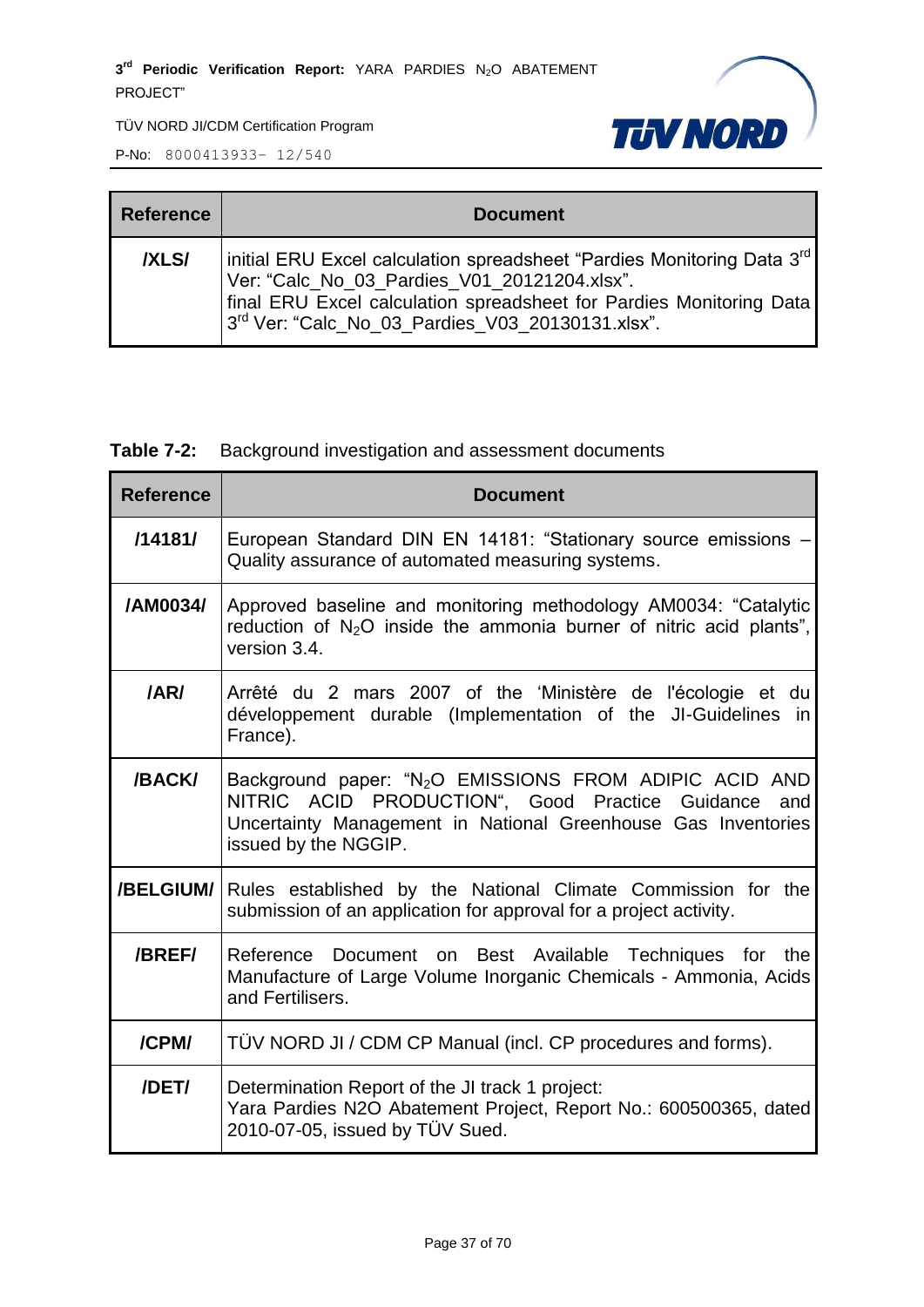P-No: 8000413933– 12/540



| <b>Reference</b> | <b>Document</b>                                                                                                                                                                                                                                                                                                      |  |  |  |  |  |
|------------------|----------------------------------------------------------------------------------------------------------------------------------------------------------------------------------------------------------------------------------------------------------------------------------------------------------------------|--|--|--|--|--|
| /DVM/            | JI Determination and Verification Manual.                                                                                                                                                                                                                                                                            |  |  |  |  |  |
| /GUIDE/          | Guidance: Developing a CDM or JI project to reduce greenhouse gas<br>emissions, issued by the:<br>French Ministry for Economy, Industry and Employment.<br>French Ministry for Ecology, Energy, Sustainable Development and<br>$\bullet$<br>Town and Country Planning.<br><b>French Global Environment Facility.</b> |  |  |  |  |  |
| /IPCC/           | 1. 1996 IPCC Guidelines for National Greenhouse Gas Inventories:<br>work book.<br>2. 2006 IPCC Guidelines for National Greenhouse Gas Inventories:<br>work book.                                                                                                                                                     |  |  |  |  |  |
| /KP/             | Kyoto Protocol (1997).                                                                                                                                                                                                                                                                                               |  |  |  |  |  |
| /MA/             | Decision 3/CMP. 1 (Marrakesh - Accords).                                                                                                                                                                                                                                                                             |  |  |  |  |  |
| /METH/           | Méthode pour les Projets Domestiques.<br>Réduction catalytique du N <sub>2</sub> O dans des usines d'acide nitrique<br>(Projet Domestique Methodology: Catalytic reduction of N <sub>2</sub> O at nitric<br>acid plants).                                                                                            |  |  |  |  |  |
| /METHE/          | Projet Domestique Methodology.<br>Catalytic reduction of $N_2O$ at nitric acid plants (Translation of $^{/METH/}$ )                                                                                                                                                                                                  |  |  |  |  |  |
| /PDD/            | Project Design Document Version 03 dated 24.05.2010 "YARA<br>Pardies $N_2O$ abatement project".                                                                                                                                                                                                                      |  |  |  |  |  |
| /SAFE/           | SAFETY DATA SHEET, YARA N2O Abatement Catalyst 58-Y1, 58-<br>Y1-S in accordance with EU REACH regulation.                                                                                                                                                                                                            |  |  |  |  |  |

#### **Table 7-3:** Websites used

| <b>Reference</b> | Link                                                                                 | <b>Organisation</b>        |
|------------------|--------------------------------------------------------------------------------------|----------------------------|
| /belgium/        | http://www.cnc-<br>nkc.be/KLIMAATPLAN/EN/<br>Home/Focalpoint/Approval<br><b>NCC/</b> | Website of the Belgian DFP |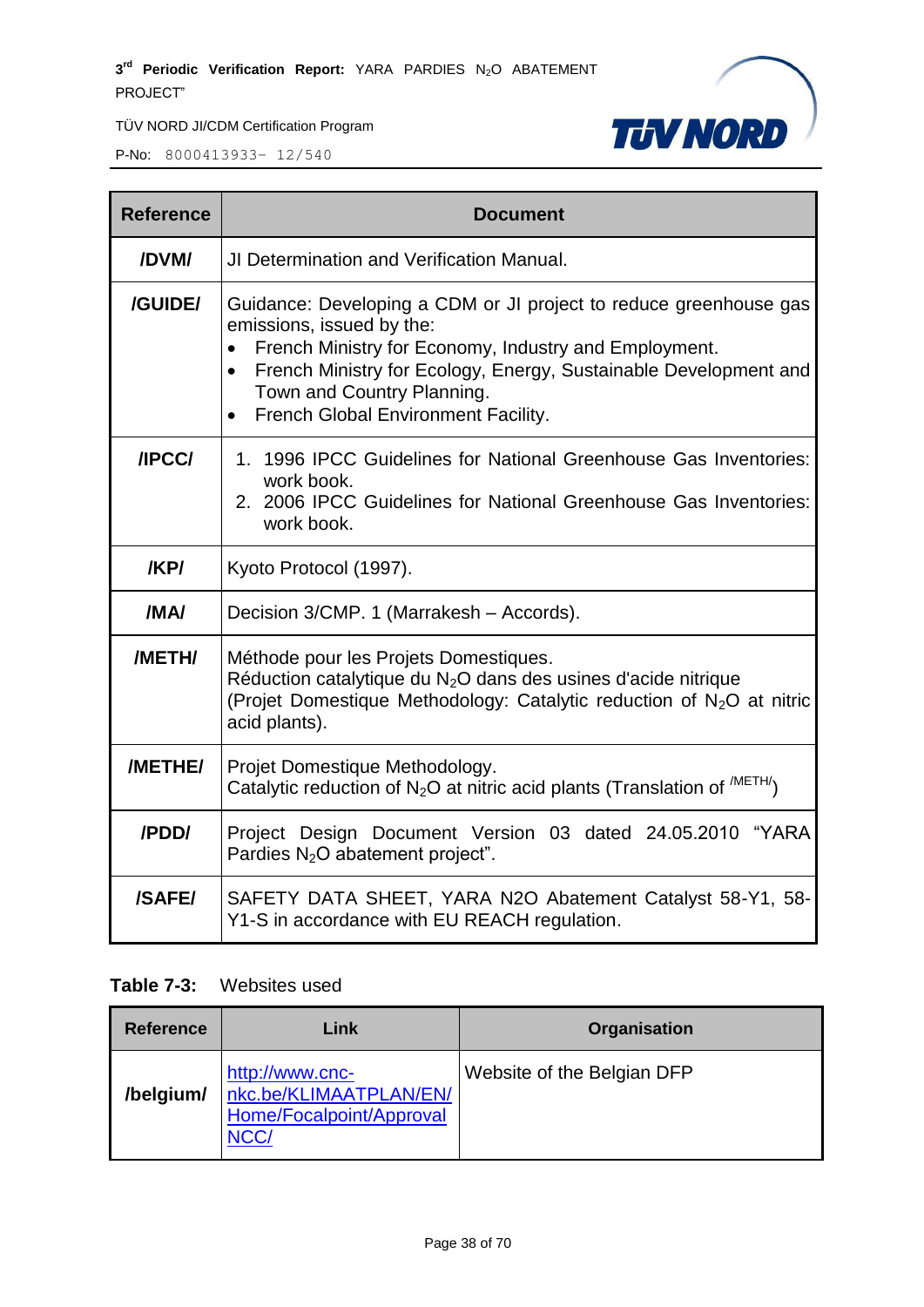

P-No: 8000413933– 12/540

| <b>Reference</b> | Link                                                              | Organisation                                                                                                                                                                     |  |  |
|------------------|-------------------------------------------------------------------|----------------------------------------------------------------------------------------------------------------------------------------------------------------------------------|--|--|
| /bref/           | http://eippcb.jrc.ec.europa.<br>eu/reference/                     | Website of the European Commission,<br>Research Centre,<br>Institute<br>for<br>Joint<br>Technological<br>Prospective<br><b>Studies</b><br>(Provision of BAT-Reference documents) |  |  |
| /dehst/          | http://www.dehst.de                                               | Emissions Trading Authority<br>German<br>at the Federal Environment<br>(DEHSt)<br>Agency                                                                                         |  |  |
| /dfp/            | http://www.developpement-<br>durable.gouv.fr/                     | Ministère de l'Écologie, de l'Énergie, du<br>Développement Durable et de la Mer, en<br>charge des Technologies vertes et des<br>Négociations sur le climat                       |  |  |
| /douane/         | http://www.douane.gouv.fr/<br>data/file/6146.pdf                  | Web-file regarding $N2O$ emission taxation.                                                                                                                                      |  |  |
| /gw/             | http://www.global-<br>warming.de/                                 | TÜV Nord platform hosting projects open<br>for comments at the determination stage                                                                                               |  |  |
| /ipcc/           | www.ipcc-nggip.iges.or.jp                                         | <b>IPCC</b> publications                                                                                                                                                         |  |  |
| /lf/             | http://www.legifrance.gouv.<br>fr/                                | Site of the Legifrance (La service public de<br>la diffusion du droit)                                                                                                           |  |  |
| /mist/           | http://www.ecologie.gouv.fr<br>/Methodologies-de-<br>projets.html | Ministère de l'Écologie, de l'Énergie, du<br>Développement durable et de la Mer<br>(Ministry of ecology and sustainable<br>development)                                          |  |  |
| /nfg/            | http://www.effet-de-<br>serre.gouv.fr/accueil                     | Mission interministérielle sur l'effet de<br>serre<br>(French<br>Mission<br>Inter-Ministry<br>the<br>on<br><b>Greenhouse Effect)</b>                                             |  |  |
| /qal1/           | http://qal1.de/de/hersteller/f<br>oedisch.htm                     | www-database of federal environment<br>agency for QAL 1 certified AMS                                                                                                            |  |  |
| /unfccc/         | http://ji.unfccc.int                                              | JI-FC                                                                                                                                                                            |  |  |

**Table 7-4:** List of interviewed persons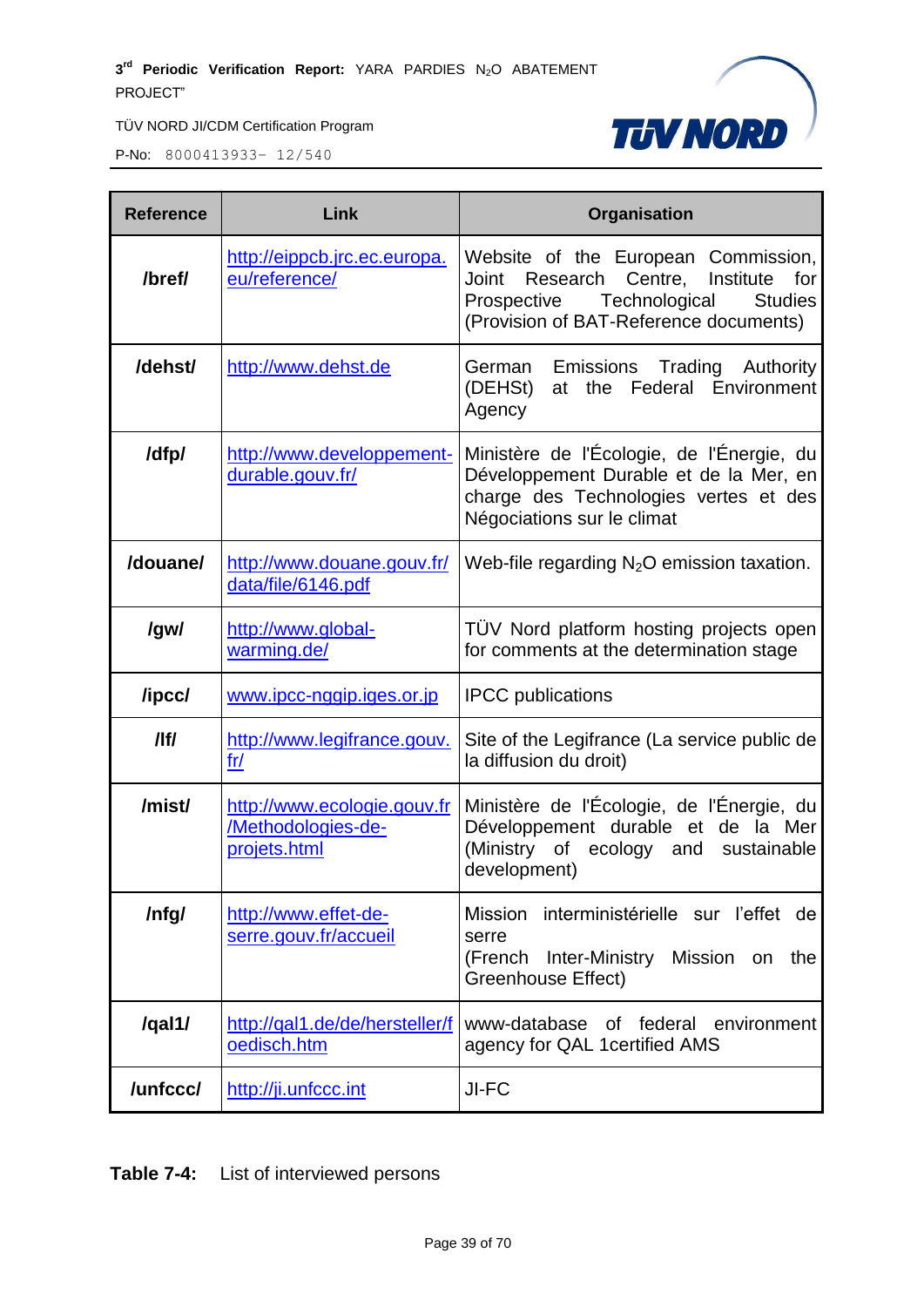

P-No: 8000413933– 12/540

| Mol <sup>1</sup><br><b>Reference</b> |        |                           | <b>Name</b>              | <b>Organisation / Function</b>                                          |  |  |
|--------------------------------------|--------|---------------------------|--------------------------|-------------------------------------------------------------------------|--|--|
| /IM01/                               | V      | $\boxtimes$<br>Mr.<br>Ms  | <b>Philippe Michiels</b> | <b>Yara Pardies Nitric Acid Plant</b><br>(Production/Plant Manager)     |  |  |
| /IM01/                               | V      | Mr.<br>$\boxtimes$<br>Ms  | <b>Isabelle Barthe</b>   | <b>Yara Pardies Nitric Acid Plant</b><br>(resp. Electrique/ El Manager) |  |  |
| /IM01/                               | $\vee$ | $\boxtimes$<br>Mr.<br>Ms. | <b>Olivier Gauguier</b>  | <b>Yara Pardies Nitric Acid Plant</b><br>(Process Engineer)             |  |  |
| /IM02/                               | V      | $\boxtimes$<br>Mr.<br>Ms. | Martin Stilkenbäumer     | N.serve<br>(Monitoring Expert)                                          |  |  |

1) Means of Interview: (**T**elephone, **E**-Mail, **V**isit)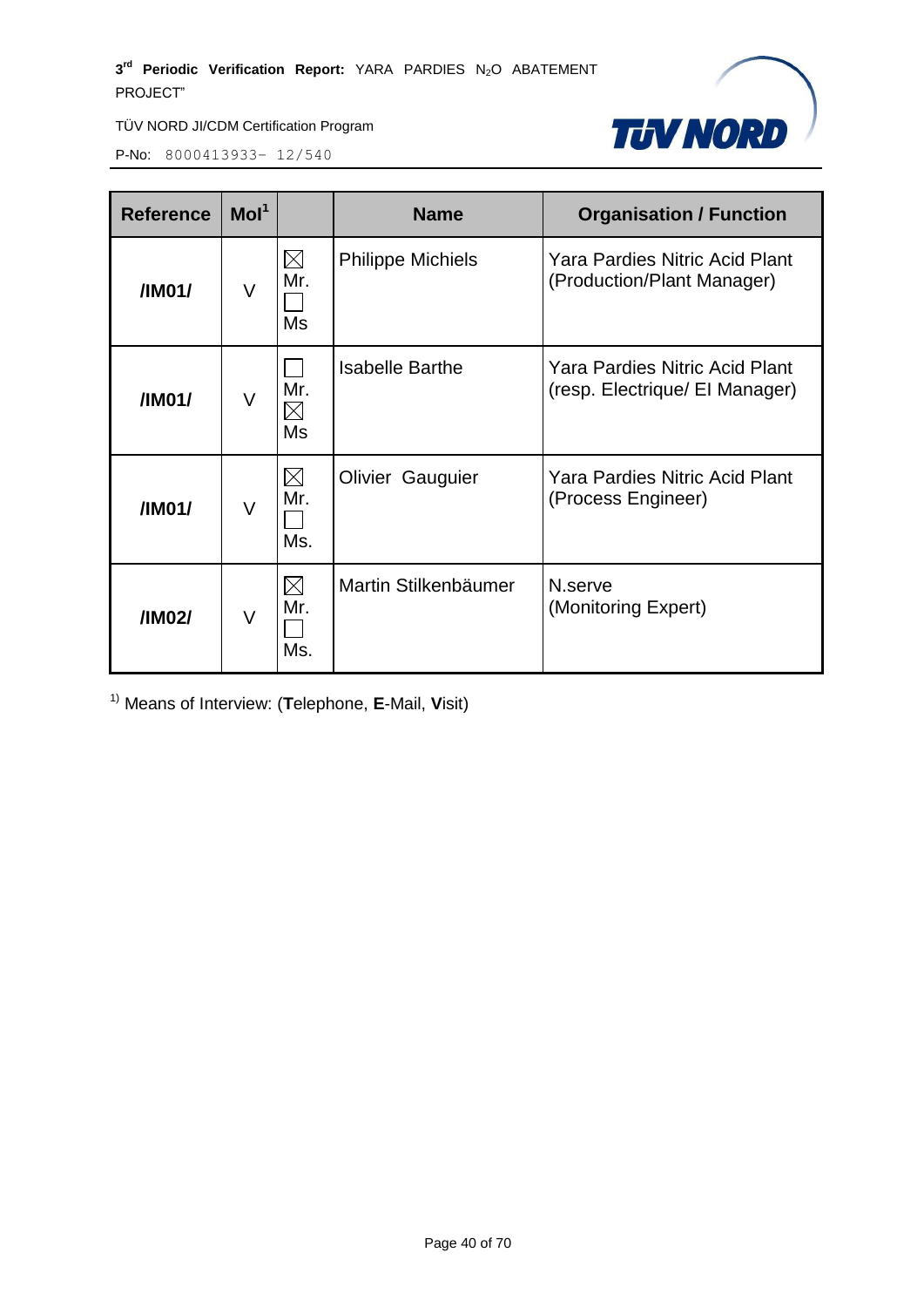TÜV NORD JI/CDM Certification Program P-No: 8000413933– 12/540



# **ANNEX**

# **A1:** Verification Protocol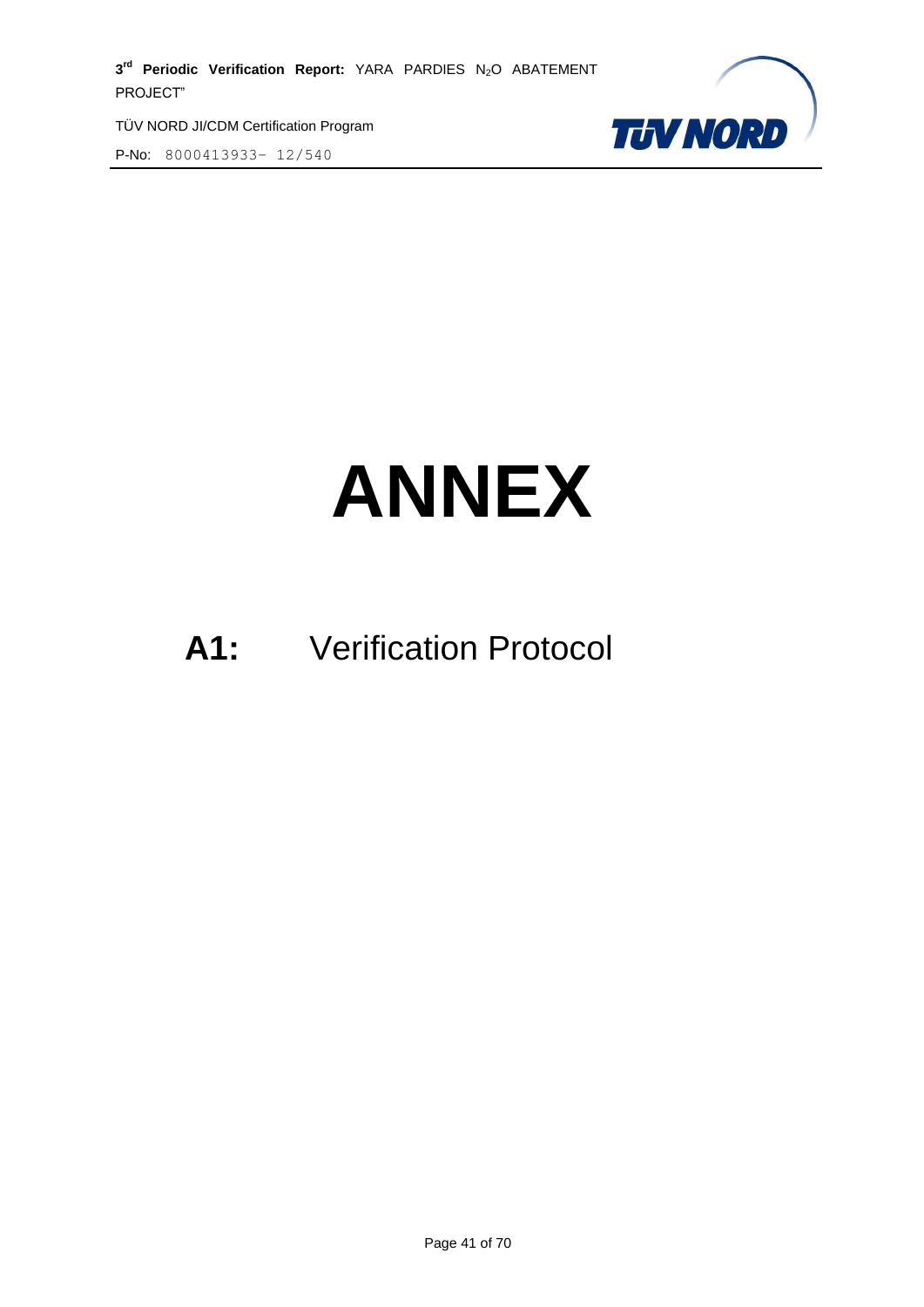P-No: 8000413933– 12/540



# **ANNEX 1: VERIFICATION PROTOCOL**

**Table A-1:** GHG calculation procedures and management control testing / detailed audit testing of residual risk areas and random testing

<span id="page-41-0"></span>

| Identification,<br><b>Identification of</b><br>assessment and testing<br>potential reporting risk<br>of management controls |                                                                 | Areas of residual risks | <b>Additional verification</b><br>testing                                                      | <b>Conclusions and</b><br><b>Areas Requiring</b><br>Improvement<br>(including Forward<br><b>Action Requests)</b>         |                                                                             |                 |
|-----------------------------------------------------------------------------------------------------------------------------|-----------------------------------------------------------------|-------------------------|------------------------------------------------------------------------------------------------|--------------------------------------------------------------------------------------------------------------------------|-----------------------------------------------------------------------------|-----------------|
|                                                                                                                             |                                                                 |                         |                                                                                                | Raw data generation                                                                                                      |                                                                             |                 |
| I۰<br>I۰                                                                                                                    | Installation of<br>measuring equipment<br>Dysfunction of        | $\bullet$               | Installation<br>modern<br>0f<br>of<br>the<br>and state<br>art<br>equipment                     | • Inadequate<br>installation<br>operation of the monitoring<br>equipment                                                 | • Site – visit (maintenance<br>dept., gas supplier)<br>• Check of equipment | • See Table A-2 |
| ه ا                                                                                                                         | installed equipment<br>Maloperation by<br>operational personnel | $\bullet$<br>$\bullet$  | <b>Process</b><br>control<br>automation<br>Internal data review                                | • Inadequate<br>exchange<br>0f<br>equipment<br>• Change of personnel                                                     | • Check of technical data<br>sheets<br>$\bullet$ Check<br>0f<br>suppliers   |                 |
| I۰                                                                                                                          | Downtimes of<br>equipment                                       | $\bullet$               | Regular visual inspect-<br>ions of installed equip-                                            | • Undetected<br>measurement<br>errors                                                                                    | information / guarantees<br>calibration<br>$\bullet$ Check<br>of            |                 |
| I۰                                                                                                                          | Exchange of<br>equipment                                        |                         | ment<br>Only skilled and trained                                                               | • Inappropriateness<br>0f<br>Management<br>system                                                                        | records, if applicable<br>• Check of maintenance                            |                 |
| ∣∙                                                                                                                          | Change of<br>measurement<br>equipment<br>characteristic         |                         | personnel operates the<br>relevant equipment<br>Daily raw data checks<br>Immediate exchange of | procedures w.r.t. monitoring<br>requirements<br>plan<br>(e.g.<br>substitute value strategies)<br>• Non-application<br>Ωt | records<br>• Counter-check<br>of raw<br>data<br>and<br>commercial<br>data   |                 |
| ه ا<br>$\bullet$                                                                                                            | Insufficient accuracy<br>Change of                              |                         | dysfunctional<br>equipment                                                                     | management<br>system<br>procedures                                                                                       | • Check of<br>IJI<br>manage-<br>ment system                                 |                 |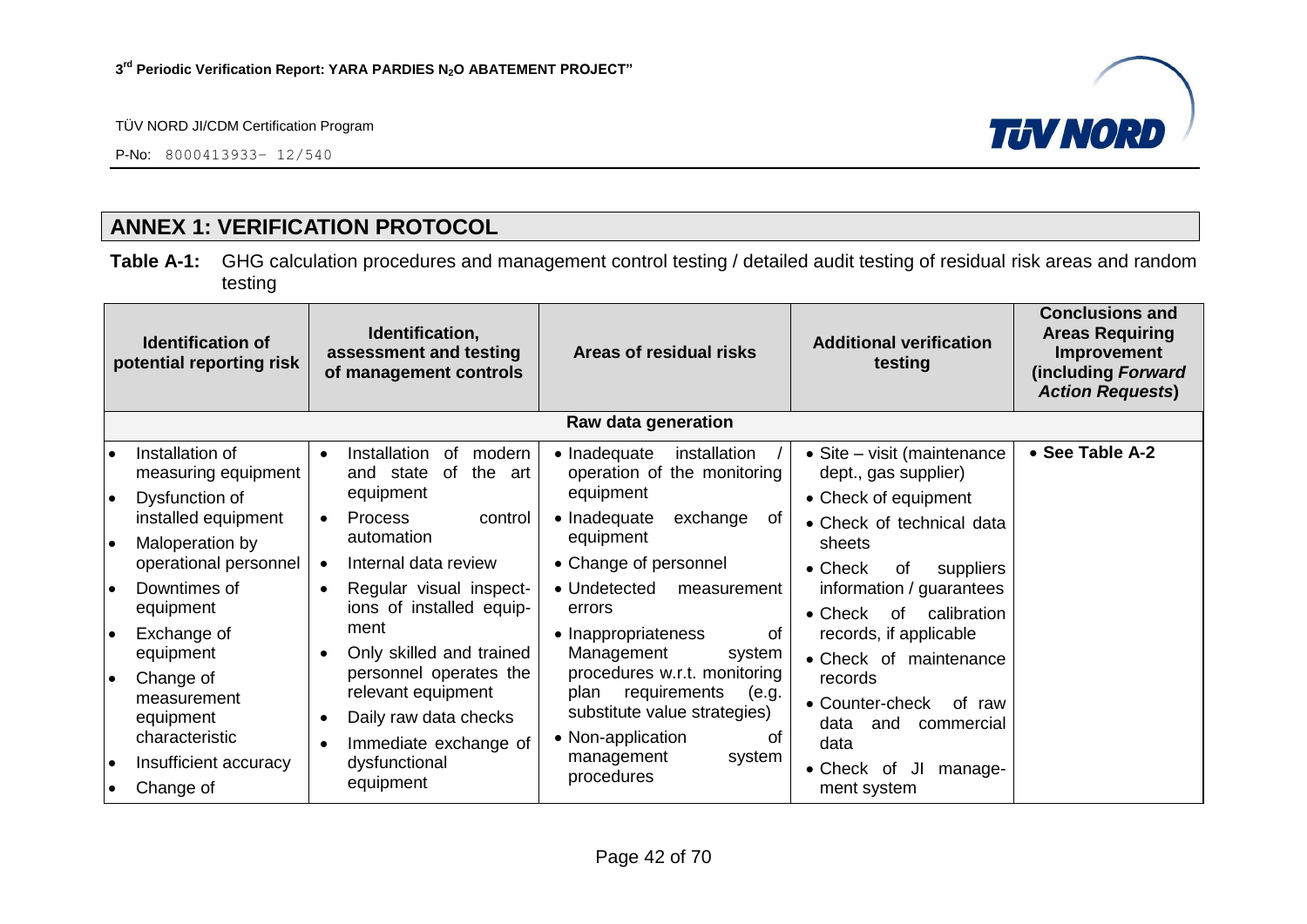



|                                                  | <b>Identification of</b><br>potential reporting risk                                                                                                                             | Identification,<br>assessment and testing<br>of management controls                                                                                                                                                                                    | Areas of residual risks                                                                                                                                                                                                                                           | <b>Additional verification</b><br>testing                                                                                                                                                                                                                                              | <b>Conclusions and</b><br><b>Areas Requiring</b><br>Improvement<br>(including Forward<br><b>Action Requests)</b> |
|--------------------------------------------------|----------------------------------------------------------------------------------------------------------------------------------------------------------------------------------|--------------------------------------------------------------------------------------------------------------------------------------------------------------------------------------------------------------------------------------------------------|-------------------------------------------------------------------------------------------------------------------------------------------------------------------------------------------------------------------------------------------------------------------|----------------------------------------------------------------------------------------------------------------------------------------------------------------------------------------------------------------------------------------------------------------------------------------|------------------------------------------------------------------------------------------------------------------|
| $\bullet$                                        | technology<br>Accuracy of values<br>supplied by Third<br><b>Parties</b>                                                                                                          | is<br>Stand-by<br>duty<br>$\bullet$<br>organized<br>Training<br>$\bullet$<br>Internal<br>audit<br>procedures<br>Internal<br>0f<br>check<br>QA/QC<br>of<br>measures<br>involved Third Parties                                                           | • Insufficient accuracy<br>QA/QC<br>• Inappropriate<br>measures of Third Parties                                                                                                                                                                                  | $\bullet$ Check<br>of<br>JI<br>related<br>procedures<br>• Application<br>of<br>JI<br>management<br>system<br>procedures<br>• Check of trainings<br>• Check of responsibilities<br>QA/QC<br>$\bullet$ Check<br>of<br>documentation / eviden-<br>ces of involved Third<br><b>Parties</b> |                                                                                                                  |
|                                                  |                                                                                                                                                                                  |                                                                                                                                                                                                                                                        | Raw data collection and data aggregation                                                                                                                                                                                                                          |                                                                                                                                                                                                                                                                                        |                                                                                                                  |
| $\bullet$<br>$\bullet$<br>$\bullet$<br>$\bullet$ | Wrong data transfer<br>from raw data to daily<br>and monthly<br>aggregated reporting<br>forms<br><b>IT Systems</b><br>Spread sheet<br>programming<br>Manual data<br>transmission | Cross-check of data<br>$\bullet$<br>Plausibility checks of<br>$\bullet$<br>various parameters.<br>archiving<br>Appropriate<br>system<br>Clear<br>allocation<br>0f<br>responsibilities<br>of<br>Application<br>JI<br>Management<br>system<br>procedures | • Unintended usage of old<br>data that has been revised<br>• Incomplete documentation<br>$\bullet$ Ex-post<br>corrections<br>of<br>records<br>• Ambiguous<br><b>of</b><br>sources<br>information<br>• Non-application<br>οf<br>management<br>system<br>procedures | of<br>data<br>$\bullet$ Check<br>aggregation steps<br>• Counter-calculation<br>• Data integrity checks by<br>means of graphical data<br>analysis and calculation<br>of specific performance<br>figures<br>• Check of management<br>system certification                                | • See Table A-2                                                                                                  |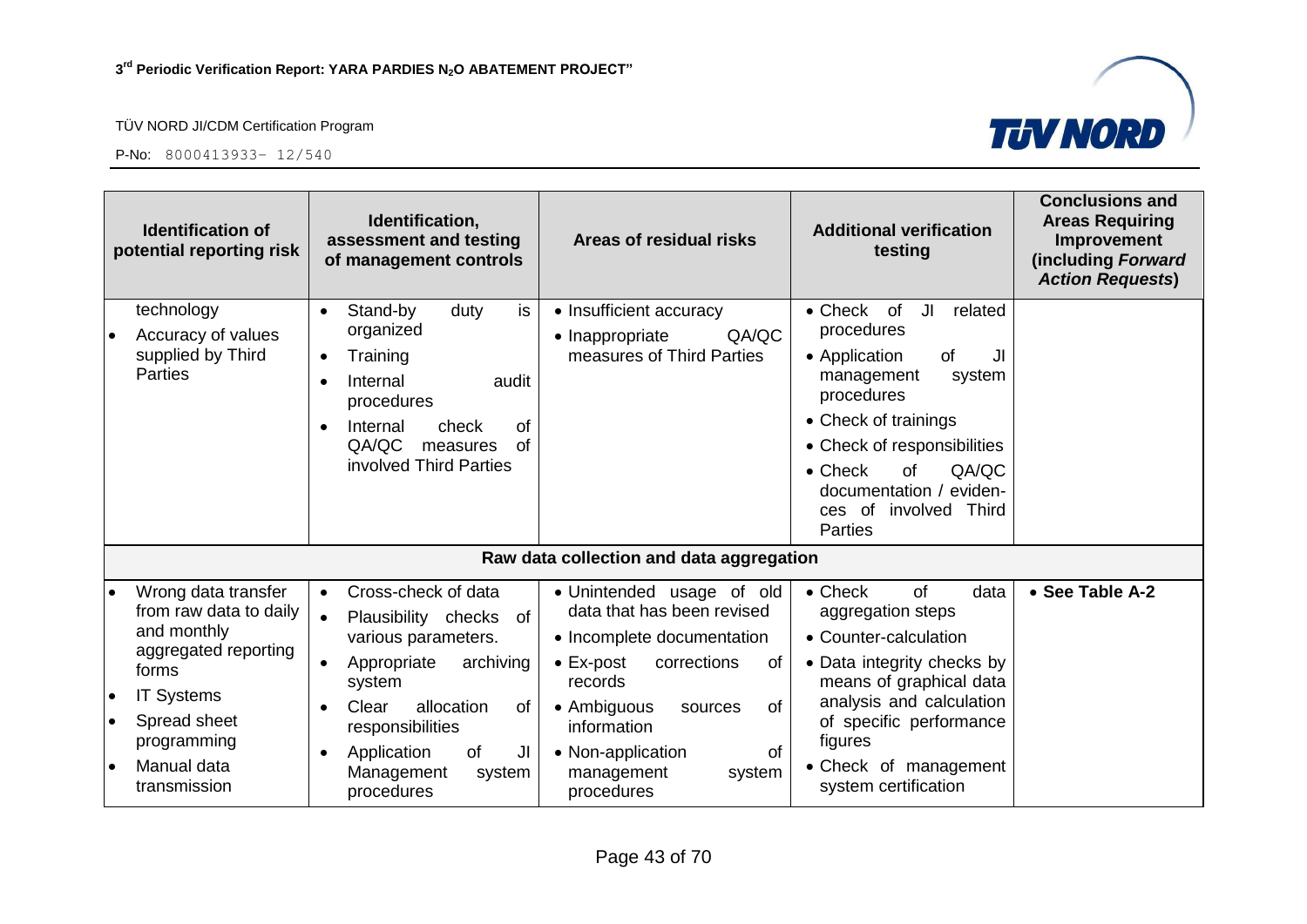

| <b>Identification of</b><br>potential reporting risk    | Identification,<br>assessment and testing<br>of management controls                                                                                    | Areas of residual risks                                                                                                                                                                                                                                                                              | <b>Additional verification</b><br>testing                                                                                                 | <b>Conclusions and</b><br><b>Areas Requiring</b><br>Improvement<br>(including Forward<br><b>Action Requests)</b> |
|---------------------------------------------------------|--------------------------------------------------------------------------------------------------------------------------------------------------------|------------------------------------------------------------------------------------------------------------------------------------------------------------------------------------------------------------------------------------------------------------------------------------------------------|-------------------------------------------------------------------------------------------------------------------------------------------|------------------------------------------------------------------------------------------------------------------|
| Data protection<br>$\bullet$<br>Responsibilities        | of<br>standard<br>Usage<br>$\bullet$<br>software<br>solutions<br>(Spreadsheets)<br>Limited access to IT<br>systems<br>Data<br>protection<br>procedures | • Manual<br>data<br>transfer<br>mistakes<br>• Unintended<br>change<br>of<br>spread sheet programming<br>or data base entries<br>• Problems<br>by<br>caused<br>updating/upgrading<br>or                                                                                                               | • Check of data archiving<br>system<br>• Check of application of<br>Management<br>system<br>procedures                                    |                                                                                                                  |
|                                                         |                                                                                                                                                        | change of applied software<br><b>Other calculation parameters</b>                                                                                                                                                                                                                                    |                                                                                                                                           |                                                                                                                  |
| Emission factors,<br>oxidation factors,<br>coefficients | The values and<br>data<br>$\bullet$<br>applied<br>sources<br>are<br>defined in the PDD and<br>monitoring plan                                          | • Unintended<br>intended<br>or<br>Modification<br>of calculation<br>parameters<br>• Wrong application of values<br>• Misinterpretations of<br>the<br>applied methodology and/<br>or the PDD<br>• Missing<br>of<br>update<br>applicable<br>regulatory<br>framework<br><b>IPCC</b><br>(e.g.<br>values) | • Update-check<br>of<br>regulatory framework<br>• Countercheck of<br>the<br>applied MP in the MR<br>the<br>against<br>approved<br>version | • See Table A-2                                                                                                  |
|                                                         |                                                                                                                                                        | <b>Calculation Methods</b>                                                                                                                                                                                                                                                                           |                                                                                                                                           |                                                                                                                  |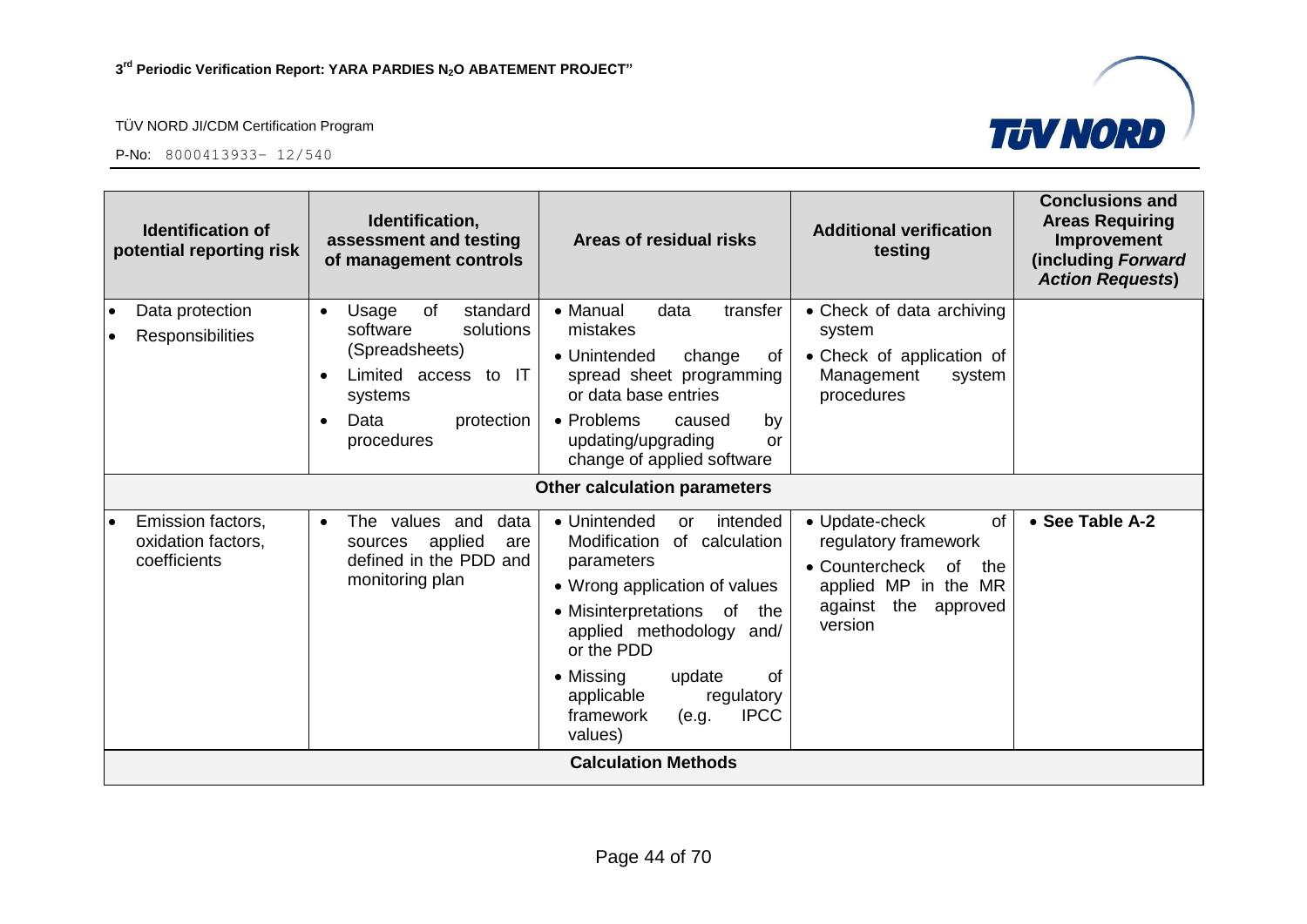



| <b>Identification of</b><br>potential reporting risk                                                                                                           | Identification,<br>assessment and testing<br>of management controls                                                                                                                                                                          | Areas of residual risks                                                                                                         | <b>Additional verification</b><br>testing                                                                                                      | <b>Conclusions and</b><br><b>Areas Requiring</b><br>Improvement<br>(including Forward<br><b>Action Requests)</b> |
|----------------------------------------------------------------------------------------------------------------------------------------------------------------|----------------------------------------------------------------------------------------------------------------------------------------------------------------------------------------------------------------------------------------------|---------------------------------------------------------------------------------------------------------------------------------|------------------------------------------------------------------------------------------------------------------------------------------------|------------------------------------------------------------------------------------------------------------------|
| Applied formulae<br>Miscalculation<br>Mistakes in spread-<br>sheet calculation                                                                                 | calculation<br>Advanced<br>$\bullet$<br>and reporting tools<br>A JI coordinator is in<br>charge of the JI related<br>calculations<br>Usage of<br>tested<br>counterchecked<br>Excel<br>spreadsheets<br>Involvement of external<br>consultants | danger<br>miscal-<br>$\bullet$ The<br>of<br>culation<br>only<br>can<br>be<br>minimized.                                         | • Countercheck<br>the<br>on<br>basis of own calculation.<br>sheet<br>• Spread<br>walk-<br>trough.<br>• Plausibility checks<br>• Check of plots | • See Table A-2                                                                                                  |
|                                                                                                                                                                |                                                                                                                                                                                                                                              | <b>Monitoring reporting</b>                                                                                                     |                                                                                                                                                |                                                                                                                  |
| Data transfer to the<br>author of the<br>monitoring report<br>Data transfer to the<br>$\bullet$<br>monitoring report<br>Unintended use of<br>outdated versions | experienced<br>An<br>JI<br>$\bullet$<br>consultant<br>İS<br>responsible<br>for<br>monitoring reporting.<br>JI QMS procedures are<br>defined                                                                                                  | • The danger of data transfer<br>mistakes<br>only<br>can<br>be<br>minimized<br>• Inappropriate application of<br>QMS procedures | with<br>• Counter<br>check<br>evidences provided.<br>• Audit<br>of<br>procedure<br>application                                                 | • See Table A-2                                                                                                  |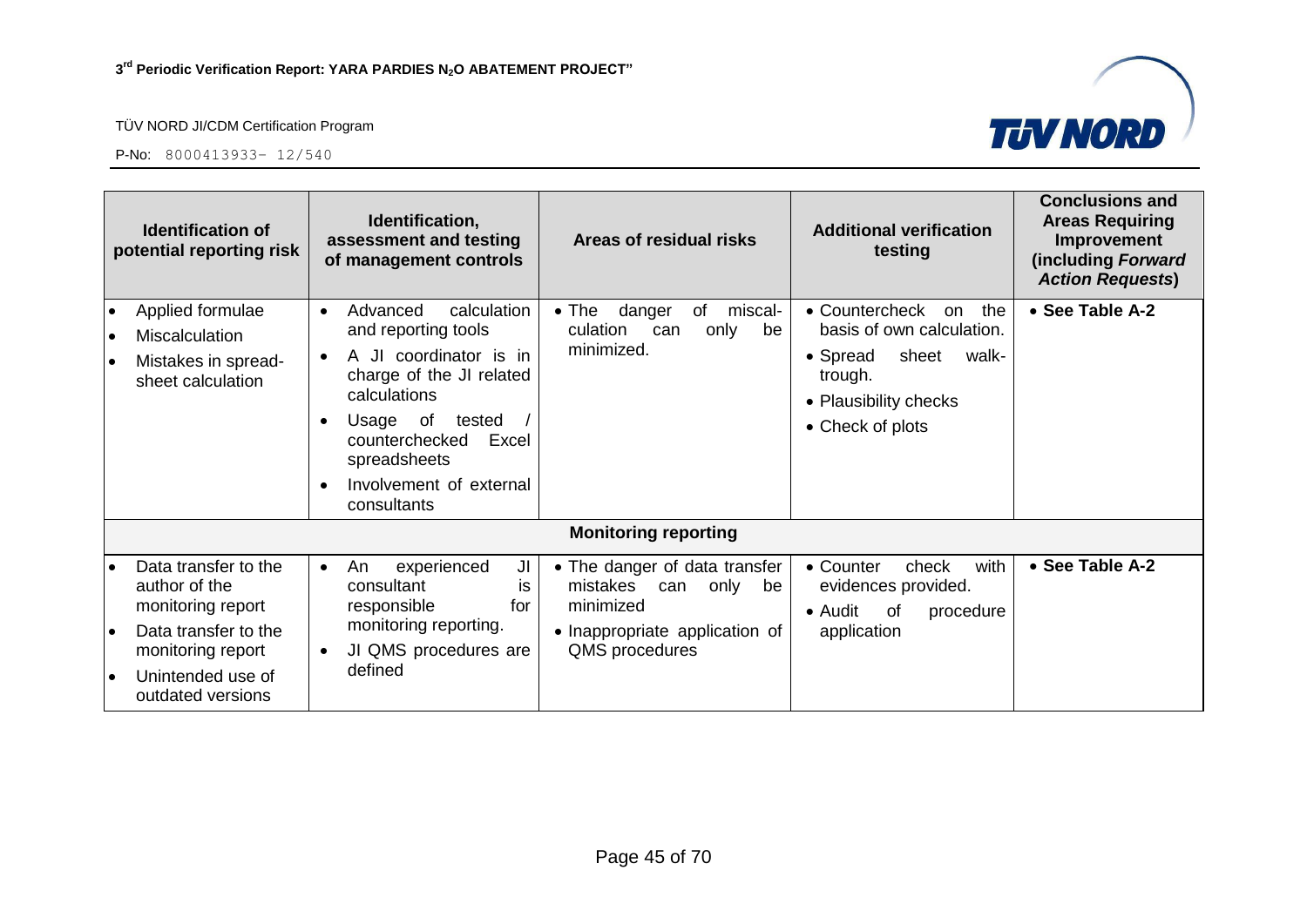

P-No: 8000413933– 12/540

# **Table A-2:** (Project specific) Periodic Verification Checklist

| No.          | $DWM3$ paragraph /<br><b>Checklist Item</b><br>(incl. guidance for the determination<br>team)                                                                                                                                                                                                                           | <b>Initial Finding</b><br>(Means and results of assessment)                                                                                                                                                                                                                                                                                                                                                                                                                                                                                                                                                                                                                 | Ref.                       | <b>Action</b><br>requested<br>to PPs<br>(CAR, CL,<br>FAR) | <b>Review</b><br>of PP's<br>action | Con-<br>clu-<br>sion |
|--------------|-------------------------------------------------------------------------------------------------------------------------------------------------------------------------------------------------------------------------------------------------------------------------------------------------------------------------|-----------------------------------------------------------------------------------------------------------------------------------------------------------------------------------------------------------------------------------------------------------------------------------------------------------------------------------------------------------------------------------------------------------------------------------------------------------------------------------------------------------------------------------------------------------------------------------------------------------------------------------------------------------------------------|----------------------------|-----------------------------------------------------------|------------------------------------|----------------------|
| $\mathbf{A}$ | <b>Project Approvals by Parties involved</b>                                                                                                                                                                                                                                                                            |                                                                                                                                                                                                                                                                                                                                                                                                                                                                                                                                                                                                                                                                             |                            |                                                           |                                    |                      |
| A.1          | $DVM$ § 90<br>Has the DFPs of at least one<br>Party involved, other than the<br>host Party, issued a written<br>project<br>approval<br>when<br>submitting the first verification<br>report to the secretariat for<br>publication in accordance with<br>38<br>paragraph<br>of<br>the<br>JI<br>guidelines, at the latest? | Description:<br>The host country approval was issued by the French DFP<br>and provided to the verifier during before the verification.<br>The investor country approval was issued by the Belgian<br>DFP and provided to the verifier before the verification.<br>Both documents were provided to the verification team by<br>PP.<br>The report will be submitted directly to the DFP by the PP<br>because it is a track 1 project.<br>Means of determination: DFP-website, LoA, Unfccc-website,<br><b>MR</b><br>Conclusion: The project approvals from the host country and<br>the investor country are in line with the requirements by the<br>DVM and the JI guidelines. | /LOA/<br>/dfp/<br>/unfccc/ | <b>OK</b>                                                 |                                    | <b>OK</b>            |
| A.2          | $DVM$ $\S$ 91                                                                                                                                                                                                                                                                                                           | Description: The applicable benchmark value can be limited                                                                                                                                                                                                                                                                                                                                                                                                                                                                                                                                                                                                                  | /AR/                       | CAR A <sub>1</sub>                                        | Pls. see                           | <b>OK</b>            |

<u>3</u><br>3 JISC 19 Annex 4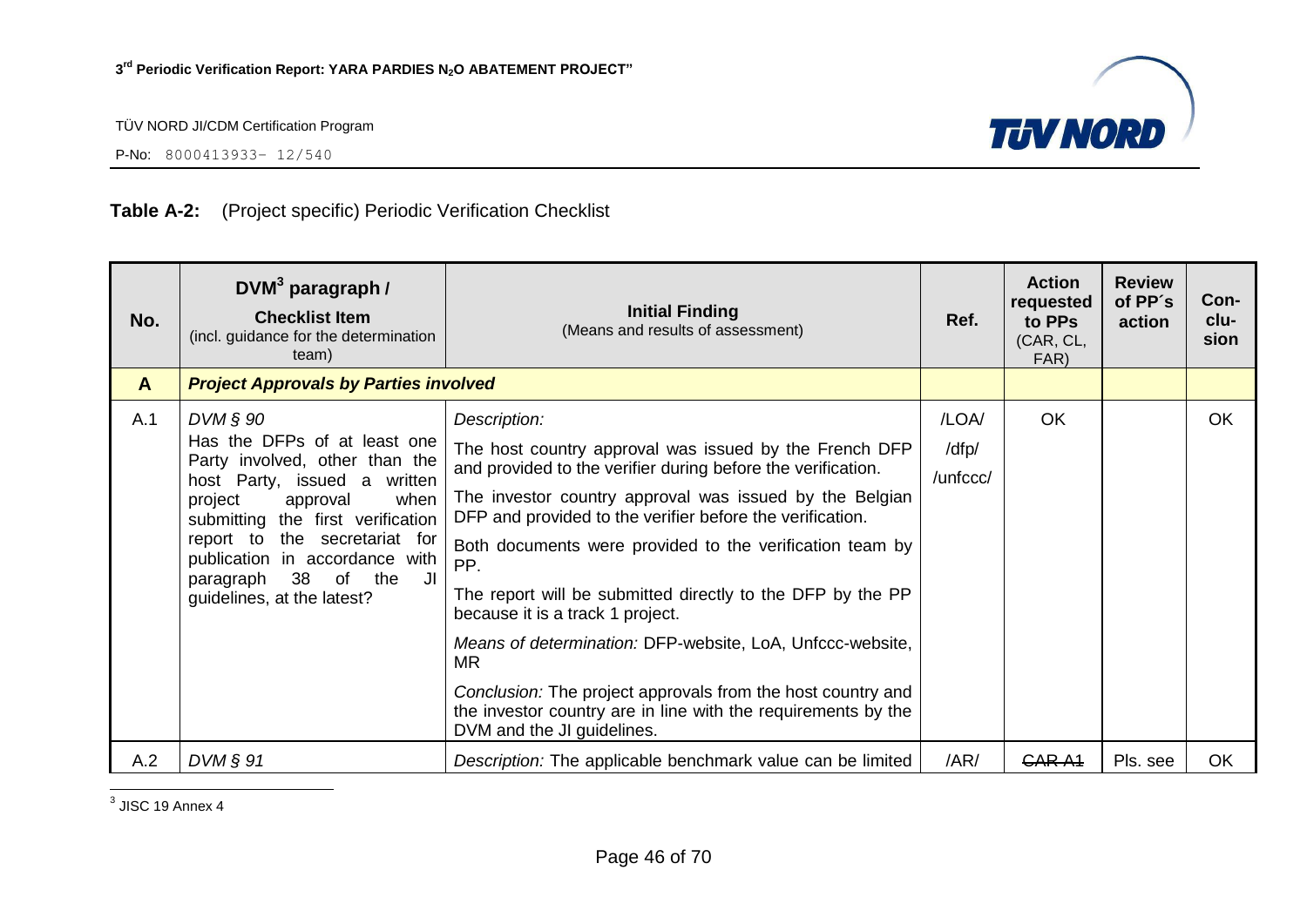

| No. | $DWM3$ paragraph /<br><b>Checklist Item</b><br>(incl. guidance for the determination<br>team) | <b>Initial Finding</b><br>(Means and results of assessment)                                                                                                                                                                                | Ref.            | <b>Action</b><br>requested<br>to PPs<br>(CAR, CL,<br>FAR) | <b>Review</b><br>of PP's<br>action | Con-<br>clu-<br>sion |
|-----|-----------------------------------------------------------------------------------------------|--------------------------------------------------------------------------------------------------------------------------------------------------------------------------------------------------------------------------------------------|-----------------|-----------------------------------------------------------|------------------------------------|----------------------|
|     | Are all the written project<br>approvals by Parties involved<br>unconditional?                | lower than the nationwide benchmark emissions factors<br>according to a specific regulatory Emissions Factor (plant<br>specific "Arrêté Préfectoral").                                                                                     | /ARRET<br>E/    |                                                           | Chapter<br>4                       |                      |
|     |                                                                                               | The French LoA has two conditions, which need to be taken<br>into account:                                                                                                                                                                 | /METH/<br>/LOA/ |                                                           |                                    |                      |
|     |                                                                                               | Only 90 % of the verified emission reductions of one                                                                                                                                                                                       | /PDD/           |                                                           |                                    |                      |
|     |                                                                                               | period shall be claimed by the PP. The ERU quantity<br>stated in this report already takes into account the 10%                                                                                                                            | /XLS/           |                                                           |                                    |                      |
|     |                                                                                               | deduction.                                                                                                                                                                                                                                 | /MR/            |                                                           |                                    |                      |
|     |                                                                                               | The total amount of verified emission reductions until<br>$\bullet$                                                                                                                                                                        | /dfp/           |                                                           |                                    |                      |
|     |                                                                                               | 2012-12-31 is limited to 213,146 tonnes $CO2e$ (before 10<br>% reduction, 191.831 tonnes $CO2e$ after 10% reduction).                                                                                                                      | /unfccc/        |                                                           |                                    |                      |
|     |                                                                                               | Means of determination: French Method, plant specific<br>"Arrêté Préfectoral", LoA, PDD, MR, and XLS-spreadsheet.                                                                                                                          |                 |                                                           |                                    |                      |
|     |                                                                                               | Conclusion:                                                                                                                                                                                                                                |                 |                                                           |                                    |                      |
|     |                                                                                               | 10 % of the emission reductions are subtracted from the<br>$\bullet$<br>initial result. The ERU quantity stated in this report<br>already takes into account the 10% deduction.                                                            |                 |                                                           |                                    |                      |
|     |                                                                                               | The sum of emission reduction does not exceed the<br>maximum. The corresponding CAR A1 was raised:<br><b>CAR A1:</b> Based on FAR A1, raised during previous verification:<br>The sum of registered ERUs from former verifications and the |                 |                                                           |                                    |                      |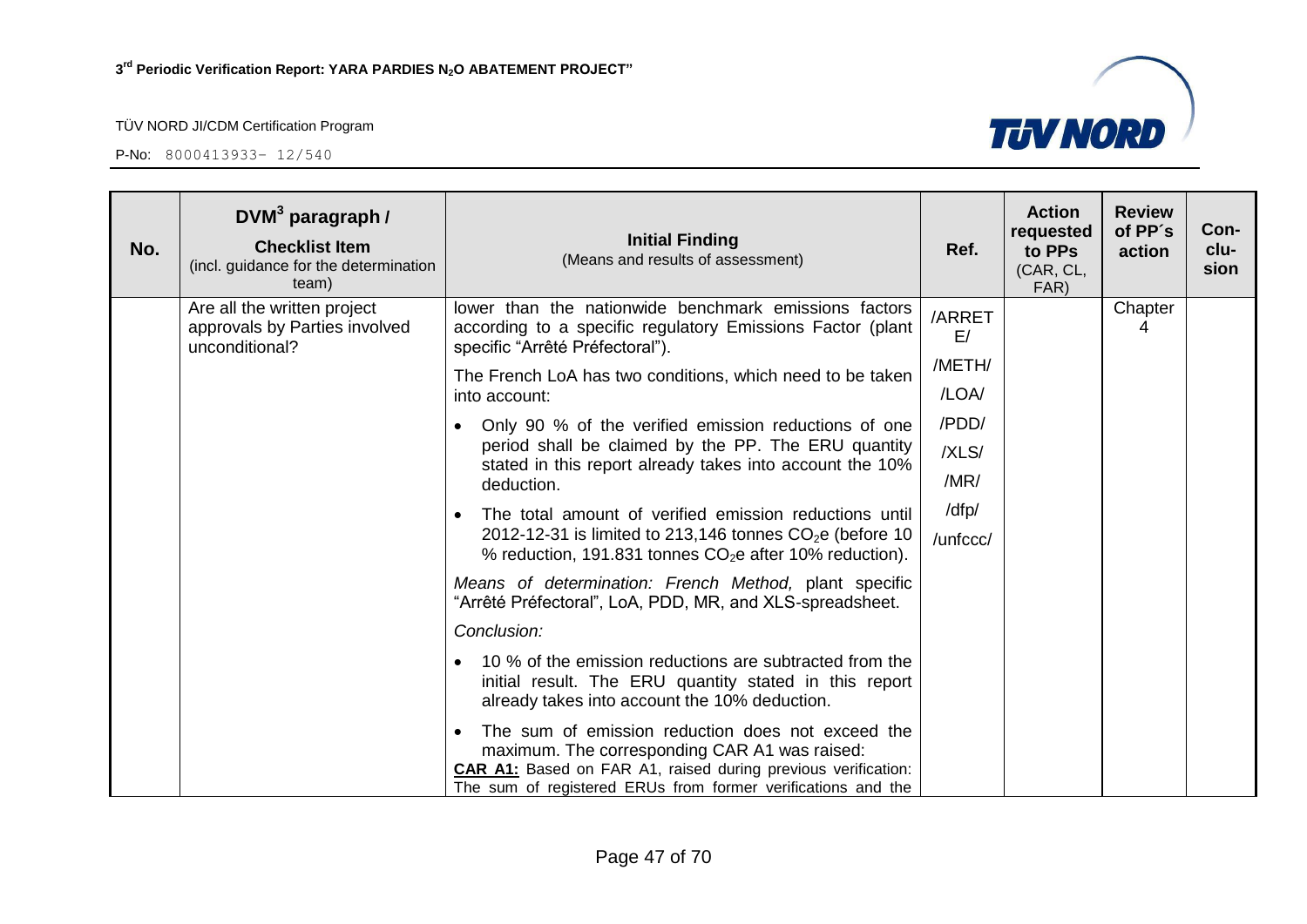

| No. | $DWM3$ paragraph /<br><b>Checklist Item</b><br>(incl. guidance for the determination<br>team)                                                                                                                      | <b>Initial Finding</b><br>(Means and results of assessment)                                                                                                                                                                                                                                                                                                                                                                                                                                                                                                                                                                                                                                                                                            | Ref.                                                                                               | <b>Action</b><br>requested<br>to PPs<br>(CAR, CL,<br>FAR) | <b>Review</b><br>of PP's<br>action | Con-<br>clu-<br>sion |
|-----|--------------------------------------------------------------------------------------------------------------------------------------------------------------------------------------------------------------------|--------------------------------------------------------------------------------------------------------------------------------------------------------------------------------------------------------------------------------------------------------------------------------------------------------------------------------------------------------------------------------------------------------------------------------------------------------------------------------------------------------------------------------------------------------------------------------------------------------------------------------------------------------------------------------------------------------------------------------------------------------|----------------------------------------------------------------------------------------------------|-----------------------------------------------------------|------------------------------------|----------------------|
|     |                                                                                                                                                                                                                    | ERUs of the actual period shall not exceed the cap defined in the<br>French LoA.                                                                                                                                                                                                                                                                                                                                                                                                                                                                                                                                                                                                                                                                       |                                                                                                    |                                                           |                                    |                      |
| B   | <b>Project implementation</b>                                                                                                                                                                                      |                                                                                                                                                                                                                                                                                                                                                                                                                                                                                                                                                                                                                                                                                                                                                        |                                                                                                    |                                                           |                                    |                      |
| B.1 | $DVM \S 92$<br>Has the project been imple-<br>mented in accordance with the<br><b>PDD</b><br>regarding which<br>the<br>determination has been deemed<br>final and is so listed on the<br><b>UNFCCC JI website?</b> | Description: The project installations (Abatement catalyst,<br>AMS) were checked by the verification team and compared<br>with the description given in the registered PDD. The<br>installation of the abatement catalyst and monitoring system<br>is in line with the PDD.<br>Means of determination: Interviews, PDD, certificates<br>provided by the PP, on-site visit<br>Conclusion: The project installations (Abatement catalyst,<br>AMS) and procedures were checked by the verification team<br>and compared with the description given in the registered<br>PDD. The installation of the abatement catalyst and<br>monitoring system is in line with the PDD. The verification<br>team found no inconsistencies in the project documentation. | /IM01/<br>/IM02/<br>/PDD/<br>/DET/<br>/QAL1A/<br>/QAL1V/<br>/QAL2<br>CALIB/<br>$/MR-1/$<br>/14181/ | <b>OK</b>                                                 |                                    | <b>OK</b>            |
| B.2 | DVM § 93<br>What is the status of operation<br>project<br>of<br>the<br>during<br>the                                                                                                                               | Description: The project is running according to the<br>description provided in the PDD. YARA PARDIES has<br>installed the YARA 58 Y 1® catalyst system consisting of an                                                                                                                                                                                                                                                                                                                                                                                                                                                                                                                                                                               | /IM01/<br>/IM02/                                                                                   | <b>CAR B1</b>                                             | Pls. see<br>Chapter<br>4           | <b>OK</b>            |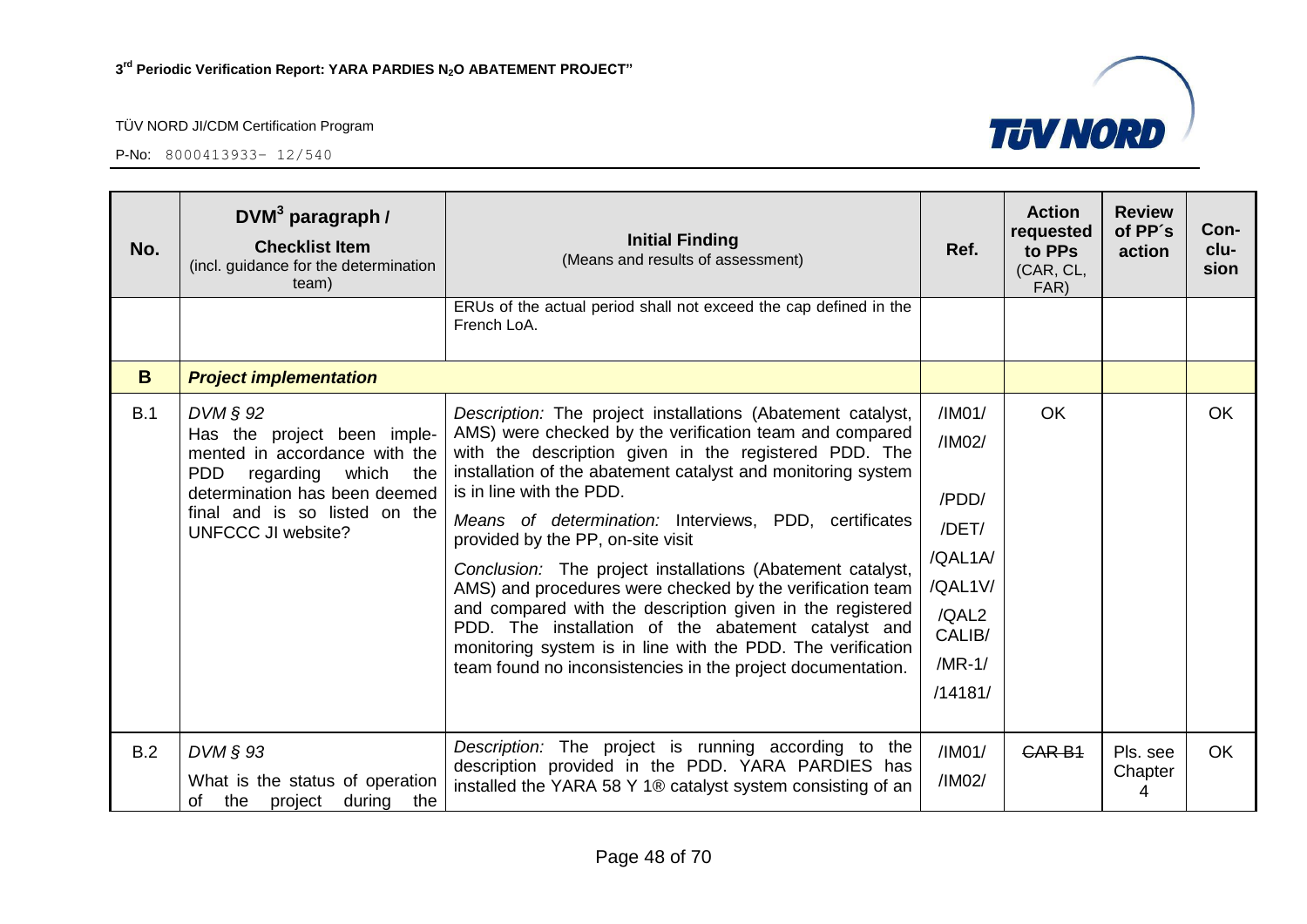

| No. | $DVM3$ paragraph /<br><b>Checklist Item</b><br>(incl. guidance for the determination<br>team) | <b>Initial Finding</b><br>(Means and results of assessment)                                                                                                                                                                                                                                                                                                                                                                                                                                                                                                                                                                                                                                                                                                                                                                                                                                                                                                                                                                                                                                                                                                                                                                                                                                                                                                                                    | Ref.                       | <b>Action</b><br>requested<br>to PPs<br>(CAR, CL,<br>FAR) | <b>Review</b><br>of PP's<br>action | Con-<br>clu-<br>sion |
|-----|-----------------------------------------------------------------------------------------------|------------------------------------------------------------------------------------------------------------------------------------------------------------------------------------------------------------------------------------------------------------------------------------------------------------------------------------------------------------------------------------------------------------------------------------------------------------------------------------------------------------------------------------------------------------------------------------------------------------------------------------------------------------------------------------------------------------------------------------------------------------------------------------------------------------------------------------------------------------------------------------------------------------------------------------------------------------------------------------------------------------------------------------------------------------------------------------------------------------------------------------------------------------------------------------------------------------------------------------------------------------------------------------------------------------------------------------------------------------------------------------------------|----------------------------|-----------------------------------------------------------|------------------------------------|----------------------|
|     | monitoring period?                                                                            | additional base metal catalyst that is positioned below the<br>standard precious metal gauze pack in the ammonia burner.<br>The secondary catalyst significantly reduces $N_2O$ levels in<br>the gas mix resulting from the primary ammonia oxidation<br>reaction. The abatement efficiency has been shown as<br>predicted in the PDD as the secondary catalyst system can<br>significantly reduce $N_2O$ emissions. Furthermore it can be<br>concluded that the Baskets of both lines were modified to<br>improve catalyst support and decrease gas by-passing and<br>additional catalyst was added during this MP. The changes<br>lead to higher efficiency of the $N_2O$ abatement system and<br>significantly lower project emissions.<br>Means of determination: Calculation sheets annexed to the<br>monitoring report, PDD, interviews, on-site visit and<br>inspection of implementations.<br>Conclusion: The project is in accordance to the description<br>provided in the PDD and every other stipulation or<br>requirement mentioned in all sections of the methodology.<br>Nevertheless the following finding <b>CAR B1</b> was raised:<br>a) Further information regarding modifications of the basket<br>and top up of DeN <sub>2</sub> O catalyst is missing.<br>b) Further explanations regarding the reported event in<br>annex 2 "tail gas flow meter change" is requested. | /PDD/<br>/XLS/<br>$/MR-1/$ |                                                           |                                    |                      |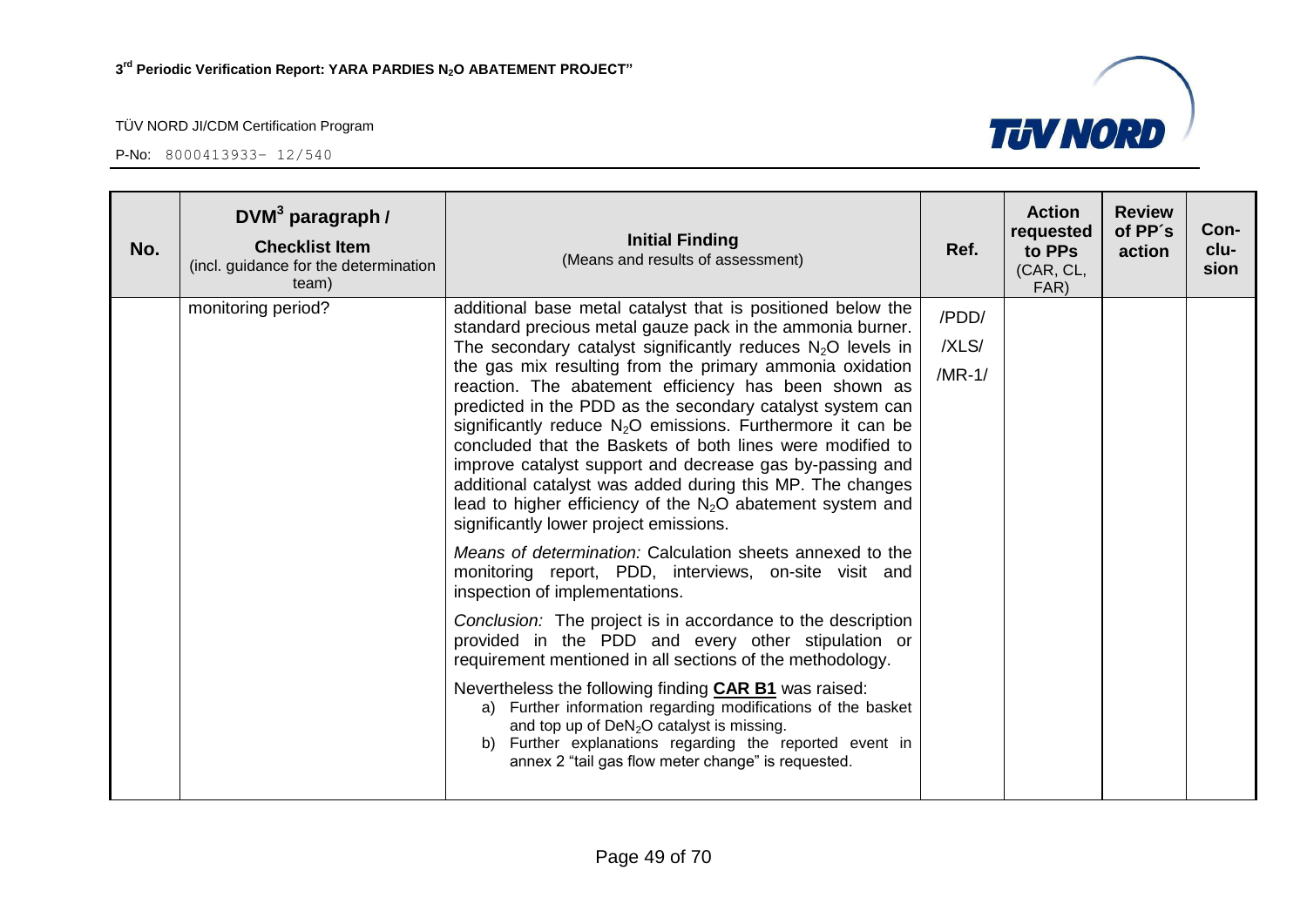

| No.         | $DVM3$ paragraph /<br><b>Checklist Item</b><br>(incl. guidance for the determination<br>team)                                                                                                                                         |           |                               | <b>Initial Finding</b><br>(Means and results of assessment) |                                                         | Ref.    | <b>Action</b><br>requested<br>to PPs<br>(CAR, CL,<br>FAR) | <b>Review</b><br>of PP's<br>action | Con-<br>clu-<br>sion |
|-------------|---------------------------------------------------------------------------------------------------------------------------------------------------------------------------------------------------------------------------------------|-----------|-------------------------------|-------------------------------------------------------------|---------------------------------------------------------|---------|-----------------------------------------------------------|------------------------------------|----------------------|
|             |                                                                                                                                                                                                                                       |           |                               |                                                             |                                                         |         |                                                           |                                    |                      |
| $\mathbf C$ | <b>Compliance with monitoring plan</b>                                                                                                                                                                                                |           |                               |                                                             |                                                         |         |                                                           |                                    |                      |
| C.1         | $DVM \S 94$                                                                                                                                                                                                                           |           |                               |                                                             | Description: Monitored parameter and parameter used for | /PDD/   | OK                                                        |                                    | OK                   |
|             | the monitoring occur in<br>Did<br>accordance with the monitoring<br>plan included<br>in the<br><b>PDD</b><br>which<br>regarding<br>the<br>determination has been deemed<br>final and is so listed on the<br><b>UNFCCC JI website?</b> |           | calculation are:              |                                                             |                                                         | /DET/   |                                                           |                                    |                      |
|             |                                                                                                                                                                                                                                       | $\bullet$ | <b>NCSG</b>                   | [mg $N_2O/m^3$ ]                                            | monitored                                               | /MR/    |                                                           |                                    |                      |
|             |                                                                                                                                                                                                                                       | $\bullet$ | <b>VSG</b>                    | $[Nm^3/h]$                                                  | monitored                                               | /14181/ |                                                           |                                    |                      |
|             |                                                                                                                                                                                                                                       | $\bullet$ | <b>TSG</b>                    | [°C]                                                        | monitored                                               |         |                                                           |                                    |                      |
|             |                                                                                                                                                                                                                                       | $\bullet$ | <b>PSG</b>                    | [Pa]                                                        | monitored                                               |         |                                                           |                                    |                      |
|             |                                                                                                                                                                                                                                       | $\bullet$ | $PE_n$                        | [ $kgN2O$ ]                                                 | calculated                                              |         |                                                           |                                    |                      |
|             |                                                                                                                                                                                                                                       | $\bullet$ | OH                            | [h]                                                         | monitored                                               |         |                                                           |                                    |                      |
|             |                                                                                                                                                                                                                                       | $\bullet$ | <b>NAP</b>                    | [tHNO <sub>3</sub> ]                                        | calculated /monitored                                   |         |                                                           |                                    |                      |
|             |                                                                                                                                                                                                                                       | $\bullet$ | <b>OT</b>                     | [°C]                                                        | monitored                                               |         |                                                           |                                    |                      |
|             |                                                                                                                                                                                                                                       | $\bullet$ | <b>AFR</b>                    | [ $kgNH3/h$ ]                                               | monitored                                               |         |                                                           |                                    |                      |
|             |                                                                                                                                                                                                                                       | $\bullet$ | <b>AIFR</b>                   | [%]                                                         | monitored                                               |         |                                                           |                                    |                      |
|             |                                                                                                                                                                                                                                       |           | $EF_{reg}$                    | [kgN <sub>2</sub> O/tHNO <sub>3</sub> ]                     | used for calculation                                    |         |                                                           |                                    |                      |
|             |                                                                                                                                                                                                                                       | $\bullet$ | $\mathsf{EF}_\mathsf{BM}$     | [ $kgN2O/tHNO3$ ]                                           | used for calculation                                    |         |                                                           |                                    |                      |
|             |                                                                                                                                                                                                                                       | $\bullet$ | $\mathsf{GWP}_{\mathsf{N2O}}$ | [tCO <sub>2</sub> e/tN <sub>2</sub> O]                      | used for calculation                                    |         |                                                           |                                    |                      |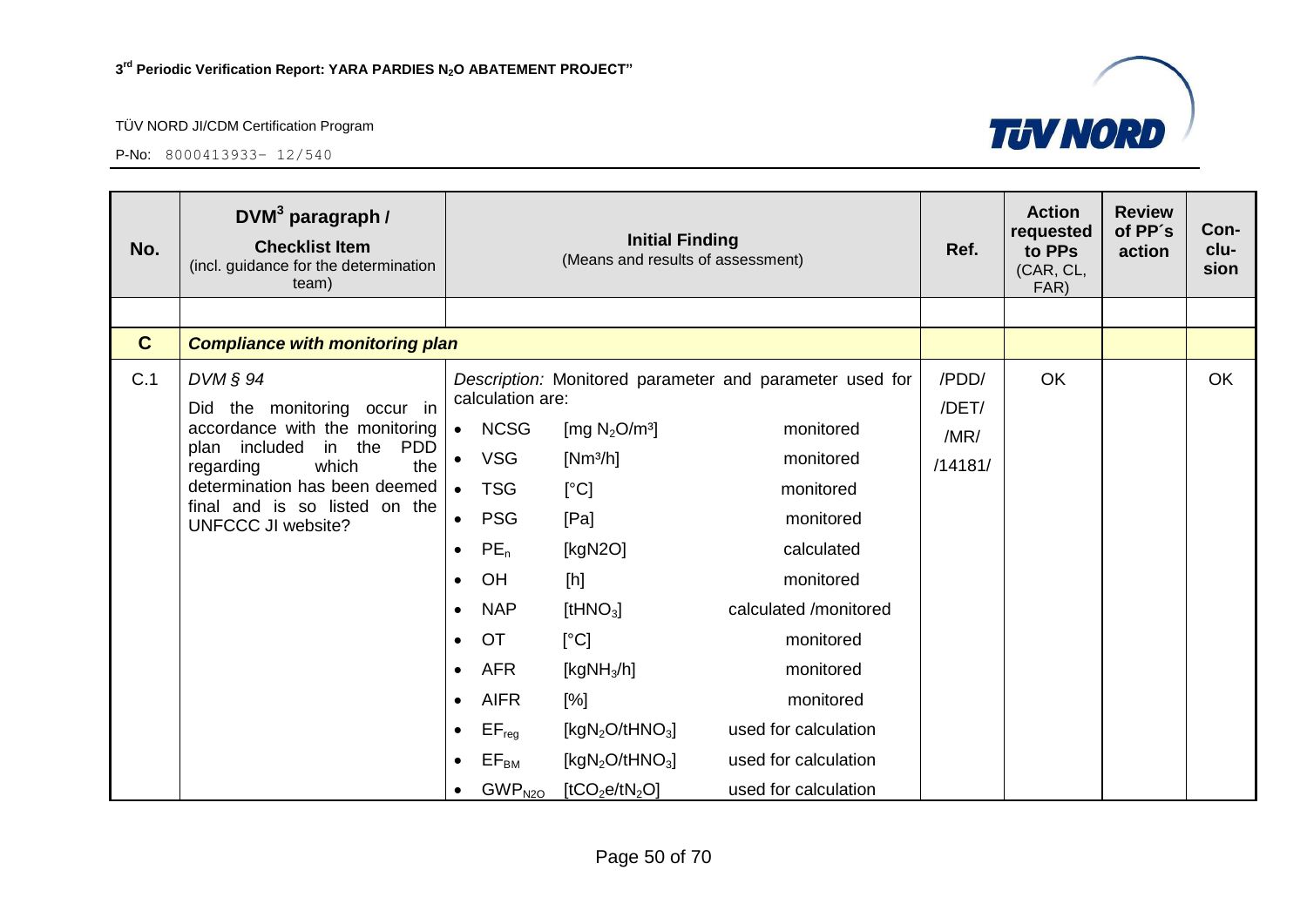

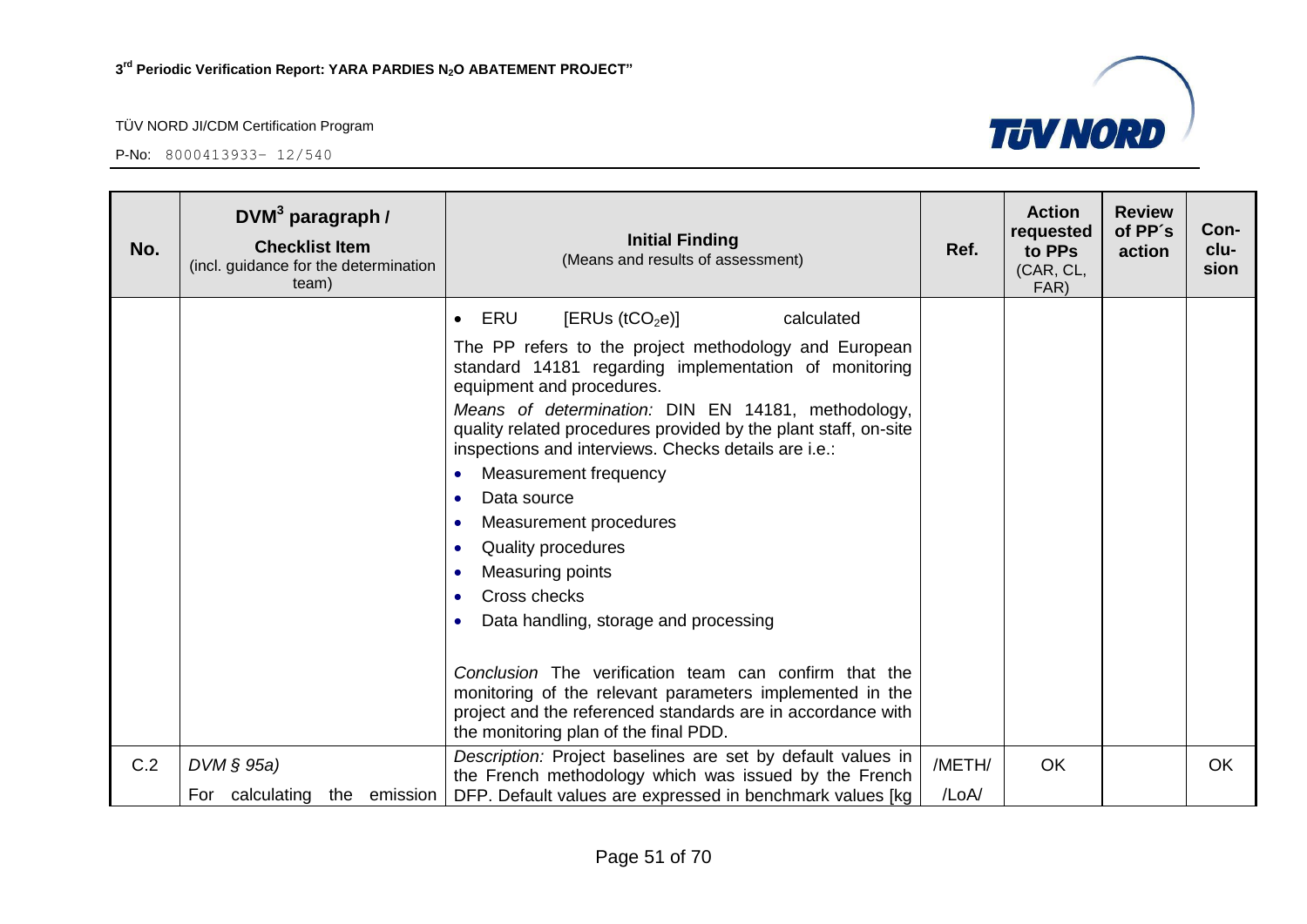

| No. | $DVM3$ paragraph /<br><b>Checklist Item</b><br>(incl. guidance for the determination<br>team)                                                                                                                                                                                                                                                 | <b>Initial Finding</b><br>(Means and results of assessment)                                                                                                                                                                                                                                                                                                                                                                                                                                                                                                                                                                                                                                                                                                                                                                                                                                                                                                                                                                             | Ref.                                   | <b>Action</b><br>requested<br>to PPs<br>(CAR, CL,<br>FAR) | <b>Review</b><br>of PP's<br>action | Con-<br>clu-<br>sion |
|-----|-----------------------------------------------------------------------------------------------------------------------------------------------------------------------------------------------------------------------------------------------------------------------------------------------------------------------------------------------|-----------------------------------------------------------------------------------------------------------------------------------------------------------------------------------------------------------------------------------------------------------------------------------------------------------------------------------------------------------------------------------------------------------------------------------------------------------------------------------------------------------------------------------------------------------------------------------------------------------------------------------------------------------------------------------------------------------------------------------------------------------------------------------------------------------------------------------------------------------------------------------------------------------------------------------------------------------------------------------------------------------------------------------------|----------------------------------------|-----------------------------------------------------------|------------------------------------|----------------------|
|     | reductions or enhancements of<br>net removals, were key factors,<br>e.g. those listed in 23 (b) (i)-(vii)<br>above, influencing the baseline<br>emissions or net removals and<br>the activity level of the project<br>and the emissions or removals<br>as well as risks associated with<br>the project taken into account,<br>as appropriate? | $N_2$ O/t HNO <sub>3</sub> ]:<br>Year: 2010<br>2011<br>2012<br>1.85<br>Value: 2.5<br>2.5<br>This benchmark factor is the key factor, which influences the<br>baseline scenario and reduces the accountable emission<br>reductions from realistic baseline emissions to the above<br>mentioned values.<br>The results of risk assessment are extensive measures to<br>prevent a bypass of process gases in the catalyst bed since<br>this will lead to a reduction of catalyst efficiency. Decreasing<br>catalyst efficiency was identified as most important project<br>risk.<br>Means of determination: plant specific "Arrêté Préfectoral",<br>French methodology, LoA, PDD<br>Conclusion: The benchmark values are correctly considered<br>in the calculation of baseline emissions and take into<br>account the sectoral reform policies and legislation (point 23<br>$(b)$ (i) of DVM).<br>The verification team can confirm, that the result of risk<br>assessment (risks associated with the project) was taken<br>into account. | /ARRET<br>E/<br>/AR/<br>/PDD/<br>/DVM/ |                                                           |                                    |                      |
| C.3 | $DVM \S 95b$                                                                                                                                                                                                                                                                                                                                  | Description: Parameter and related data sources are:                                                                                                                                                                                                                                                                                                                                                                                                                                                                                                                                                                                                                                                                                                                                                                                                                                                                                                                                                                                    | /PDD/                                  | OK                                                        |                                    | OK                   |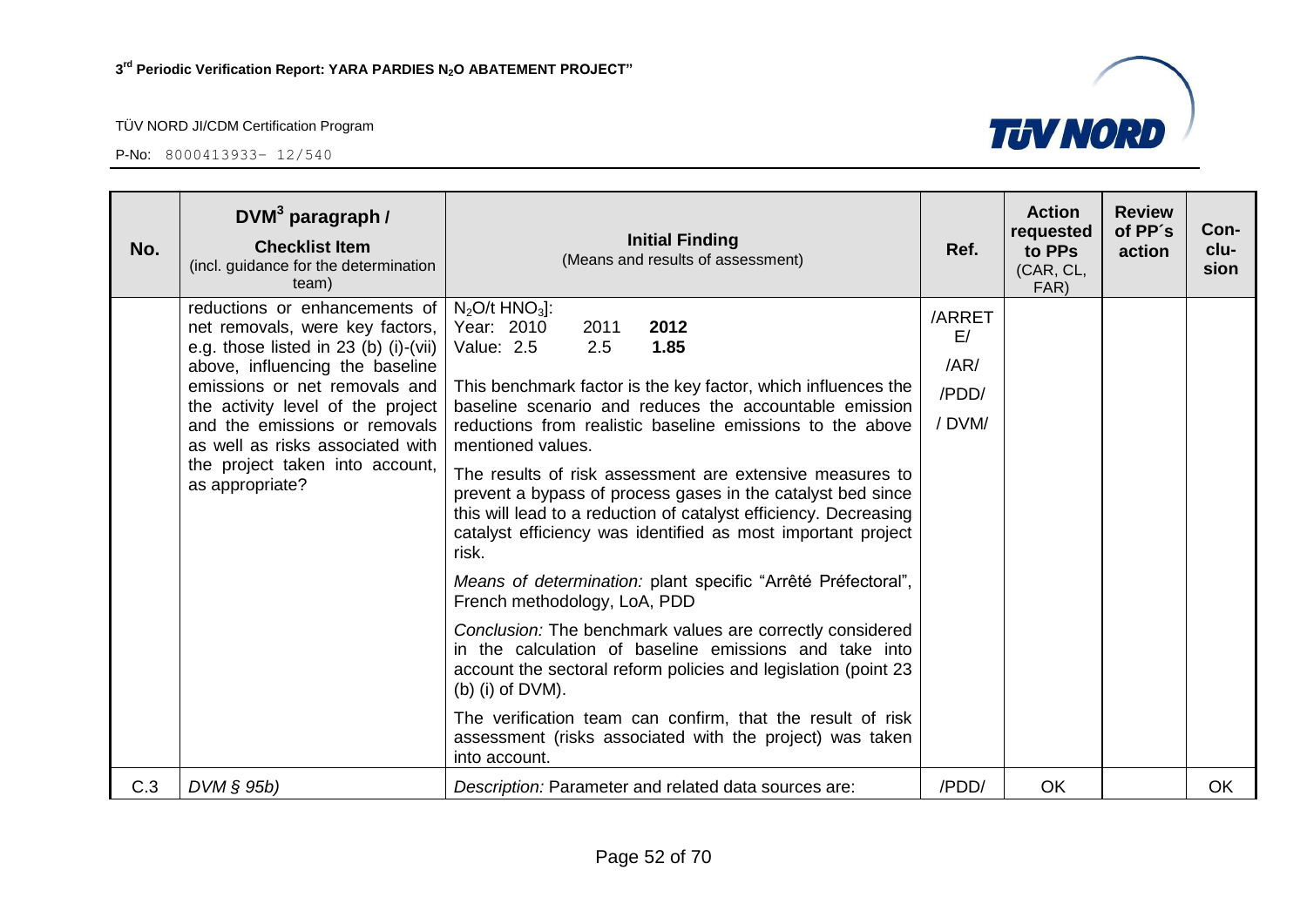

| No. | $DVM3$ paragraph /<br><b>Checklist Item</b><br>(incl. guidance for the determination<br>team)                                                               | <b>Initial Finding</b><br>(Means and results of assessment)                                                                                                                                                                                                                                                                                                                                                                                                                                                                                                                                                                                                                                                                                                                                                                                                                                                                                                                                                                                                                                                                                                                                                                         | Ref.                                                         | <b>Action</b><br>requested<br>to PPs<br>(CAR, CL,<br>FAR) | <b>Review</b><br>of PP's<br>action | Con-<br>clu-<br>sion |
|-----|-------------------------------------------------------------------------------------------------------------------------------------------------------------|-------------------------------------------------------------------------------------------------------------------------------------------------------------------------------------------------------------------------------------------------------------------------------------------------------------------------------------------------------------------------------------------------------------------------------------------------------------------------------------------------------------------------------------------------------------------------------------------------------------------------------------------------------------------------------------------------------------------------------------------------------------------------------------------------------------------------------------------------------------------------------------------------------------------------------------------------------------------------------------------------------------------------------------------------------------------------------------------------------------------------------------------------------------------------------------------------------------------------------------|--------------------------------------------------------------|-----------------------------------------------------------|------------------------------------|----------------------|
|     | Are data<br>used for<br>sources<br>calculating emission reductions<br>or enhancements of net remo-<br>vals clearly identified, reliable<br>and transparent? | $NCSG_n$ [mg N <sub>2</sub> O/m <sup>3</sup> ] (line 1 and 2); 2 x Dr. Födisch MCA<br>04 Continuous Emissions N <sub>2</sub> O Analyser (part of the<br>AMS)<br>$VSG_n$ [Nm <sup>3</sup> /h]; (line 1 and 2); 2 x Dr. Födisch FMD 99<br>$\bullet$<br>gas volume flow meter (part of the AMS)<br>$PE_n$ [kgN <sub>2</sub> O]; Calculation from measured data<br>$\bullet$<br>$OHn[h]$ ; Production Log – taking into account: plant<br>$\bullet$<br>status signal, NH <sub>3</sub> valve status signal, trip point<br>parameters<br>$NAP_n$ [tHNO <sub>3</sub> ]; daily average of total Nitric acid amount,<br>$\bullet$<br>100% (production of 53% HNO <sub>3</sub> PLUS production of<br>63% HNO <sub>3</sub> PLUS production of CNA PLUS production of<br>$HNO3$ equivalent from $N2O4$ . The above production<br>figures are then cross-checked against a calculation of<br>the $NH3$ consumption of the burners and the conversion<br>efficiency of the primary catalyst.<br>$EF_{BM}$ [kgN <sub>2</sub> O/tHNO <sub>3</sub> ].<br>$GWP_{N2O}$ [tCO <sub>2</sub> e/tN <sub>2</sub> O]; Climate Change 1995, The<br>Science of Climate Change: Summary for Policymakers<br>and Technical Summary of the Working Group I Report, | /METH/<br>/PDD/<br>/MR/<br>/XLS/<br>/IM01/<br>/IM02/<br>/AS/ |                                                           |                                    |                      |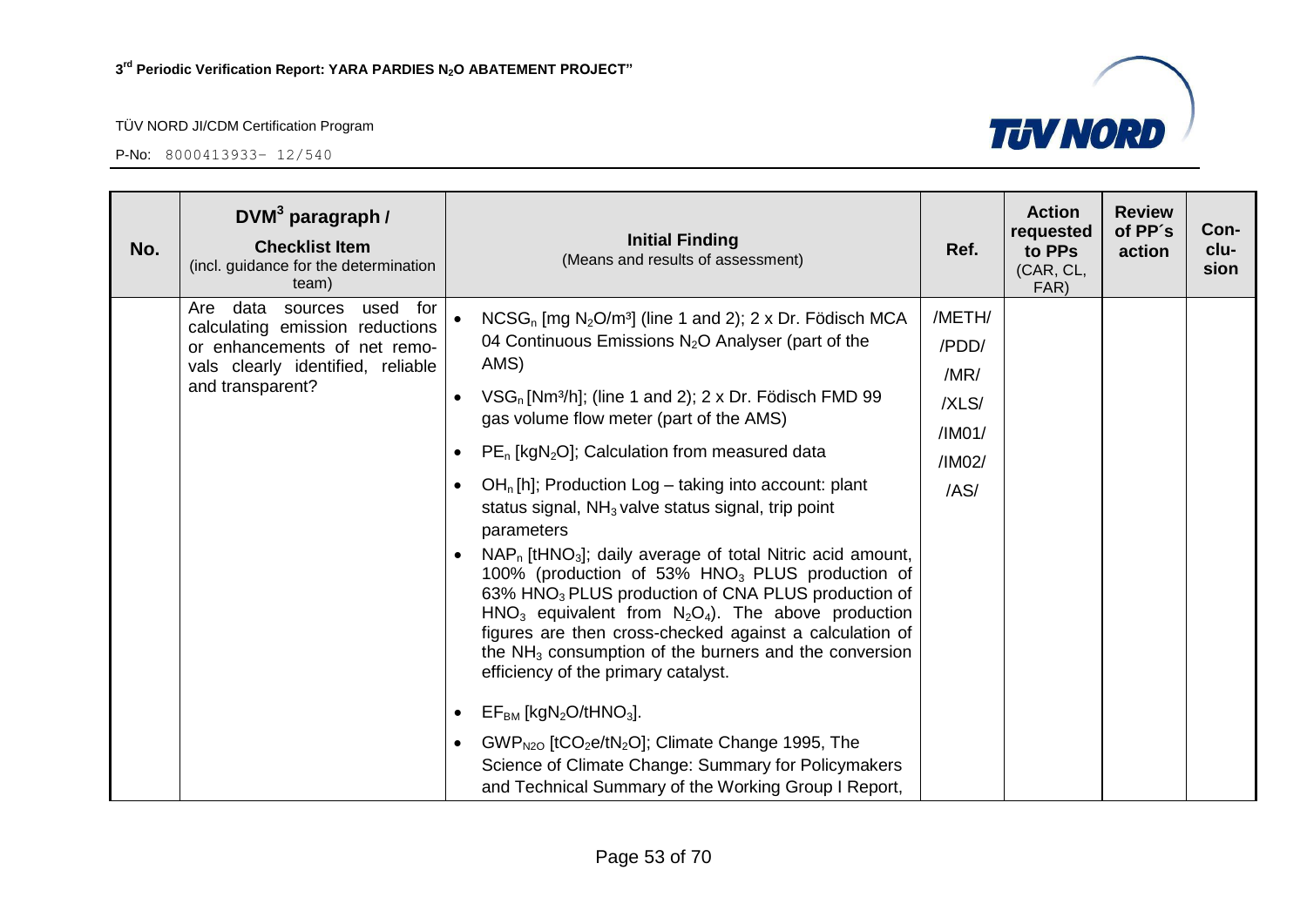

| No. | DVM <sup>3</sup> paragraph /<br><b>Checklist Item</b><br>(incl. guidance for the determination<br>team)                                                                                                                                                                                                | <b>Initial Finding</b><br>(Means and results of assessment)                                                                                                                                                                                                                                                                                                                                                                                                                                                                                                                                                                                                                                                                                                                                                      | Ref.                                                | <b>Action</b><br>requested<br>to PPs<br>(CAR, CL,<br>FAR) | <b>Review</b><br>of PP's<br>action | Con-<br>clu-<br>sion |
|-----|--------------------------------------------------------------------------------------------------------------------------------------------------------------------------------------------------------------------------------------------------------------------------------------------------------|------------------------------------------------------------------------------------------------------------------------------------------------------------------------------------------------------------------------------------------------------------------------------------------------------------------------------------------------------------------------------------------------------------------------------------------------------------------------------------------------------------------------------------------------------------------------------------------------------------------------------------------------------------------------------------------------------------------------------------------------------------------------------------------------------------------|-----------------------------------------------------|-----------------------------------------------------------|------------------------------------|----------------------|
| C.4 | $DVM \S 95c$<br>Are emission factors, including<br>default emission factors, if used<br>for calculating the emission<br>reductions or enhancements of<br>removals,<br>selected<br>bv<br>net<br>carefully balancing accuracy and<br>reasonableness,<br>and<br>appropriately justified of the<br>choice? | page 22.<br>ERU [ERUs ( $tCO2e$ )]; Calculated from measured data.<br>Means of determination: PDD, methodology, monitoring<br>report, on-site visit of plant, ASPENTECH data server.<br>Conclusion:<br>The PP could clearly demonstrate that data sources are<br>clearly identified, reliable and transparent. No findings were<br>raised in this context.<br>Description: As described under C.2., the French DFP sets<br>emission factors as benchmark values [kg $N_2O/t$ HNO <sub>3</sub> ]:<br>Year: 2010<br>2011<br>2012<br>2.5<br>1.85<br>Value: 2.5<br>Means of determination: "Arrêté Préfectoral", Methodology,<br>Monitoring report, XLS calculation spreadsheet.<br>Conclusion: The benchmark value, as set by the French<br>method was correctly included in the emission reduction<br>calculation. | /PDD/<br>/METH/<br>/MR/<br>/AR/<br>/ARETE/<br>/XLS/ | OK                                                        |                                    | <b>OK</b>            |
| C.5 | $DVM \S 95d$<br>Is the calculation of emission                                                                                                                                                                                                                                                         | Description: The transparent calculation of emission<br>reduction follows the methodology described in the PDD. All                                                                                                                                                                                                                                                                                                                                                                                                                                                                                                                                                                                                                                                                                              | /PDD/<br>/METH/                                     | <b>CARE1</b>                                              | Pls see<br>Chapter                 | <b>OK</b>            |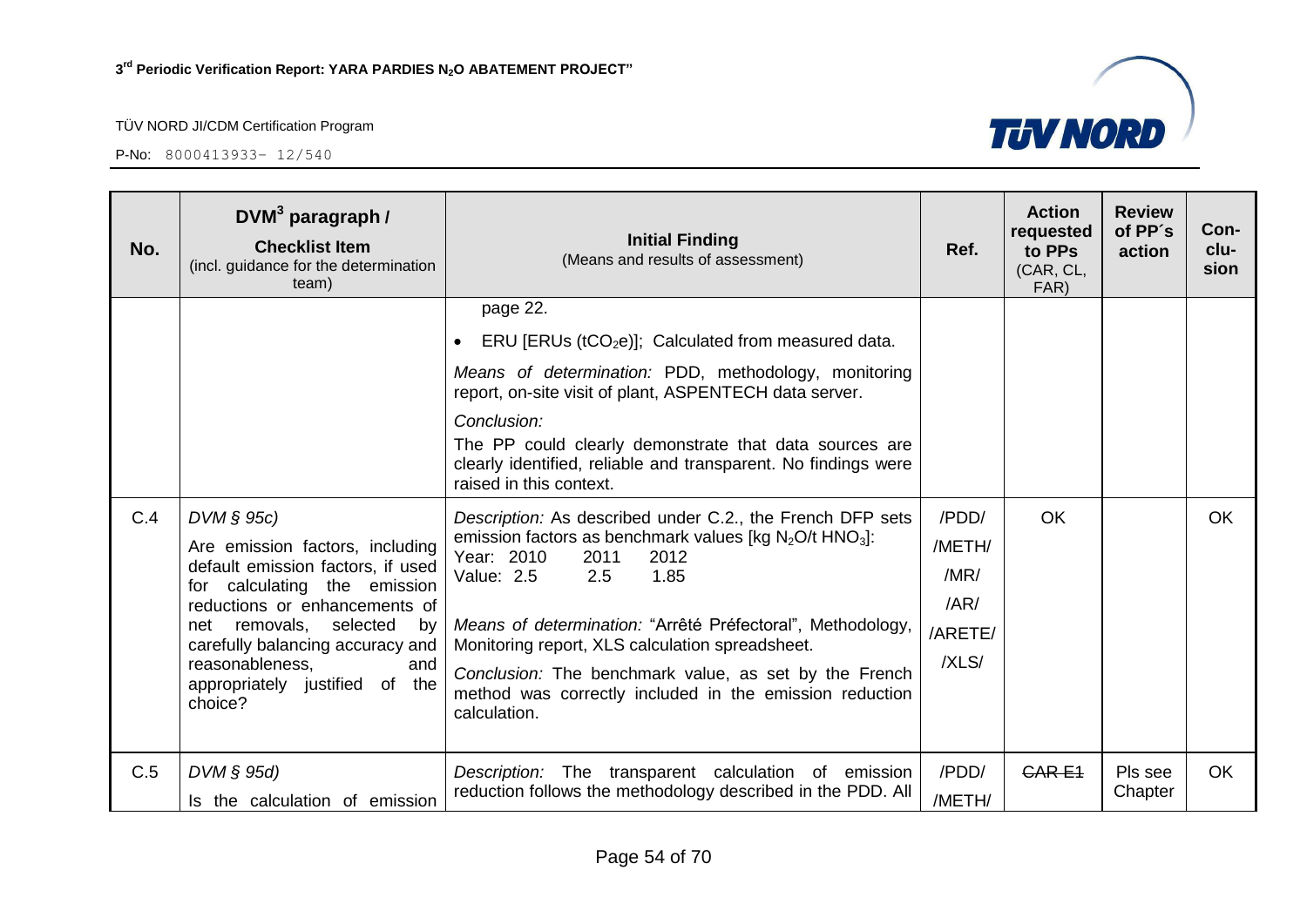

| No. | DVM $3$ paragraph /<br><b>Checklist Item</b><br>(incl. guidance for the determination<br>team)                                                                                     | <b>Initial Finding</b><br>(Means and results of assessment)                                                                                                                                                                                                                                                                                                                                                                                                                                                                                                                                                                                                                                                                                                                                                                                                 | Ref.                                                                            | <b>Action</b><br>requested<br>to PPs<br>(CAR, CL,<br>FAR) | <b>Review</b><br>of PP's<br>action | Con-<br>clu-<br>sion |
|-----|------------------------------------------------------------------------------------------------------------------------------------------------------------------------------------|-------------------------------------------------------------------------------------------------------------------------------------------------------------------------------------------------------------------------------------------------------------------------------------------------------------------------------------------------------------------------------------------------------------------------------------------------------------------------------------------------------------------------------------------------------------------------------------------------------------------------------------------------------------------------------------------------------------------------------------------------------------------------------------------------------------------------------------------------------------|---------------------------------------------------------------------------------|-----------------------------------------------------------|------------------------------------|----------------------|
|     | reductions or enhancements of<br>net removals calculated based<br>conservative assumptions<br>on<br>the<br>plausible<br>and<br>most<br>in a<br>transparent<br>scenarios<br>manner? | data used is based on measurements, therefore no<br>assumptions are used.<br>Means of determination: "Arrêté Préfectoral", Methodology,<br>PDD, XLS, on-site visit of plant, ASPENTECH data server.<br>Conclusion: The used methodology, data processing,<br>implementation of the benchmark values and 10% reduction<br>is a conservative approach.<br>Nevertheless the following findings were raised in this<br>context:<br>CAR E1:<br><b>Monitoring Data and Data processing</b><br>Needs for corrections in the ER calculation were identified:<br>a) On the 05/03/2012 the nitric acid plant was out of<br>operation as evidenced during the audit but in the XLS file<br>the operation status was considered as in operation.<br>On 13/08/2012 no data were monitored caused by the<br>b)<br>situation during a software update. As the plant was in | /ARETE/<br>/AR/<br>/MR/<br>/AS/<br>/CHECK<br>/TRIP/<br>/QUALC<br>ALIB/<br>/XLS/ |                                                           | $\overline{4}$                     |                      |
|     |                                                                                                                                                                                    | operation during the related time clarification about the<br>use of substitute value is requested.<br>On 05/07/2012 Dr. Födisch changed the parameterisation<br>C)<br>of the stack gas flow meter. Since this action the output of<br>the flow meter is normalized. Clarification regarding the<br>correct use of QAL 2 factors is requested.<br>The procedure of VSG normalisation shall be revised.<br>Furthermore the parameter for cross section of the stack<br>e)                                                                                                                                                                                                                                                                                                                                                                                     |                                                                                 |                                                           |                                    |                      |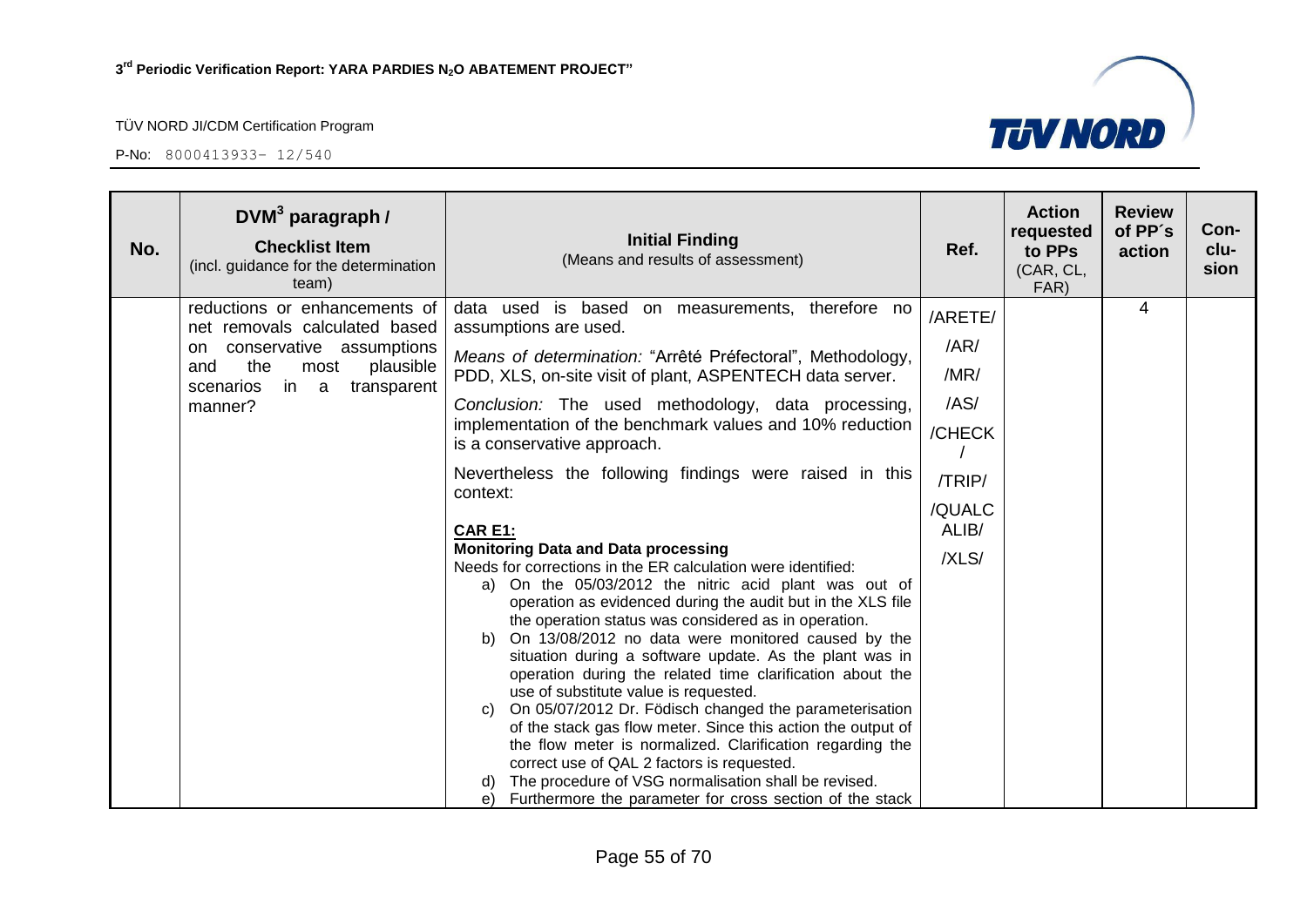

| No. | $DVM3$ paragraph /<br><b>Checklist Item</b><br>(incl. guidance for the determination<br>team)                                                                                                                                                                                                                                                                 | <b>Initial Finding</b><br>(Means and results of assessment)                                                                  | Ref. | <b>Action</b><br>requested<br>to PPs<br>(CAR, CL,<br>FAR) | <b>Review</b><br>of PP's<br>action | Con-<br>clu-<br>sion |
|-----|---------------------------------------------------------------------------------------------------------------------------------------------------------------------------------------------------------------------------------------------------------------------------------------------------------------------------------------------------------------|------------------------------------------------------------------------------------------------------------------------------|------|-----------------------------------------------------------|------------------------------------|----------------------|
|     |                                                                                                                                                                                                                                                                                                                                                               | was changed from $0.19635 \text{ m}^2$ to $0.19630 \text{ m}^2$ Reasons<br>and influence of this minor change are requested. |      |                                                           |                                    |                      |
|     | Applicable to JI SSC projects only                                                                                                                                                                                                                                                                                                                            |                                                                                                                              |      |                                                           |                                    |                      |
| C.6 | $DVM$ $\S$ 96<br>Is the relevant threshold to be<br>classified as JI SSC project not<br>exceeded during the monitoring<br>period on an annual average<br>basis?<br>If the threshold is exceeded, is<br>maximum<br>emission<br>the<br>reduction level estimated in the<br>PDD for the JI SSC project or<br>the bundle for the monitoring<br>period determined? | Description: The project is classified as large-scale project.<br>Means of determination: PDD<br>Conclusion: N/A.            |      |                                                           |                                    |                      |
|     | Applicable to bundled JI SSC projects only                                                                                                                                                                                                                                                                                                                    |                                                                                                                              |      |                                                           |                                    |                      |
| C.7 | $DVM \S 97a)$<br>Has the composition of the<br>bundle not changed from that is<br>stated in F-JI-SSCBUNDLE?                                                                                                                                                                                                                                                   | Description: N/A<br>Means of determination: N/A<br>Conclusion: N/A                                                           |      |                                                           |                                    |                      |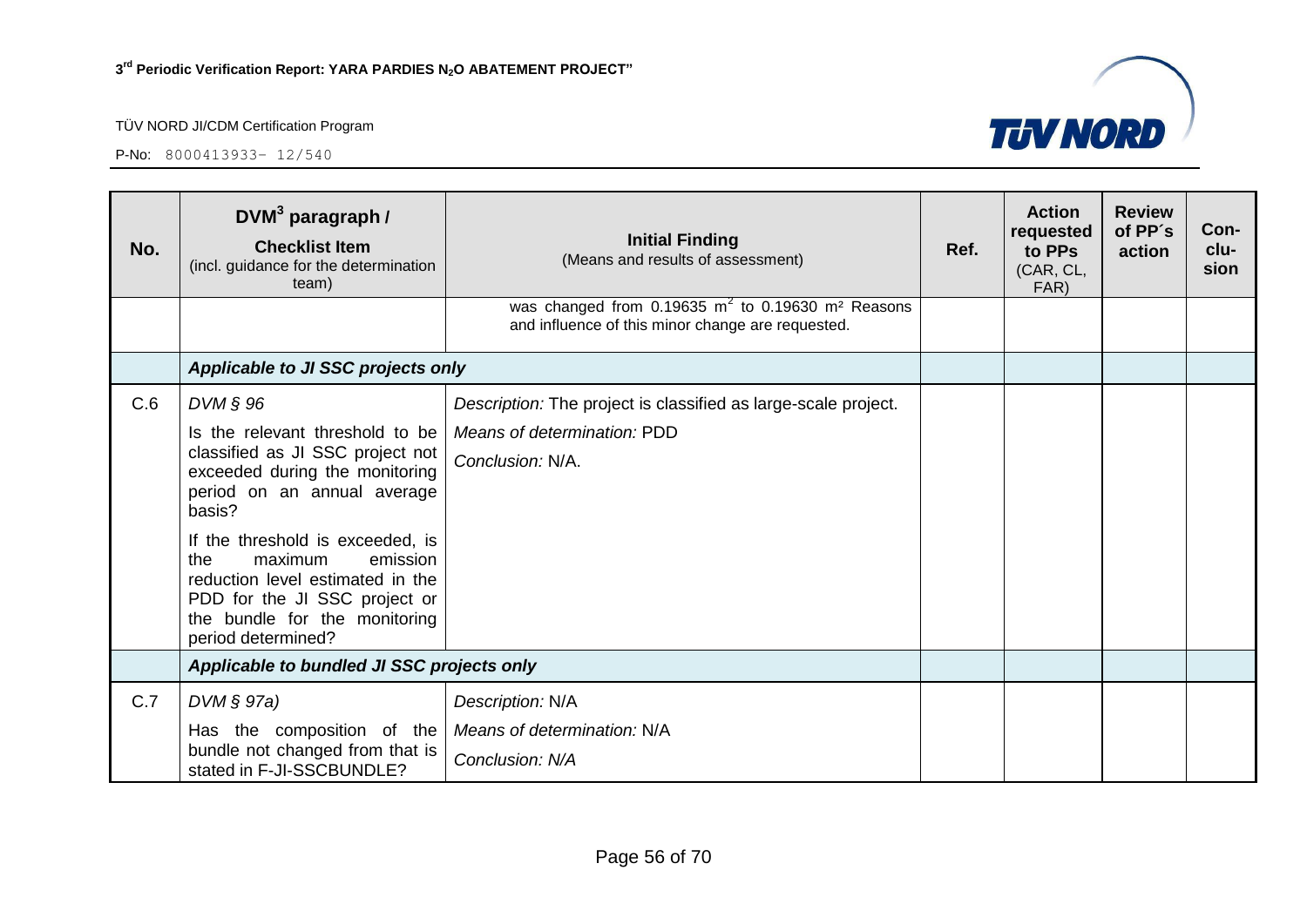P-No: 8000413933– 12/540



| No. | $DWM3$ paragraph /<br><b>Checklist Item</b><br>(incl. guidance for the determination<br>team)                                                                           | <b>Initial Finding</b><br>(Means and results of assessment)           | Ref. | <b>Action</b><br>requested<br>to PPs<br>(CAR, CL,<br>FAR) | <b>Review</b><br>of PP's<br>action | Con-<br>clu-<br>sion |
|-----|-------------------------------------------------------------------------------------------------------------------------------------------------------------------------|-----------------------------------------------------------------------|------|-----------------------------------------------------------|------------------------------------|----------------------|
| C.8 | DVM § 97b)                                                                                                                                                              | Description: N/A                                                      |      |                                                           |                                    |                      |
|     | lf<br>determination<br>the<br>was<br>conducted on the basis of an<br>overall monitoring plan, have the<br>project participants submitted a<br>common monitoring report? | Means of determination: N/A<br>Conclusion: N/A                        |      |                                                           |                                    |                      |
| C.9 | DVM § 98                                                                                                                                                                | Description: N/A                                                      |      |                                                           |                                    |                      |
|     | If the monitoring is based on a<br>monitoring plan that provides for<br>overlapping monitoring periods,                                                                 | Means of determination: N/A<br>Conclusion: N/A                        |      |                                                           |                                    |                      |
|     | Are the monitoring periods per<br>component of the project clearly<br>in the monitoring<br>specified<br>report?                                                         |                                                                       |      |                                                           |                                    |                      |
|     | Do the monitoring periods not<br>overlap with those for which<br>verifications<br>already<br>were<br>deemed final in the past?                                          |                                                                       |      |                                                           |                                    |                      |
| D   | <b>Revision of monitoring plan</b>                                                                                                                                      |                                                                       |      |                                                           |                                    |                      |
|     |                                                                                                                                                                         | Applicable only if monitoring plan is revised by project participants |      |                                                           |                                    |                      |
| D.1 | DVM § 99a)                                                                                                                                                              | Description: N/A                                                      |      |                                                           |                                    |                      |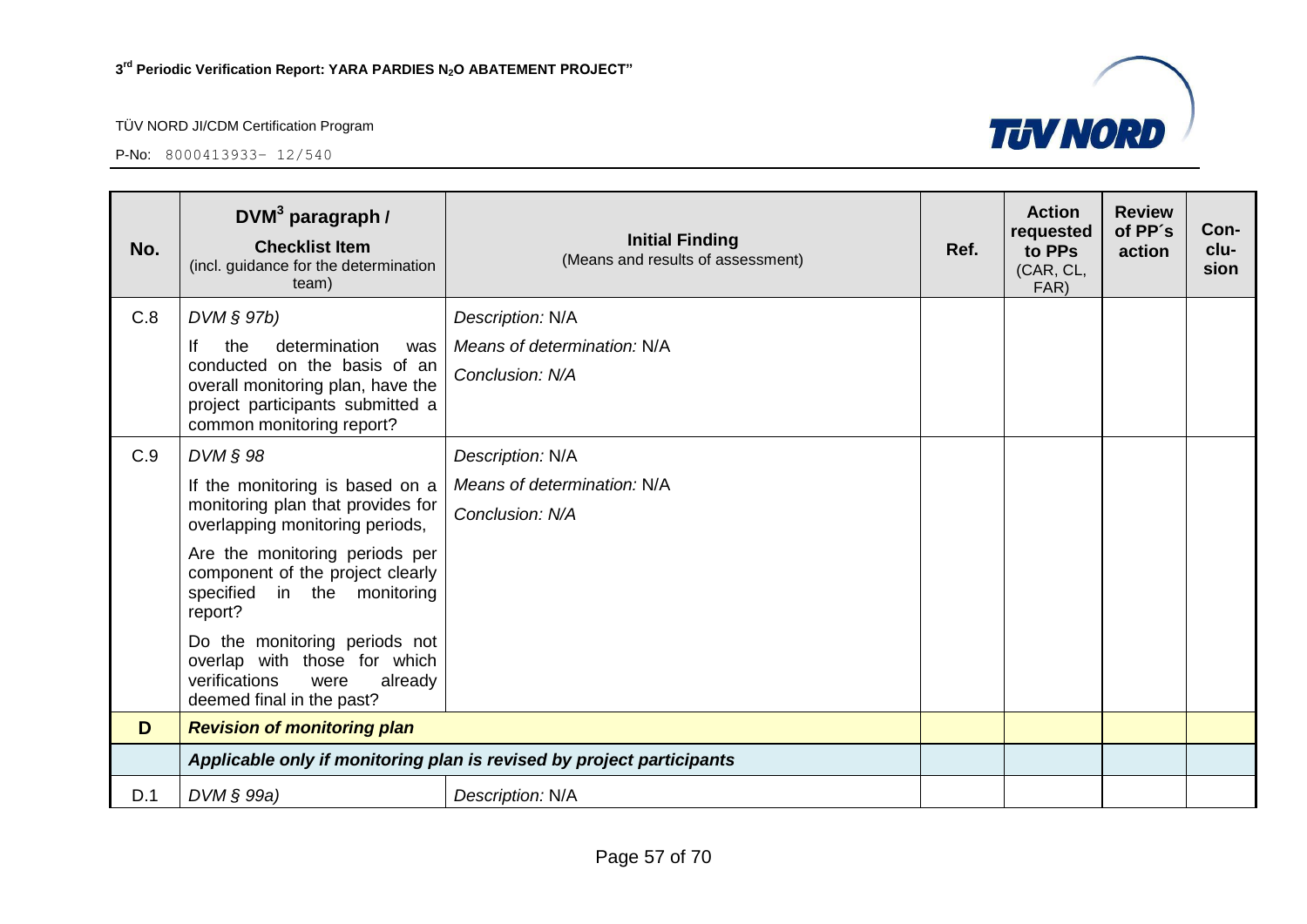

| No. | $DVM3$ paragraph /<br><b>Checklist Item</b><br>(incl. guidance for the determination<br>team)                                                                                                                                                                                                                          | <b>Initial Finding</b><br>(Means and results of assessment)                                                                                                                                                                                                                                                                                                                                                                                                                                           | Ref.                                                | <b>Action</b><br>requested<br>to PPs<br>(CAR, CL,<br>FAR) | <b>Review</b><br>of PP's<br>action | Con-<br>clu-<br>sion |
|-----|------------------------------------------------------------------------------------------------------------------------------------------------------------------------------------------------------------------------------------------------------------------------------------------------------------------------|-------------------------------------------------------------------------------------------------------------------------------------------------------------------------------------------------------------------------------------------------------------------------------------------------------------------------------------------------------------------------------------------------------------------------------------------------------------------------------------------------------|-----------------------------------------------------|-----------------------------------------------------------|------------------------------------|----------------------|
|     | Did the<br>project<br>participants<br>provide<br>appropriate<br>an<br>justification for the proposed<br>revision?                                                                                                                                                                                                      | Means of determination: N/A<br>Conclusion: N/A                                                                                                                                                                                                                                                                                                                                                                                                                                                        |                                                     |                                                           |                                    |                      |
| D.2 | $DVM \S 99b$<br>Does the proposed revision<br>improve the accuracy and/or<br>information<br>applicability<br>of<br>collected compared to<br>the<br>original monitoring plan without<br>changing conformity with the<br>relevant rules and regulations<br>establishment<br>$\circ$ f<br>the<br>for<br>monitoring plans? | Description: N/A<br>Means of determination: N/A<br>Conclusion: N/A                                                                                                                                                                                                                                                                                                                                                                                                                                    |                                                     |                                                           |                                    |                      |
| E   | Data management                                                                                                                                                                                                                                                                                                        |                                                                                                                                                                                                                                                                                                                                                                                                                                                                                                       |                                                     |                                                           |                                    |                      |
| E.1 | DVM $§ 101a)$<br>Is the implementation of data<br>collection<br>procedures<br><i>in</i><br>accordance with the monitoring<br>plan, including the quality control<br>and<br>quality<br>assurance<br>procedures?                                                                                                         | Description: Data collection is in accordance with the<br>monitoring plan. The installed automated monitoring<br>systems (AMS) provide separate hourly average values for<br>NCSG <sub>n</sub> and VSG <sub>n</sub> for each stack, based on 10-second<br>interval measurements that are recorded and stored<br>electronically. The nitric acid plant is equipped with an<br>Aspentech 'Info Plus 21' data collection and storage system,<br>which records and stores all monitoring values for NCSG, | /PDD/<br>/METH/<br>/MR/<br>/XLS/<br>/DVM/<br>/IM01/ | CAR <sub>E1</sub>                                         | Pls see<br>Chapter<br>4            | <b>OK</b>            |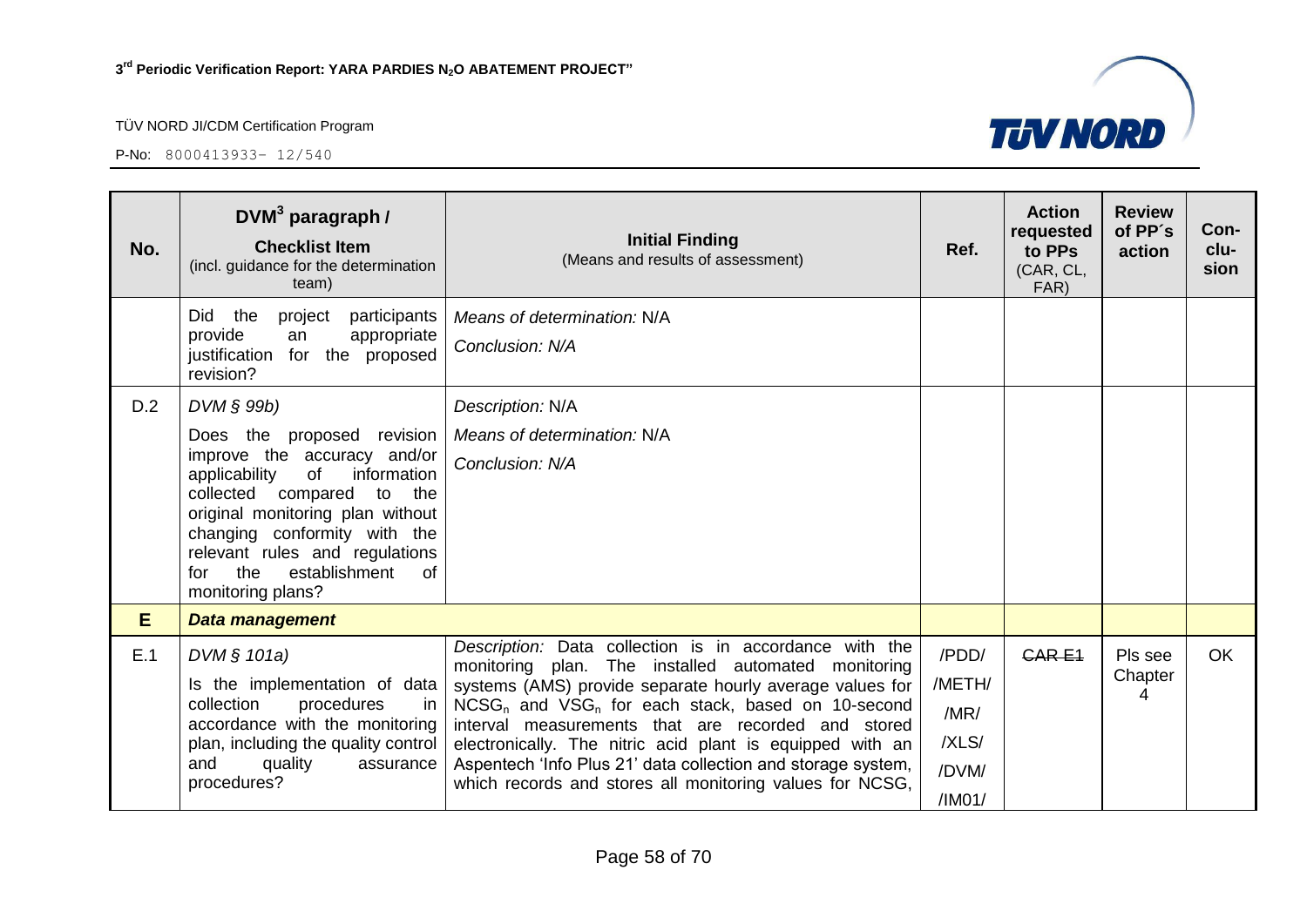

| No. | $DVM3$ paragraph /<br><b>Checklist Item</b><br>(incl. guidance for the determination<br>team) | <b>Initial Finding</b><br>(Means and results of assessment)                                                                                                                                                                                                                                                                                                                                                                                                                                                                                                                                                                                                                                                                                                                                                                                                                                                                                                                                                                                                                                                                                                           | Ref.                                                                           | <b>Action</b><br>requested<br>to PPs<br>(CAR, CL,<br>FAR) | <b>Review</b><br>of PP's<br>action | Con-<br>clu-<br>sion |
|-----|-----------------------------------------------------------------------------------------------|-----------------------------------------------------------------------------------------------------------------------------------------------------------------------------------------------------------------------------------------------------------------------------------------------------------------------------------------------------------------------------------------------------------------------------------------------------------------------------------------------------------------------------------------------------------------------------------------------------------------------------------------------------------------------------------------------------------------------------------------------------------------------------------------------------------------------------------------------------------------------------------------------------------------------------------------------------------------------------------------------------------------------------------------------------------------------------------------------------------------------------------------------------------------------|--------------------------------------------------------------------------------|-----------------------------------------------------------|------------------------------------|----------------------|
|     |                                                                                               | VSG, TSG, PSG, as well as different status signals of the<br>AMS and the $NH3$ valve status signal from the nitric acid<br>plant that defines whether or not the plant is in operation.<br>The system reports hourly averages for all the monitored<br>parameters to N.serve, who is responsible for the correct<br>analysis of the delivered data.<br>Data collection procedures, quality control and quality<br>assurance are implemented as follows:<br>For all $N_2O$ data sets a plausibility check is conducted. All<br>data sets containing implausible values are eliminated from<br>the calculation of the average values. Implausible values are<br>those which are negative or clearly out of the range of<br>"normal operating conditions".<br>During data processing, measured values were evaluated<br>according to statistical methods.<br>The PP chooses a monitoring standard that requires the<br>establishment of a calibration curve (EN14181). The<br>correction factors derived from this calibration curve during<br>the both QAL2 audit was applied on both VSG and NCSG-<br>measuring.<br>applied QAL2 correction factors:<br>VSG:<br>Line 1 | /IM02/<br>/EN1418<br>1/<br>/QA/<br>/AS/<br>/CHECK<br>/TRIP/<br>/QAL2<br>CALIB/ |                                                           |                                    |                      |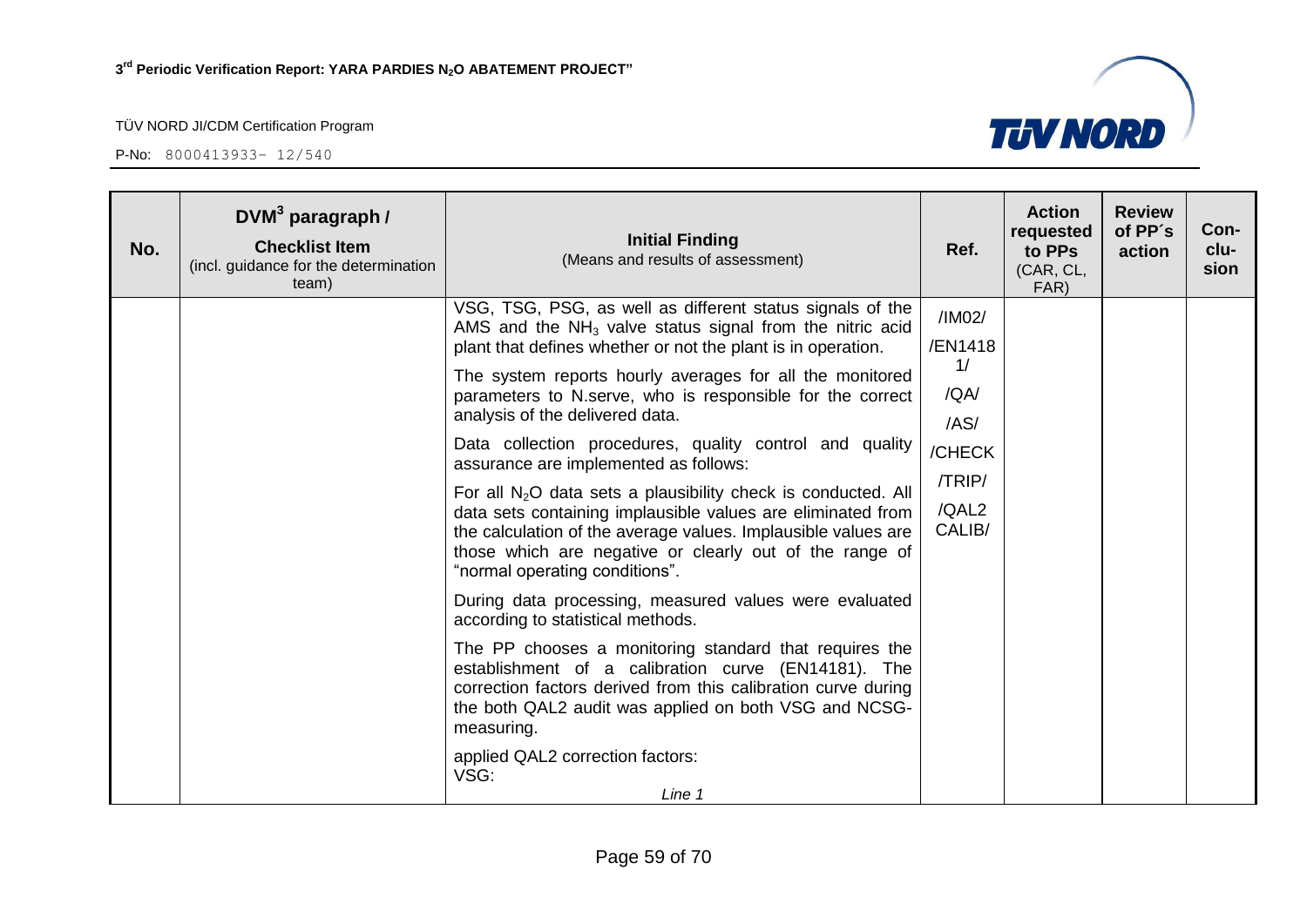

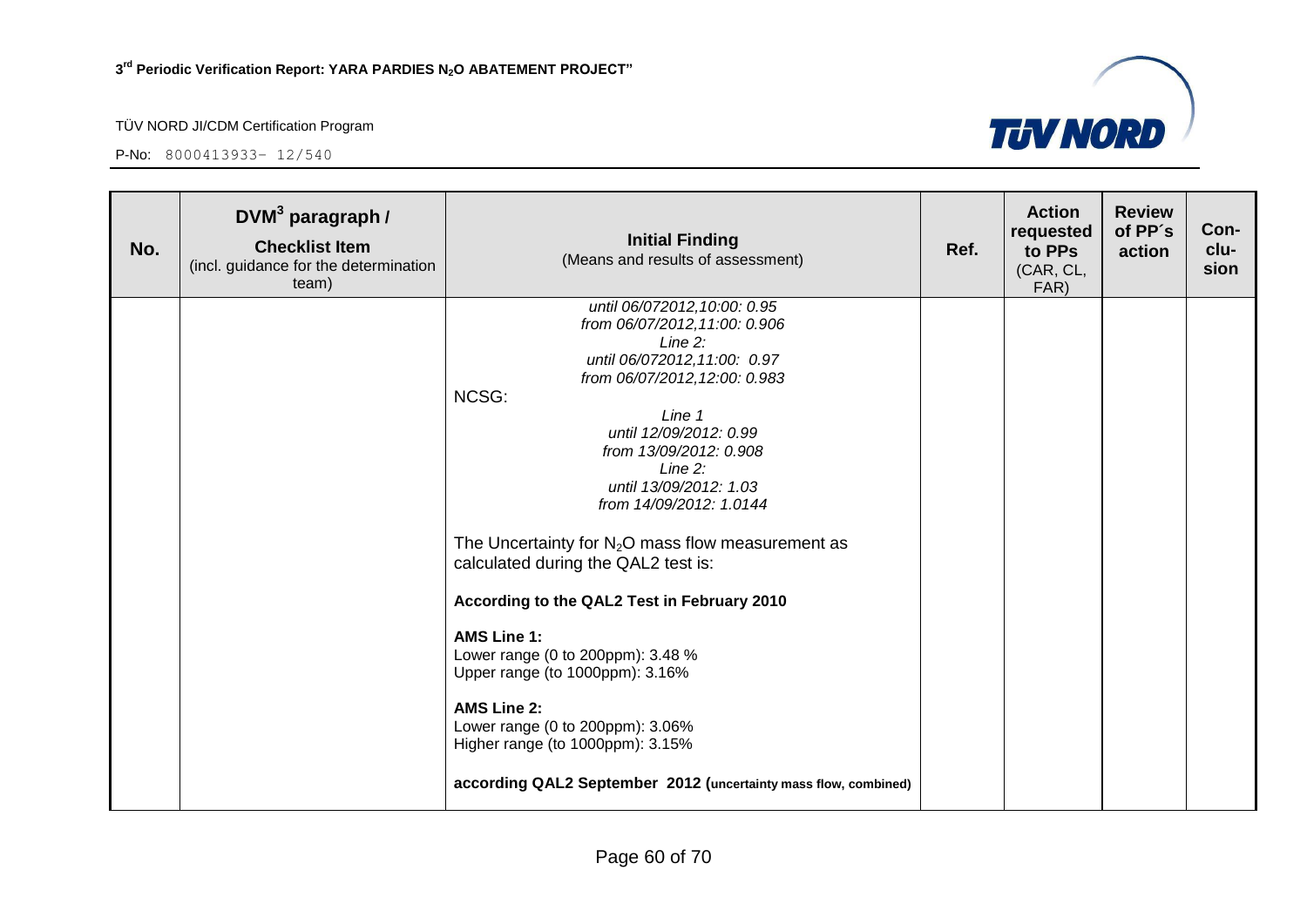

| No. | $DWM3$ paragraph /<br><b>Checklist Item</b><br>(incl. guidance for the determination<br>team) | <b>Initial Finding</b><br>(Means and results of assessment)                                                                                                                                                                                                                                                                                                                                                              | Ref. | <b>Action</b><br>requested<br>to PPs<br>(CAR, CL,<br>FAR) | <b>Review</b><br>of PP's<br>action | Con-<br>clu-<br>sion |
|-----|-----------------------------------------------------------------------------------------------|--------------------------------------------------------------------------------------------------------------------------------------------------------------------------------------------------------------------------------------------------------------------------------------------------------------------------------------------------------------------------------------------------------------------------|------|-----------------------------------------------------------|------------------------------------|----------------------|
|     |                                                                                               | <b>AMS Line 1: 2.90%</b><br>AMS Line 2: 2.88%<br>All values Uncertainty for $N_2O$ mass flow measurement are<br>below the permitted overall uncertainty of 7.5 %. (The<br>methodology requires that the permitted overall uncertainty<br>of the average hourly annual emissions is less than 7.5% if<br>technical possible.)                                                                                             |      |                                                           |                                    |                      |
|     |                                                                                               | Acc. to the methodology, downtimes of the AMS was<br>handled as following: The hourly average was calculated<br>based on the remaining values for the rest of the hour in<br>question. If these remaining values account for less than<br>50% of the hourly data for one or more parameters, then this<br>hour was eliminated from the calculation and substitute<br>values were used instead.                           |      |                                                           |                                    |                      |
|     |                                                                                               | Means of determination: Methodology, Monitoring report,<br>on-site visit of plant incl. control room with data server. The<br>original data as excel file produced by the data acquisition<br>system sent to N.serve by the plant operator has been<br>(random) checked together with the final ER calculations<br>accounted as per the applied methodology and determined<br>PDD (spot-check of single hours and days). |      |                                                           |                                    |                      |
|     |                                                                                               | Conclusion: It has been confirmed that the data collection<br>procedures for all monitoring parameters except NAP are                                                                                                                                                                                                                                                                                                    |      |                                                           |                                    |                      |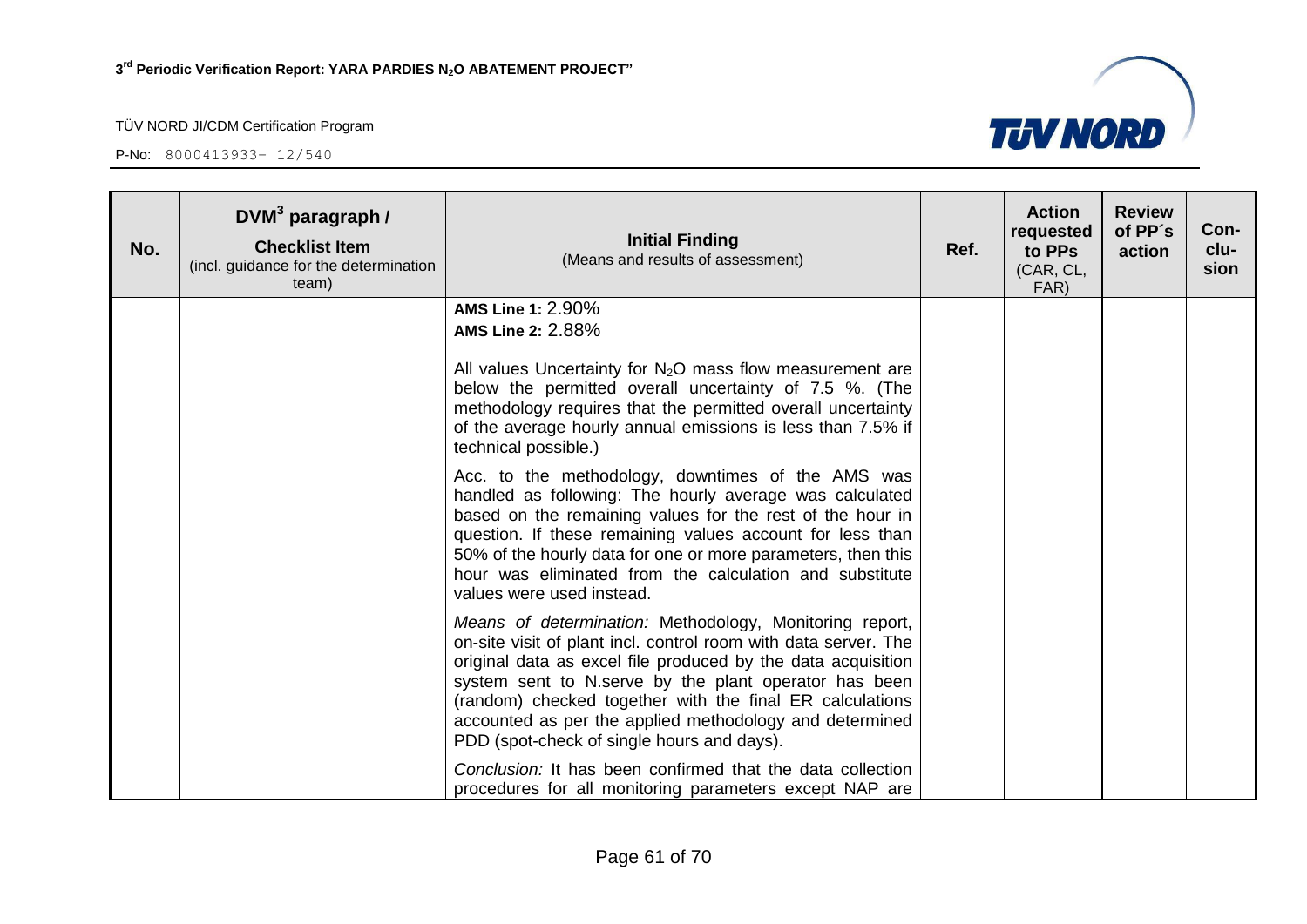| No. | DVM <sup>3</sup> paragraph /<br><b>Checklist Item</b><br>(incl. guidance for the determination<br>team) | <b>Initial Finding</b><br>(Means and results of assessment)                                                                                                                                                                                                                                                                                                                                                                                                                                                                                                                                                                                                                                                                                                                                                                                                                                                                                                                                                                                                                                                                                                                                                                                                    | Ref.              | <b>Action</b><br>requested<br>to PPs<br>(CAR, CL,<br>FAR) | <b>Review</b><br>of PP's<br>action | Con-<br>clu-<br>sion |
|-----|---------------------------------------------------------------------------------------------------------|----------------------------------------------------------------------------------------------------------------------------------------------------------------------------------------------------------------------------------------------------------------------------------------------------------------------------------------------------------------------------------------------------------------------------------------------------------------------------------------------------------------------------------------------------------------------------------------------------------------------------------------------------------------------------------------------------------------------------------------------------------------------------------------------------------------------------------------------------------------------------------------------------------------------------------------------------------------------------------------------------------------------------------------------------------------------------------------------------------------------------------------------------------------------------------------------------------------------------------------------------------------|-------------------|-----------------------------------------------------------|------------------------------------|----------------------|
|     |                                                                                                         | according to the description in the determined monitoring<br>plan. The amount of NAP was determined in an acceptable,<br>exact and transparent manner. Nevertheless there are some<br>points to clarify. CAR E1 is relevant:<br><b>CAR E1:</b><br><b>Monitoring Data and Data processing</b><br>Needs for corrections in the ER calculation were identified:<br>a) On the 05/03/2012 the nitric acid plant was out of<br>operation as evidenced during the audit but in the XLS file<br>the operation status was considered as in operation.<br>b) On 13/08/2012 no data were monitored caused by the<br>situation during a software update. As the plant was in<br>operation during the related time clarification about the<br>use of substitute value is requested.<br>On 05/07/2012 Dr. Födisch changed the parameterisation<br>C)<br>of the stack gas flow meter. Since this action the output of<br>the flow meter is normalized. Clarification regarding the<br>correct use of QAL 2 factors is requested.<br>d) The procedure of VSG normalisation shall be revised.<br>Furthermore the parameter for cross section of the stack<br>e)<br>was changed from 0.19635 $m^2$ to 0.19630 $m^2$ Reasons<br>and influence of this minor change are requested. |                   |                                                           |                                    |                      |
| E.2 | DVM § 101b)<br>Is the function of the monitoring<br>including<br>its<br>equipment,                      | Description: All relevant monitoring instruments incl. the<br>AMS are included in the quality procedures which are<br>established for proper operation of the plant. (Yara Pardies                                                                                                                                                                                                                                                                                                                                                                                                                                                                                                                                                                                                                                                                                                                                                                                                                                                                                                                                                                                                                                                                             | /QAL1A/<br>QAL1V/ | <b>OK</b>                                                 |                                    | OK.                  |

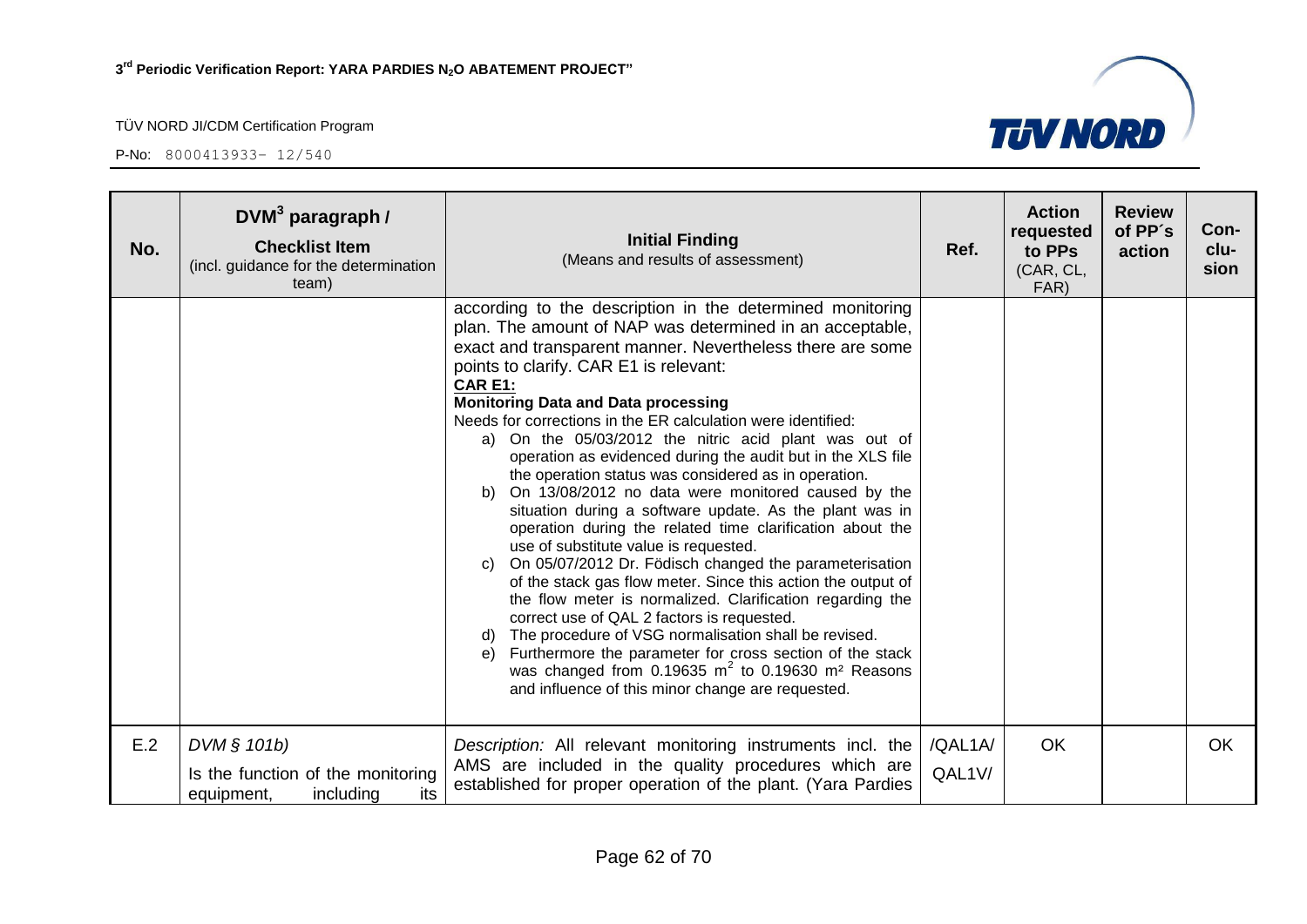

| No. | DVM <sup>3</sup> paragraph /<br><b>Checklist Item</b><br>(incl. guidance for the determination<br>team) | <b>Initial Finding</b><br>(Means and results of assessment)                                                                                                                                                                                                                                                                                                                                                                                                                                                                                                                                                                                                                                                                                                                                                                                                                                                                 | Ref.                                                                                                                       | <b>Action</b><br>requested<br>to PPs<br>(CAR, CL,<br>FAR) | <b>Review</b><br>of PP's<br>action | Con-<br>clu-<br>sion |
|-----|---------------------------------------------------------------------------------------------------------|-----------------------------------------------------------------------------------------------------------------------------------------------------------------------------------------------------------------------------------------------------------------------------------------------------------------------------------------------------------------------------------------------------------------------------------------------------------------------------------------------------------------------------------------------------------------------------------------------------------------------------------------------------------------------------------------------------------------------------------------------------------------------------------------------------------------------------------------------------------------------------------------------------------------------------|----------------------------------------------------------------------------------------------------------------------------|-----------------------------------------------------------|------------------------------------|----------------------|
|     | calibration status, in order?                                                                           | is certified to international standards ISO 9001 Quality<br>Management Systems, carried out by Det Norske Veritas.)<br>a) AMS:<br>Additional measures are related to the European Norm<br>EN14181 (2004) "Stationary source emissions - Quality<br>assurance of automated measuring systems":<br>QAL 1: performance approval: the AMS is suitable for<br>purpose and in line with the European norm. The PP<br>provides a QAL1 Certificate 0000025929 dated 2010-03-10<br>according to DIN EN 14181:2004 issued by TÜV Rheinland.<br>QAL1 Certificate No: 936/808005/C 2000-04-10 regarding<br>FMD 99 Volumeter,<br>QAL2 tests according to EN 14181 are to be performed at<br>least every 3 years. The most recent QAL2 test was<br>conducted by Müller-BBM on 10-12/09/2012 (Line 1) and<br>11-13/09/2012 (Line 2) - Report Nos. M103 271/1 (line 1)<br>and M103 271/2 (line 2) - with successful approval of the<br>AMS. | /FG/<br>/QAL2<br>CALIB/<br>/FOED-<br>MAIN/<br>/MCF/<br>/AS/<br>/AZR/<br>/MPRA/<br>/IMO1/<br>/IM02/<br>/QA/<br>/QPRO<br>CE/ |                                                           |                                    |                      |
|     |                                                                                                         | QAL 3 (ongoing operation and maintenance) $N_2O$ -Analyzer<br>Zero Calibration: The zero calibration is conducted<br>automatically every 24 hours. Manual calibrations are done<br>at least once per month. Manual span calibrations are done<br>with certified calibration gas at least once per month and the                                                                                                                                                                                                                                                                                                                                                                                                                                                                                                                                                                                                             |                                                                                                                            |                                                           |                                    |                      |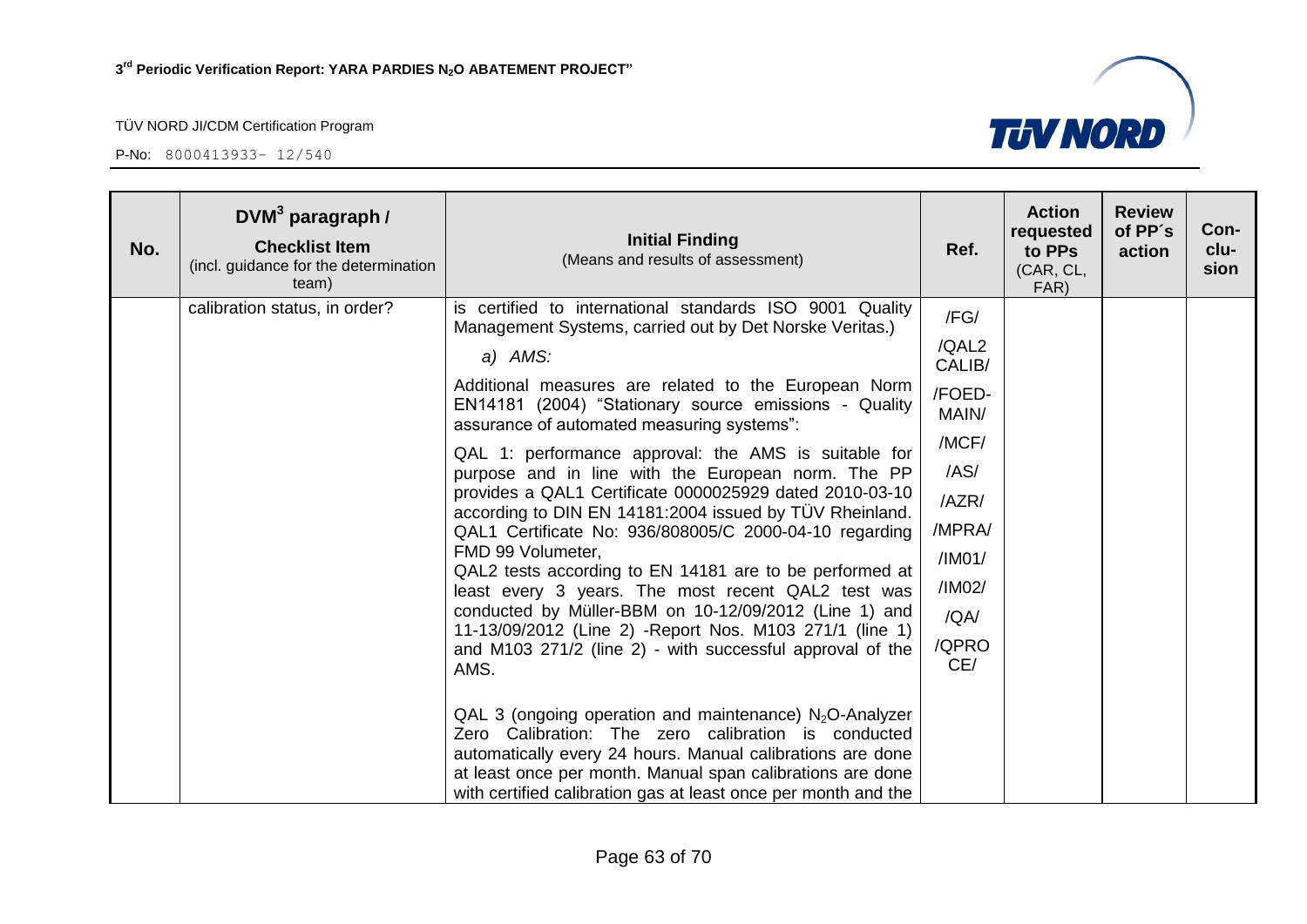

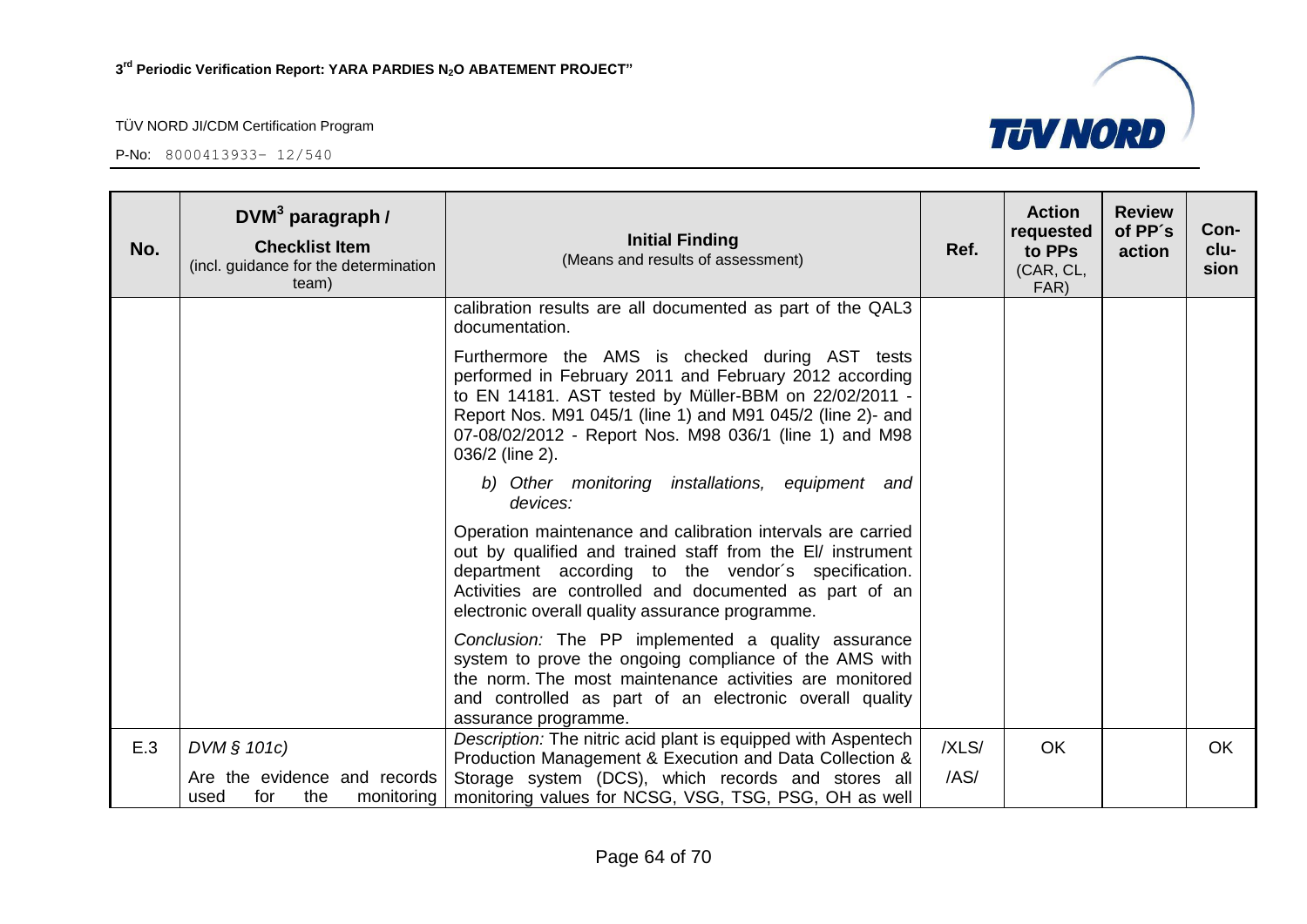

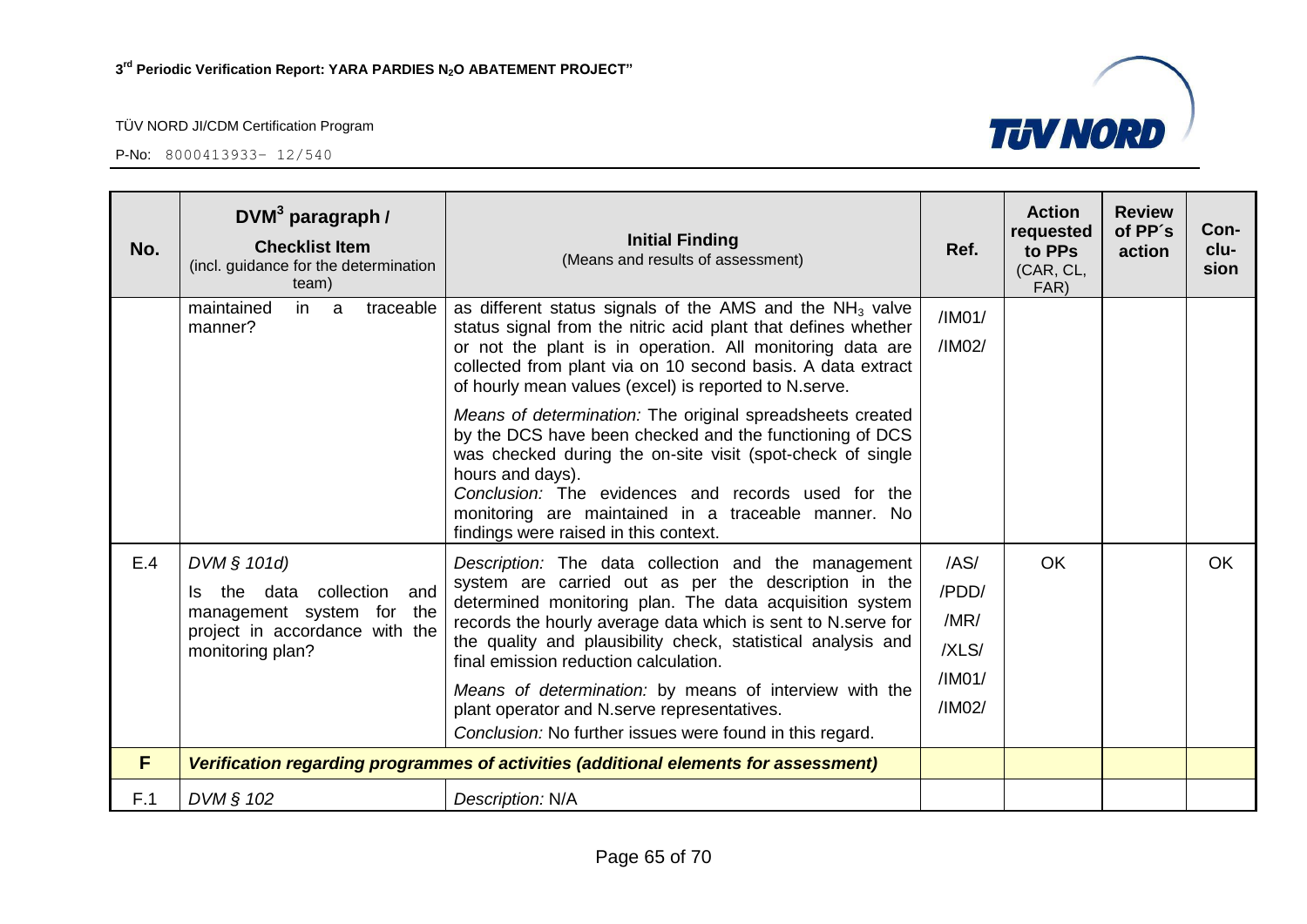

| No. | $DVM3$ paragraph /<br><b>Checklist Item</b><br>(incl. guidance for the determination<br>team)                              | <b>Initial Finding</b><br>(Means and results of assessment) | Ref. | <b>Action</b><br>requested<br>to PPs<br>(CAR, CL,<br>FAR) | <b>Review</b><br>of PP's<br>action | Con-<br>clu-<br>sion |
|-----|----------------------------------------------------------------------------------------------------------------------------|-------------------------------------------------------------|------|-----------------------------------------------------------|------------------------------------|----------------------|
|     | Is any JPA that has not been<br>added to the JI PoA not verified?                                                          | Means of determination: N/A                                 |      |                                                           |                                    |                      |
|     |                                                                                                                            | Conclusion: N/A                                             |      |                                                           |                                    |                      |
| F.2 | DVM § 103                                                                                                                  | Description: N/A                                            |      |                                                           |                                    |                      |
|     | Is the verification based on the                                                                                           | Means of determination: N/A                                 |      |                                                           |                                    |                      |
|     | monitoring reports of all JPAs to<br>be verified?                                                                          | Conclusion: N/A                                             |      |                                                           |                                    |                      |
| F.3 | DVM § 103                                                                                                                  | Description: N/A                                            |      |                                                           |                                    |                      |
|     | Does the verification ensure the                                                                                           | Means of determination: N/A                                 |      |                                                           |                                    |                      |
|     | accuracy and conservativeness<br>of the emission reductions or<br>enhancements<br>of<br>removals<br>generated by each JPA? | Conclusion: N/A                                             |      |                                                           |                                    |                      |
| F.4 | DVM § 104                                                                                                                  | Description: N/A                                            |      |                                                           |                                    |                      |
|     | Does the monitoring period not                                                                                             | Means of determination: N/A                                 |      |                                                           |                                    |                      |
|     | overlap with previous monitoring<br>periods?                                                                               | Conclusion: N/A                                             |      |                                                           |                                    |                      |
| F.5 | DVM § 105                                                                                                                  | Description: N/A                                            |      |                                                           |                                    |                      |
|     | AIE<br>learns of an<br>the                                                                                                 | Means of determination: N/A                                 |      |                                                           |                                    |                      |
|     | erroneously included JPA, has<br>the AIE informed the JISC of its                                                          | Conclusion: N/A                                             |      |                                                           |                                    |                      |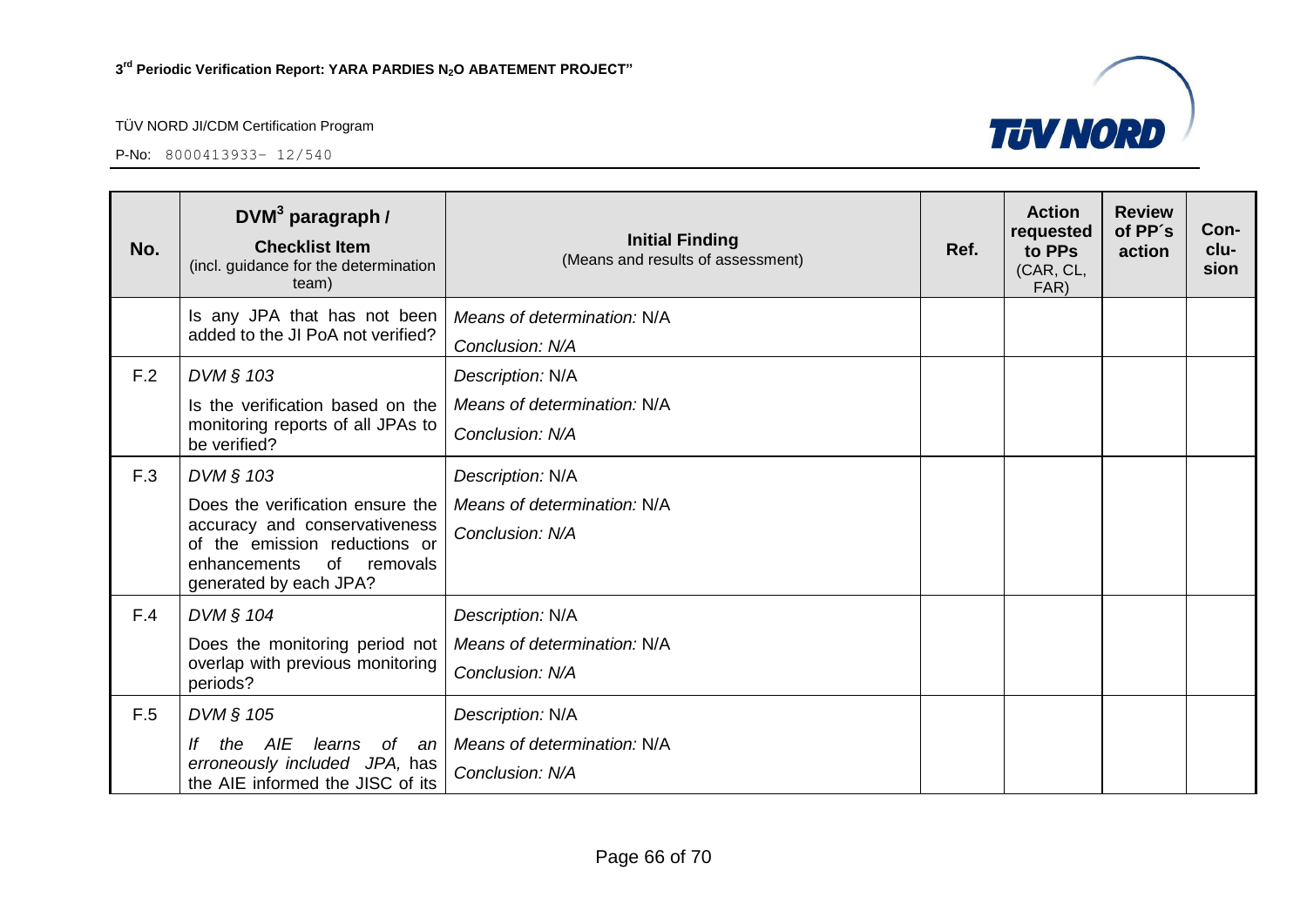

| No. | $DWM3$ paragraph /<br><b>Checklist Item</b><br>(incl. guidance for the determination<br>team)                                                                                                                                                                                                                                                                                                                                                                                                                                                                                                          | <b>Initial Finding</b><br>(Means and results of assessment)        | Ref. | <b>Action</b><br>requested<br>to PPs<br>(CAR, CL,<br>FAR) | <b>Review</b><br>of PP's<br>action | Con-<br>clu-<br>sion |
|-----|--------------------------------------------------------------------------------------------------------------------------------------------------------------------------------------------------------------------------------------------------------------------------------------------------------------------------------------------------------------------------------------------------------------------------------------------------------------------------------------------------------------------------------------------------------------------------------------------------------|--------------------------------------------------------------------|------|-----------------------------------------------------------|------------------------------------|----------------------|
|     | findings in writing?                                                                                                                                                                                                                                                                                                                                                                                                                                                                                                                                                                                   |                                                                    |      |                                                           |                                    |                      |
|     | Applicable to sample-based approach only                                                                                                                                                                                                                                                                                                                                                                                                                                                                                                                                                               |                                                                    |      |                                                           |                                    |                      |
| F.6 | DVM § 106<br>the<br>sampling<br>Does<br>plan<br>prepared by the AIE:<br>Describe<br>(a)<br>its<br>sample<br>selection, taking into account<br>that:<br>For each verification that<br>(i)<br>uses a sample-based approach,<br>the sample selection shall be<br>sufficiently representative of the<br>JPAs in the JI PoA such<br>extrapolation to<br>all<br><b>JPAs</b><br>identified for that verification is<br>reasonable, taking into account<br>differences<br>the<br>among<br>characteristics of JPAs, such as:<br>- The types of JPAs;<br>The complexity of the<br>applicable technologies and/or | Description: N/A<br>Means of determination: N/A<br>Conclusion: N/A |      |                                                           |                                    |                      |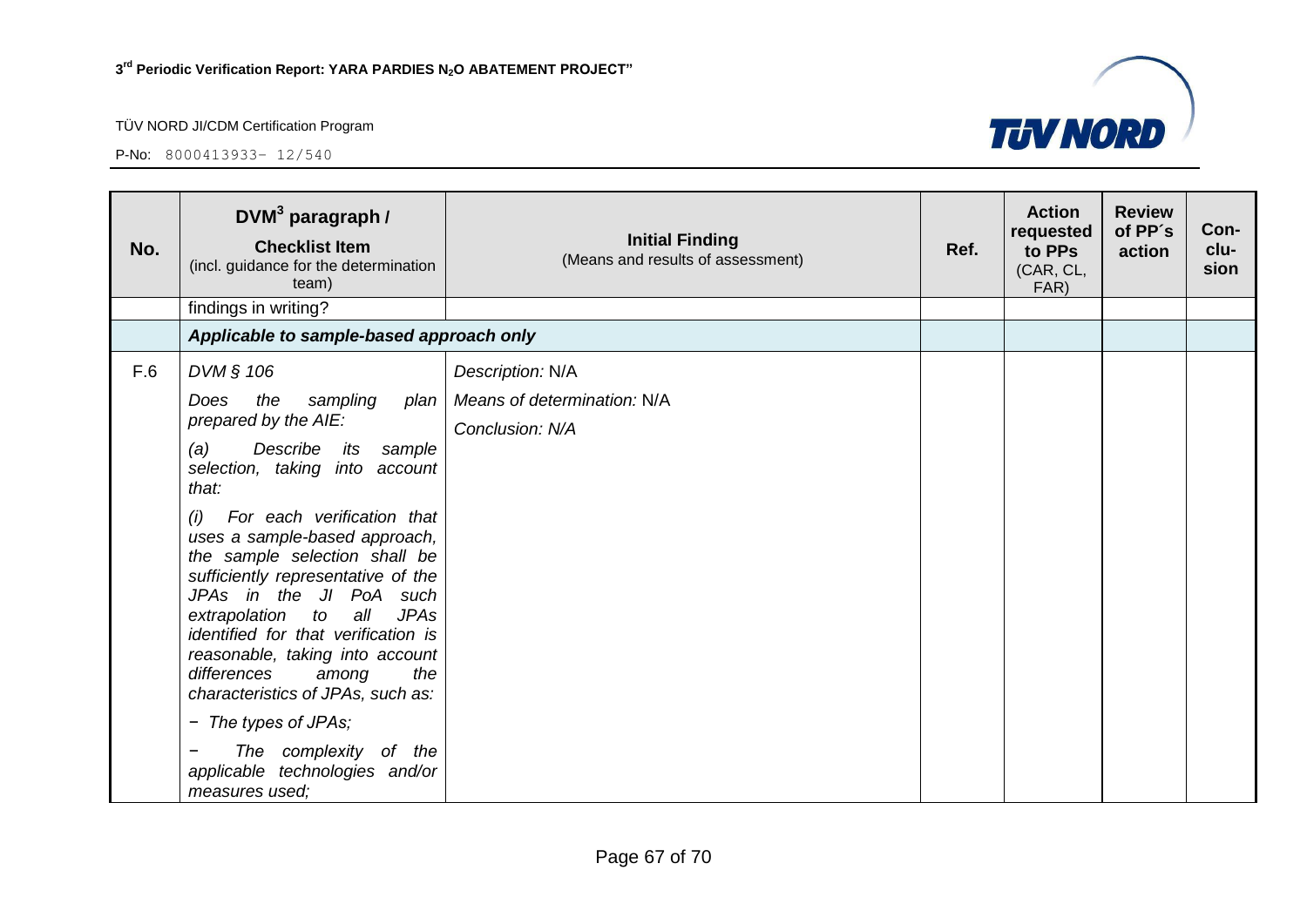

| No. | $DWM3$ paragraph /<br><b>Checklist Item</b><br>(incl. guidance for the determination<br>team)                                                                                                                                             | <b>Initial Finding</b><br>(Means and results of assessment) | Ref. | <b>Action</b><br>requested<br>to PPs<br>(CAR, CL,<br>FAR) | <b>Review</b><br>of PP's<br>action | Con-<br>clu-<br>sion |
|-----|-------------------------------------------------------------------------------------------------------------------------------------------------------------------------------------------------------------------------------------------|-------------------------------------------------------------|------|-----------------------------------------------------------|------------------------------------|----------------------|
|     | - The geographical location of<br>each JPA;                                                                                                                                                                                               |                                                             |      |                                                           |                                    |                      |
|     | The amounts of expected<br>emission reductions of the JPAs<br>being verified;                                                                                                                                                             |                                                             |      |                                                           |                                    |                      |
|     | - The number of JPAs for which<br>emission reductions are being<br>verified;                                                                                                                                                              |                                                             |      |                                                           |                                    |                      |
|     | The length of monitoring<br>periods of the JPAs being<br>verified; and                                                                                                                                                                    |                                                             |      |                                                           |                                    |                      |
|     | The samples selected for<br>prior verifications, if any?                                                                                                                                                                                  |                                                             |      |                                                           |                                    |                      |
|     | (ii) If, in its sample selection, the<br>AIE does not identify and take<br>into account such differences<br>among JPAs, then (does the<br>sampling plan) provide<br>a<br>reasonable explanation<br>and<br>justification for not doing so? |                                                             |      |                                                           |                                    |                      |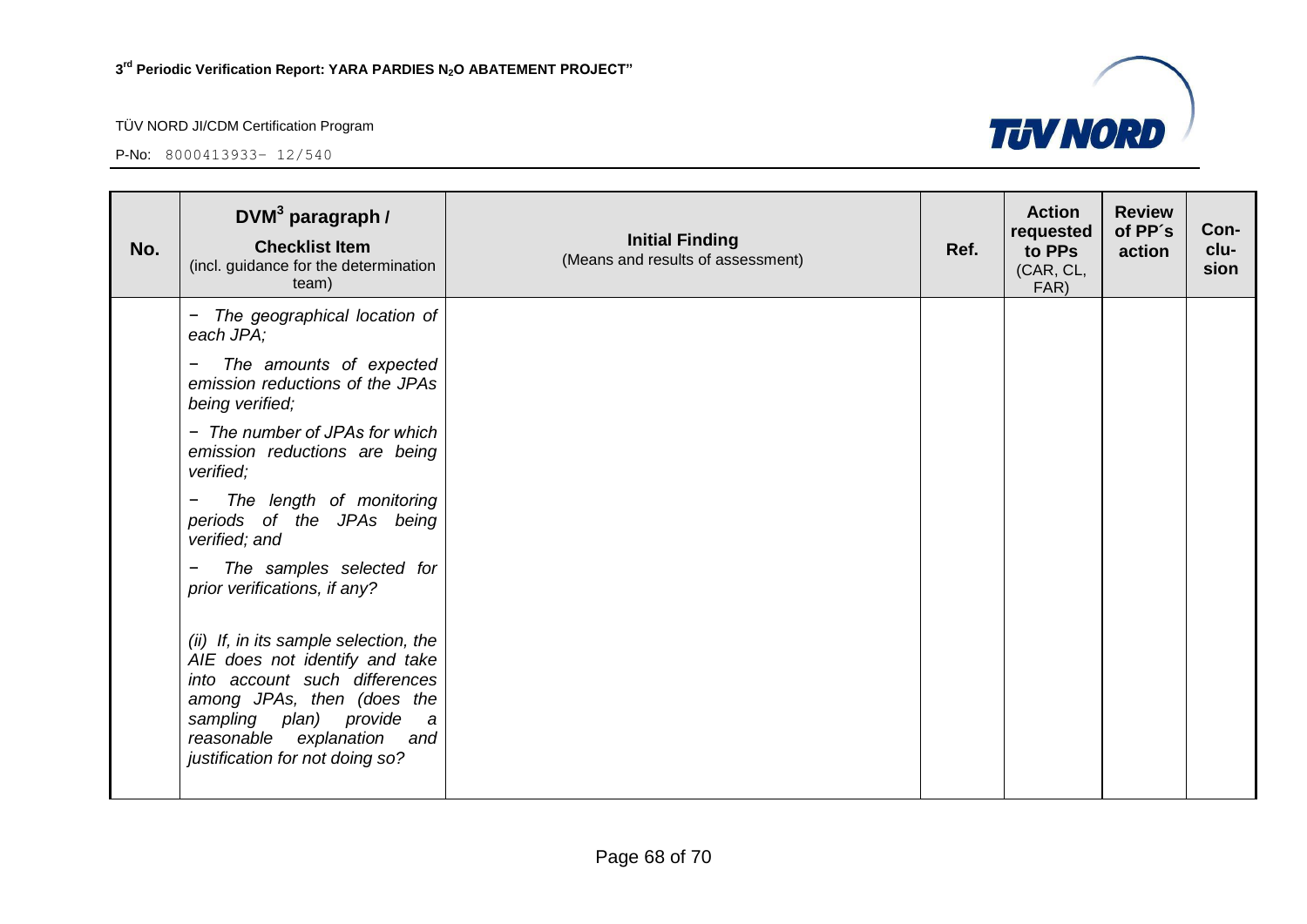

| No. | $DWM3$ paragraph /<br><b>Checklist Item</b><br>(incl. guidance for the determination<br>team)                                                                                                                                                                                                                                                              | <b>Initial Finding</b><br>(Means and results of assessment)        | Ref. | <b>Action</b><br>requested<br>to PPs<br>(CAR, CL,<br>FAR) | <b>Review</b><br>of PP's<br>action | Con-<br>clu-<br>sion |
|-----|------------------------------------------------------------------------------------------------------------------------------------------------------------------------------------------------------------------------------------------------------------------------------------------------------------------------------------------------------------|--------------------------------------------------------------------|------|-----------------------------------------------------------|------------------------------------|----------------------|
|     | (b) Provide a list of JPAs<br>selected for site inspections,<br>based on a statistically sound<br>selection of sites for inspection<br>in accordance with the criteria<br>listed in $(a)$ (i) above?                                                                                                                                                       |                                                                    |      |                                                           |                                    |                      |
| F.7 | DVM § 107<br>Is the sampling plan ready for<br>through<br>publication<br>the<br>along with<br>the<br>secretariat<br>verification<br>and<br>report<br>supporting documentation?                                                                                                                                                                             | Description: N/A<br>Means of determination: N/A<br>Conclusion: N/A |      |                                                           |                                    |                      |
| F.8 | DVM § 108<br>AIE<br>Has<br>the<br>made<br>site<br>of at least the<br>inspections<br>square root of the number of<br>total JPAs, rounded to the upper<br>whole number? If the AIE makes<br>no site inspections or fewer site<br>inspections than the square root<br>of the number of total JPAs,<br>rounded to the upper whole<br>number, then does the AIE | Description: N/A<br>Means of determination: N/A<br>Conclusion: N/A |      |                                                           |                                    |                      |